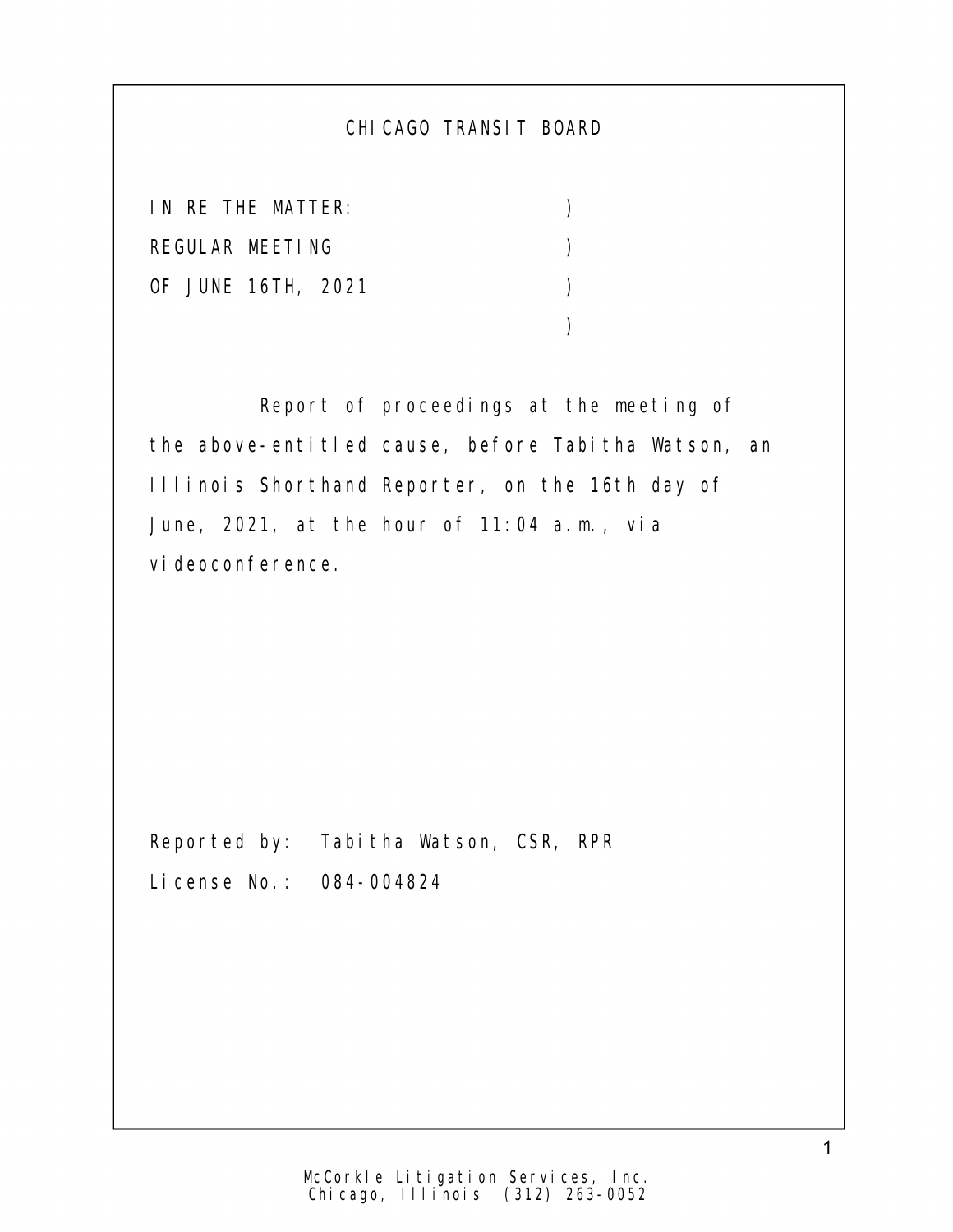| 1              | <b>BOARD MEMBERS PRESENT:</b>         |
|----------------|---------------------------------------|
| $\overline{2}$ | LESTER BARCLAY, Chai rperson          |
| 3              | ARABEL ALVA ROSALES, Vice Chairperson |
| $\overline{4}$ | KEVIN IRVINE                          |
| 5              | BERNARD JAKES                         |
| 6              | JOHNNY MI LLER                        |
| $\overline{7}$ | ALEJANDRO SILVA                       |
| 8              |                                       |
| $9\,$          |                                       |
| 10             | ALSO PRESENT:                         |
| 11             | DORVAL R. CARTER, JR., President      |
| 12             | GREGORY LONGHINI, Secretary           |
| 13             | KAREN SEIMETZ, General Counsel        |
| 14             | CHRIS BUSHELL                         |
| 15             | BILL MOONEY                           |
| 16             | JUAN PABLO PRIETO                     |
| 17             |                                       |
| 18             |                                       |
| 19             |                                       |
| 20             |                                       |
| 21             |                                       |
| 22             |                                       |
| 23             |                                       |
| 24             |                                       |
|                |                                       |
|                |                                       |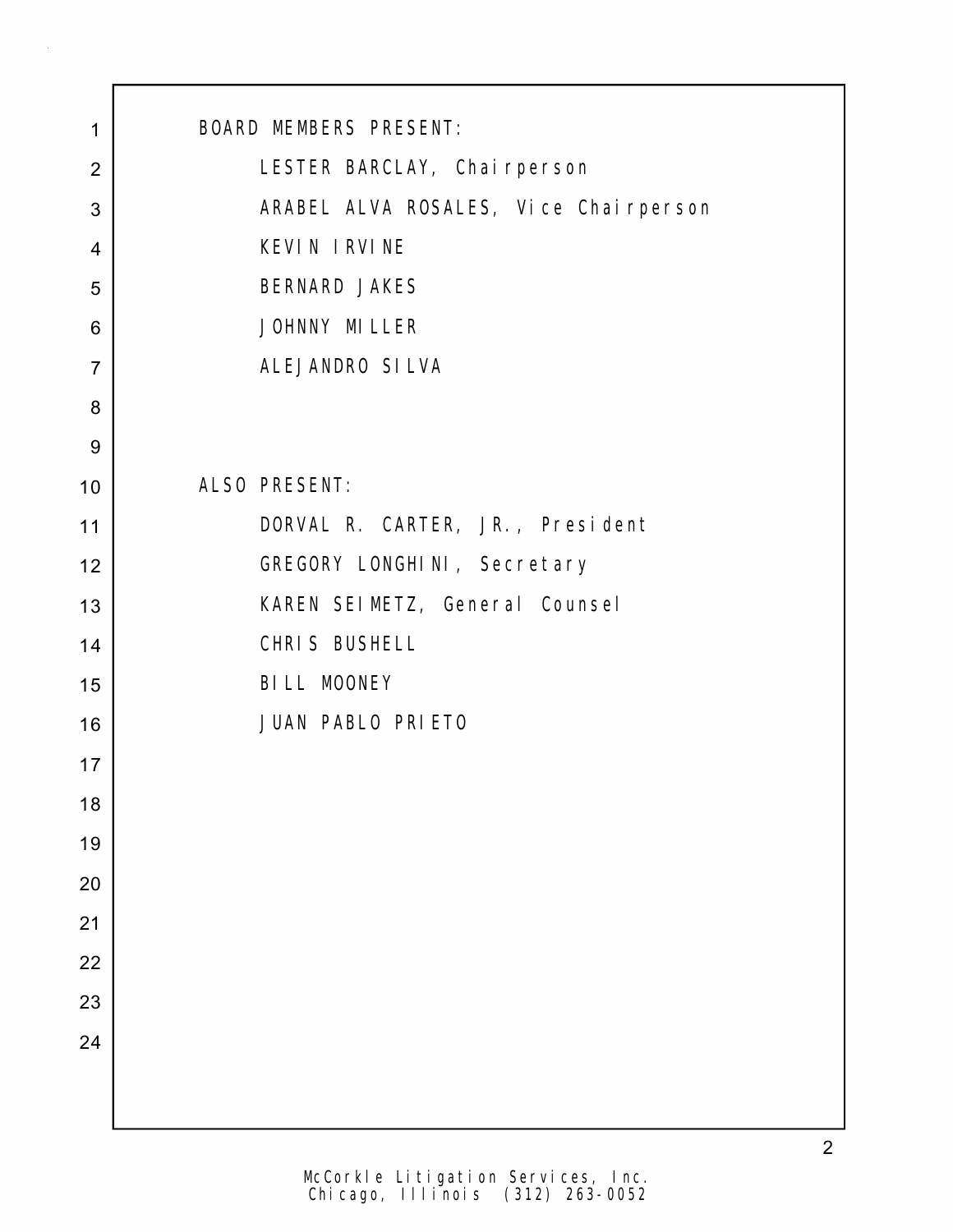SECRETARY LONGHINI: Hello again. This is Greg 2 | Longhini of the CTA Board Office and we're ready to begin the regular board meeting of June 16th. I'll 4 turn it over to Vice Chairman Alva Rosales. VICE CHAIR ALVA ROSALES: Good morning, everyone. I would like to call to order the 7 regularly scheduled meeting of the Chicago Transit 8 | Board for June 16th, 2021. Would the secretary call the roll, Greg? SECRETARY LONGHINI: Yes. Director Silva? Director Silva? DIRECTOR JAKES: He has to unmute. DIRECTOR SILVA: Unmute. Yes. SECRETARY LONGHINI: Okay. Thank you, Alex. Director Jakes? DIRECTOR JAKES: Here. 17 SECRETARY LONGHINI: Director Jakes is here. Director Miller? DIRECTOR MILLER: Here. SECRETARY LONGHINI: Director Irvine? 21 | DIRECTOR IRVINE: Right here. 22 SECRETARY LONGHINI: Director Barclay? CHAIRPERSON BARCLAY: Here. 24 SECRETARY LONGHINI: Vice Chairman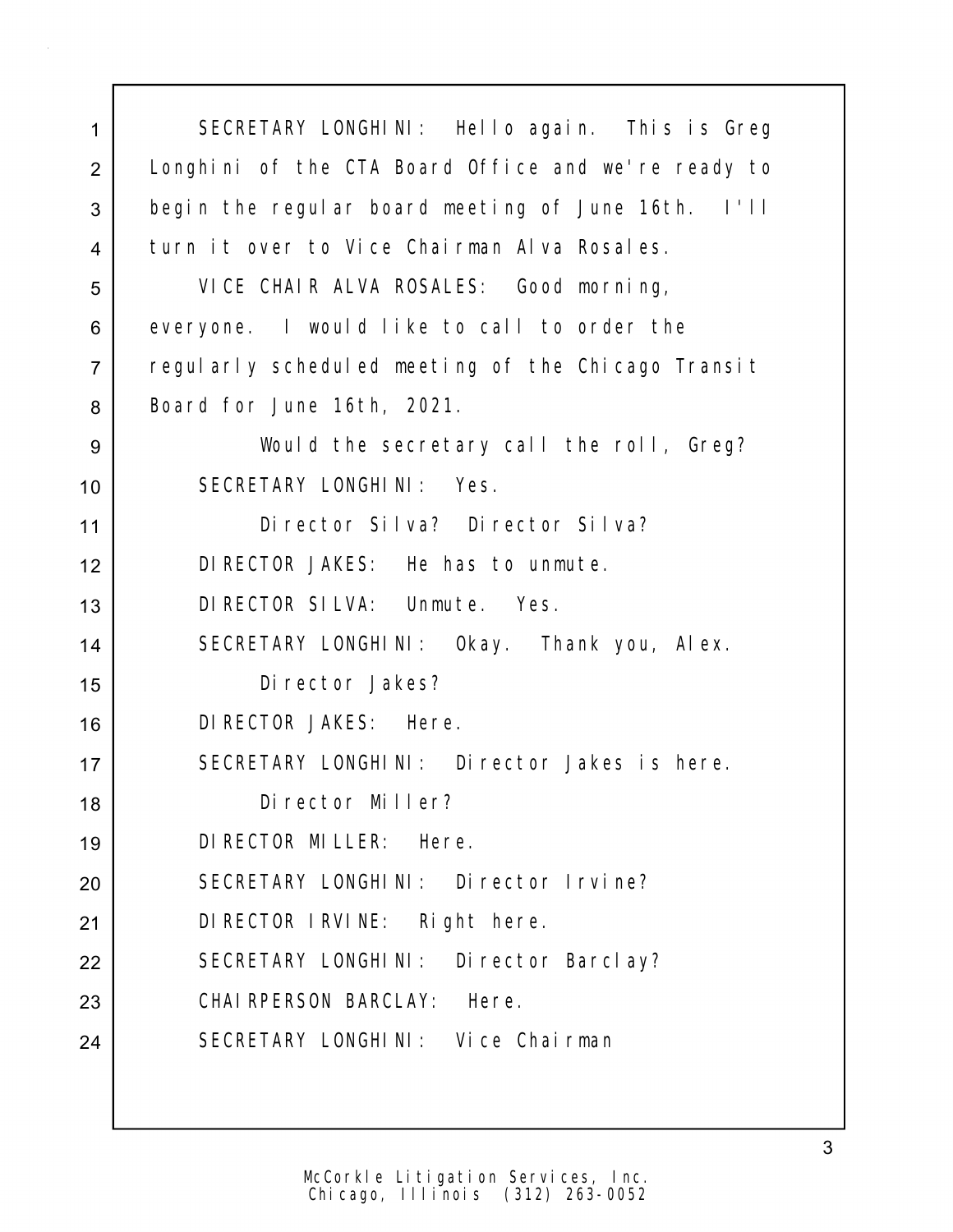1 Alva Rosales?

2 VICE CHAIR ALVA ROSALES: Here.

3 SECRETARY LONGHINI: We have all six members of 4 the Board present and let the record show that 5 President Carter and General Counsel Karen Seimetz 6 are also participating in this meeting.

7 VICE CHAIR ALVA ROSALES: Great. Thank you, 8 Greg. Our first order of business today is public 9 comment. Greg, do we have public comment?

 SECRETARY LONGHINI: Yes. We do have public comment. We have two speakers today. The first speaker, I hope I get the name right. Amanda -- is it Paccha or Paccha? I'm not sure. But, Amanda, you'll be the first one to go and we ask all of our public comment speakers to try to limit their discussion or clock to three to four minutes. Thank you.

18 | The Constantinue. Amanda, please continue.

19 | AMANDA PACCHA: Thank you to the Board of 20 Directors for allowing me to speak.

21 | I would like to point out the policy under 22 the stroller description in the website for CTA. I 23 would like to see more on what parents can do to 24 | make a better purchase of strollers because there's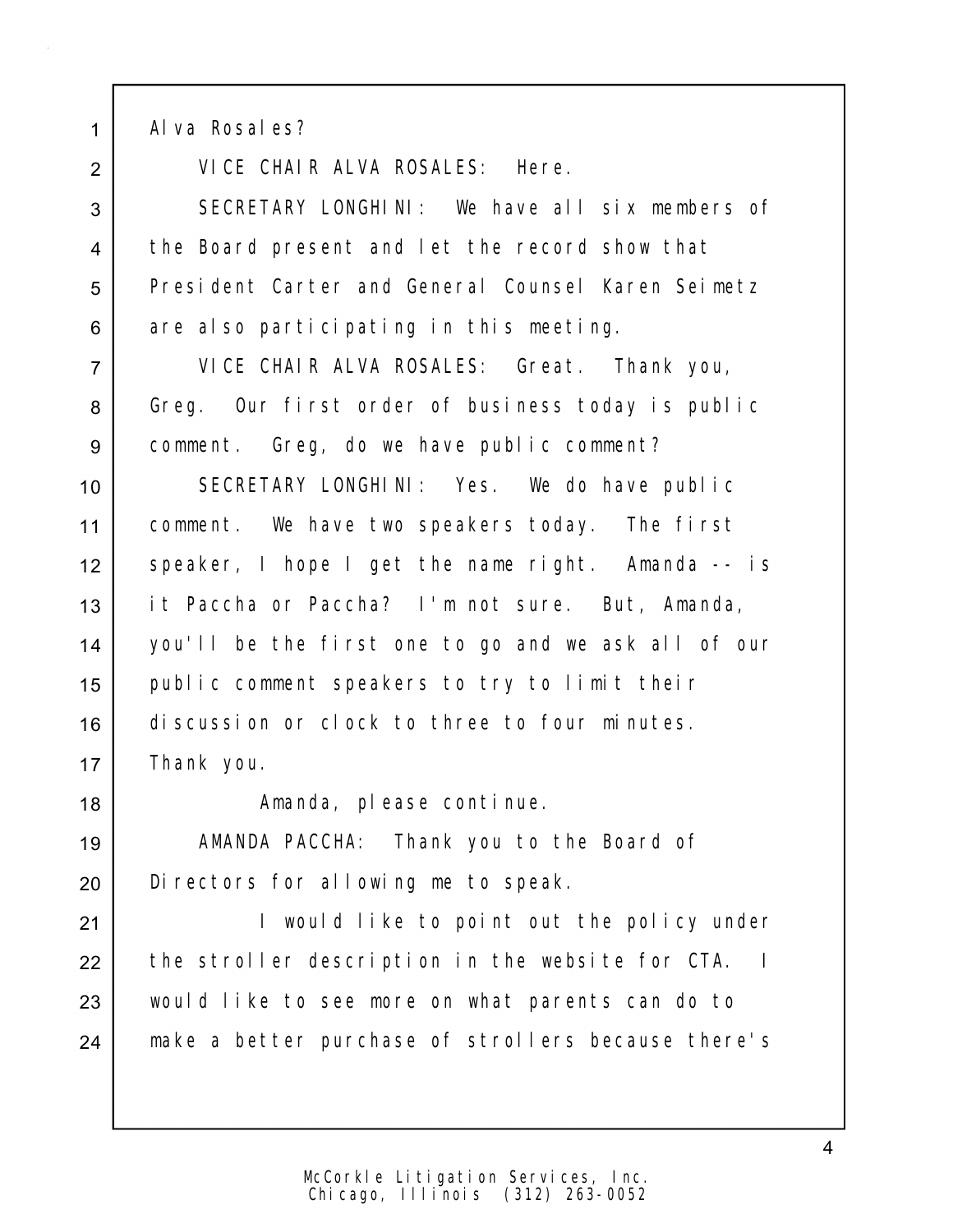1 so many models and often the cheapest stroller 2 models are the bigger ones and they're the most 3 cumbersome on CTA.

 I, myself, am a parent who has worked with 5 social workers who assisted my family throughout me 6 being a parent and one of the things that we don't have access to is information on what we can do and what the bus is equipped with to help us as parents for when we purchase strollers. And that might not 10 seem like a big deal to most people, but if you're a commuter like I am, I go to the city every day, I take my daughter with me. We don't know what the best purchase would be and it ends up costing a lot more money to see what the measurements would be and where it would fit.

 So something as simple as allowing social workers and other family advocates to see what the 18 bus floor plan is, something as simple as making that public would help us a lot as our children 20 grow because sizes change and the cost is also an enormous factor for us.

22 | Thave had two years of customer service 23 interaction where I would point this out and why I 24 decided to speak today is because something very

> Chicago, Illinois (312) 263-0052 McCorkle Litigation Services, Inc.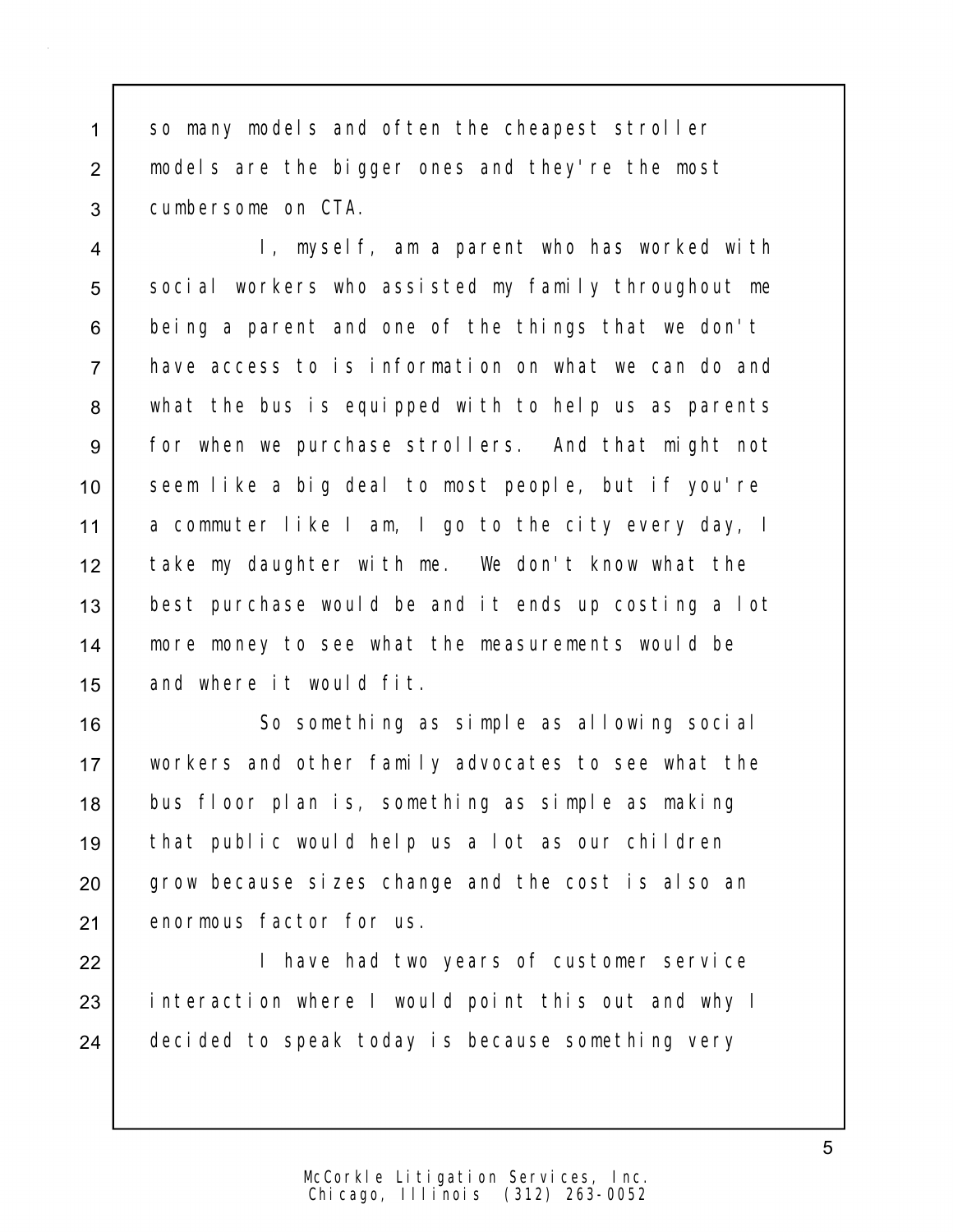1 simple like that would have helped me throughout 2 these two years as my daughter grew. 3 So thank you for your time and I'll 4 probably pop in in another meeting to maybe offer 5 | some more insight in what it's like to be a 6 commuter parent with a baby. So thank you again. 7 VICE CHAIR ALVA ROSALES: Amanda, thank you so 8 | much. What is -- can you say your last name for us 9 just so we get it clear? 10 | AMANDA PACCHA: It's Paccha. 11 VICE CHAIR ALVA ROSALES: Paccha. Okay. Well, 12 as a mom, I really thank you, you know, for coming 13 before us and sharing this information. And what I 14 would like to do, because I want to make sure that 15 we follow up with you and look into this at least, 16 is I'm going to ask that Brian Steele, who is the 17 VP of our communications, contact you and work with 18 you a little bit on this. 19 | But thank you for bringing this to our 20 attention. We appreciate it, appreciate the 21 information, and thank you for coming before us and 22 taking the time to do so. Again, as a mom I 23 appreciate your comments. So thank you. 24 AMANDA PACCHA: Thank you.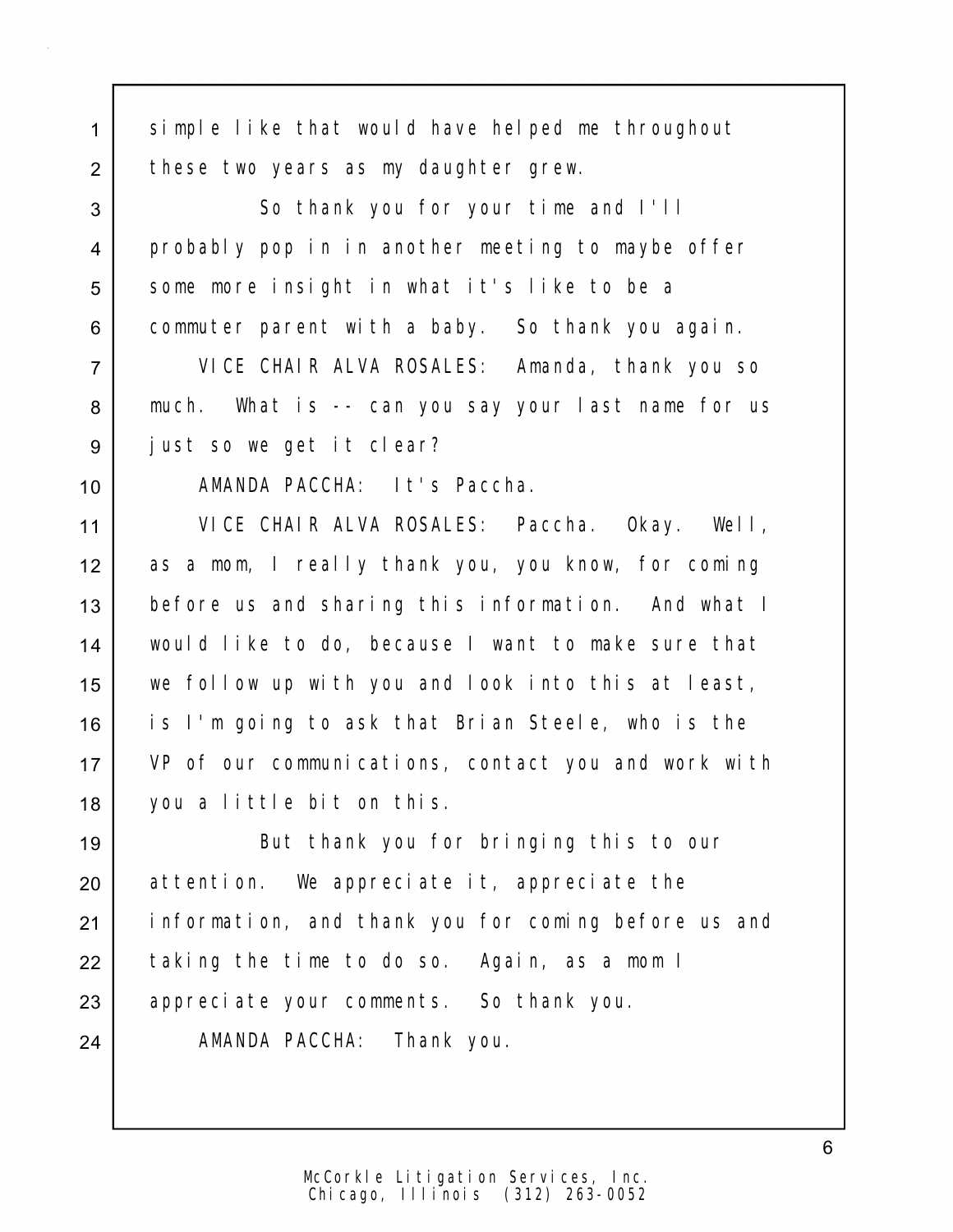1 SECRETARY LONGHINI: Thank you, Amanda. 2 | Cur second and last public speaker today 3 would be someone we all know quite well, Garland 4 Armstrong. Garland. 5 GARLAND ARMSTRONG: Can you hear me? 6 SECRETARY LONGHINI: Yes, we can, Garland. 7 GARLAND ARMSTRONG: Good morning, everybody, 8 and welcome aboard, Director Barclay, as becoming 9 new chairperson. 10 I'm Garland Armstrong, formally of Des 11 Plaines, Illinois, now living in Des Moines, Iowa 12 and I just want to thank CTA for everything they 13 | have done all these years and I want to express my 14 biggest surprise of CTA coming up with the -- with 15 the new station of State and Lake and also making 16 sure people with disabilities have access to every 17 Station and making sure that they keep on so that 18 they can have safety important and also making sure 19 that CTA will keep on going with the buses and the 20 trains. 21 | And as a former CTA ADA Advisory Board 22 member, I just would like you all to know that you 23 have done an awesome job and keep up the good work

 $24$  and if you have anything down the road to show me,

7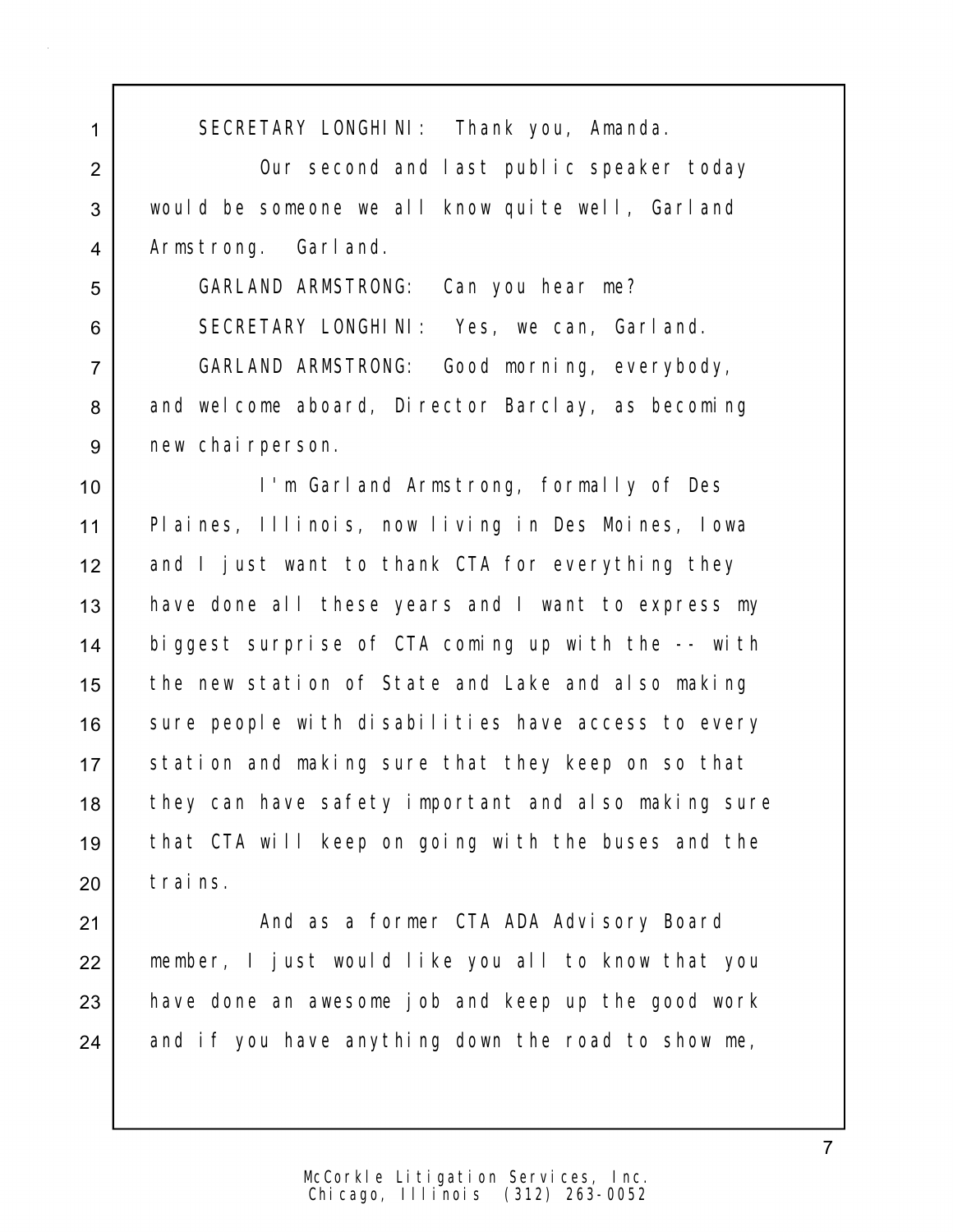can you mail it all to the new address where I'm at in Des Moines to see how CTA will look in the near future and if I want to add additional comments for you all, because you guys have done a superlative 5 awesome job and I want to thank you all for 6 everything.

7 And, Greg, I know you've got somewhere  $8$  down the road a good  $-$  a thank you party for me as 9 being a former CTA rider and also being on the --10 CTA board member.

11 | And, President Dorval Carter, keep up the 12 good work and make sure that you get everything 13 from the Federal Government because sometimes -- so 14 you all can keep on with those projects so you can 15 reach your entire goal, making sure CTA will be in 16 the top 100 percent. And also with the data of 17 everything for all the safety and all the incidents 18 and everything.

19 So I want to thank you all for everything  $20$  and if -- I'll be glad if you have any questions 21 | for any of the directors.

22 VICE CHAIR ALVA ROSALES: Garland, we want to 23 thank you for keeping an eye on us even though 24 you're not here in Chicago anymore. I mean, we're

> Chicago, Illinois (312) 263-0052 McCorkle Litigation Services, Inc.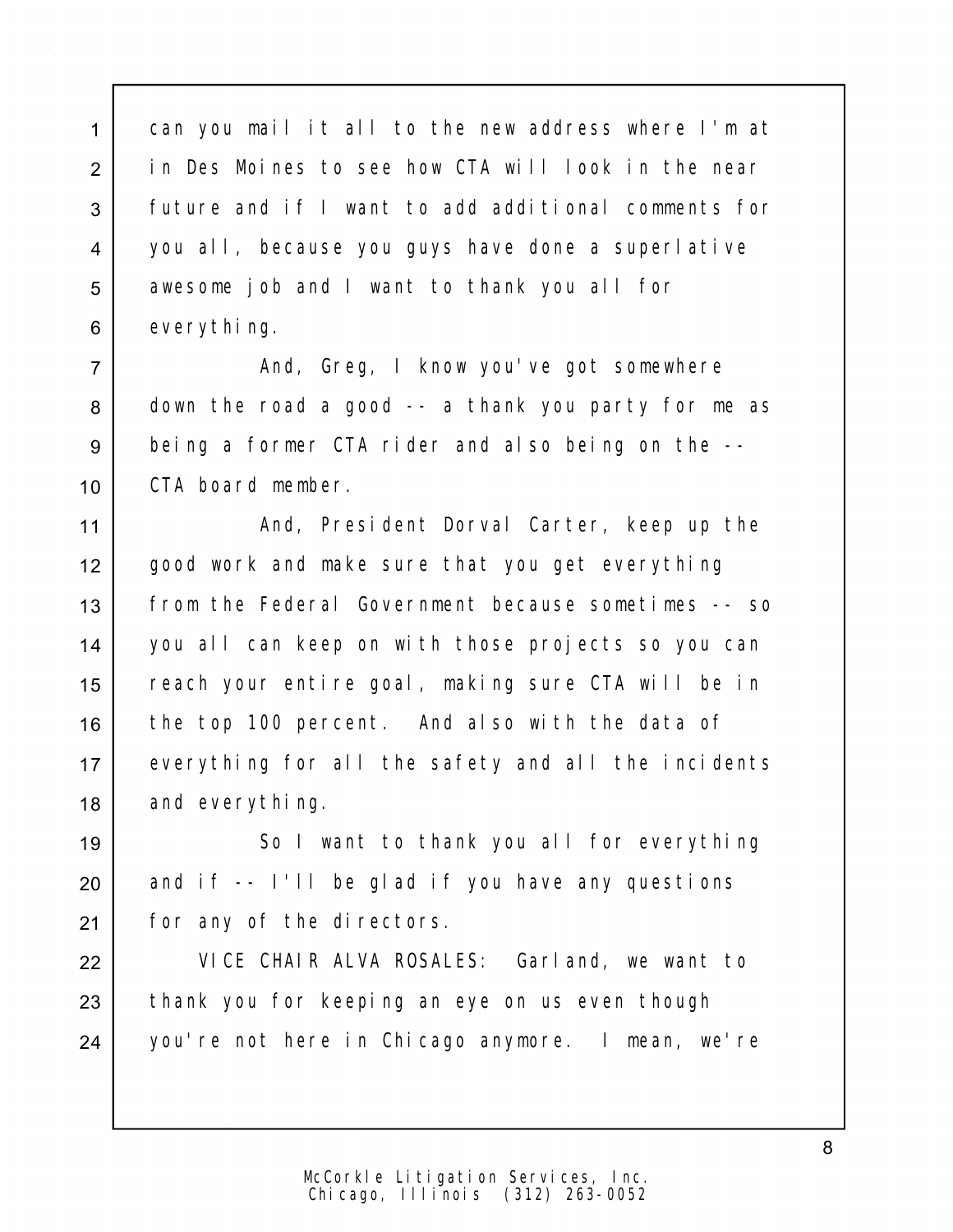very grateful to you. Say hi to your wife Heather. 2 | We're grateful for all the work that you've done 3 and that you're keeping an eye on us. I know that Director Irvine has worked with you in the past and 5 might want to, you know, give you a direct 6 shout-out. So Director Irvine?

 DIRECTOR IRVINE: Thank you, Vice Chair Alva 8 Rosales.

 Hey, Garland and hey, Heather, if you're listening. It's great to hear from you. I think we need to hear from you about once a year just to keep us pumped up.

GARLAND ARMSTRONG: You got it, Kevin.

DIRECTOR IRVINE: Thank you.

 GARLAND ARMSTRONG: Director Kevin. Because we -- Heather says hello to you. And making sure that once you -- once your term is up, Kevin, I hope they will get a new director for the ADA because it's definitely -- so we can get more 20 voices here for the disability community to be a part of it since you've done an awesome job as a director.

 DIRECTOR IRVINE: Thank you so much, Garland. 24 | And I wish you and Heather the best in Des Moines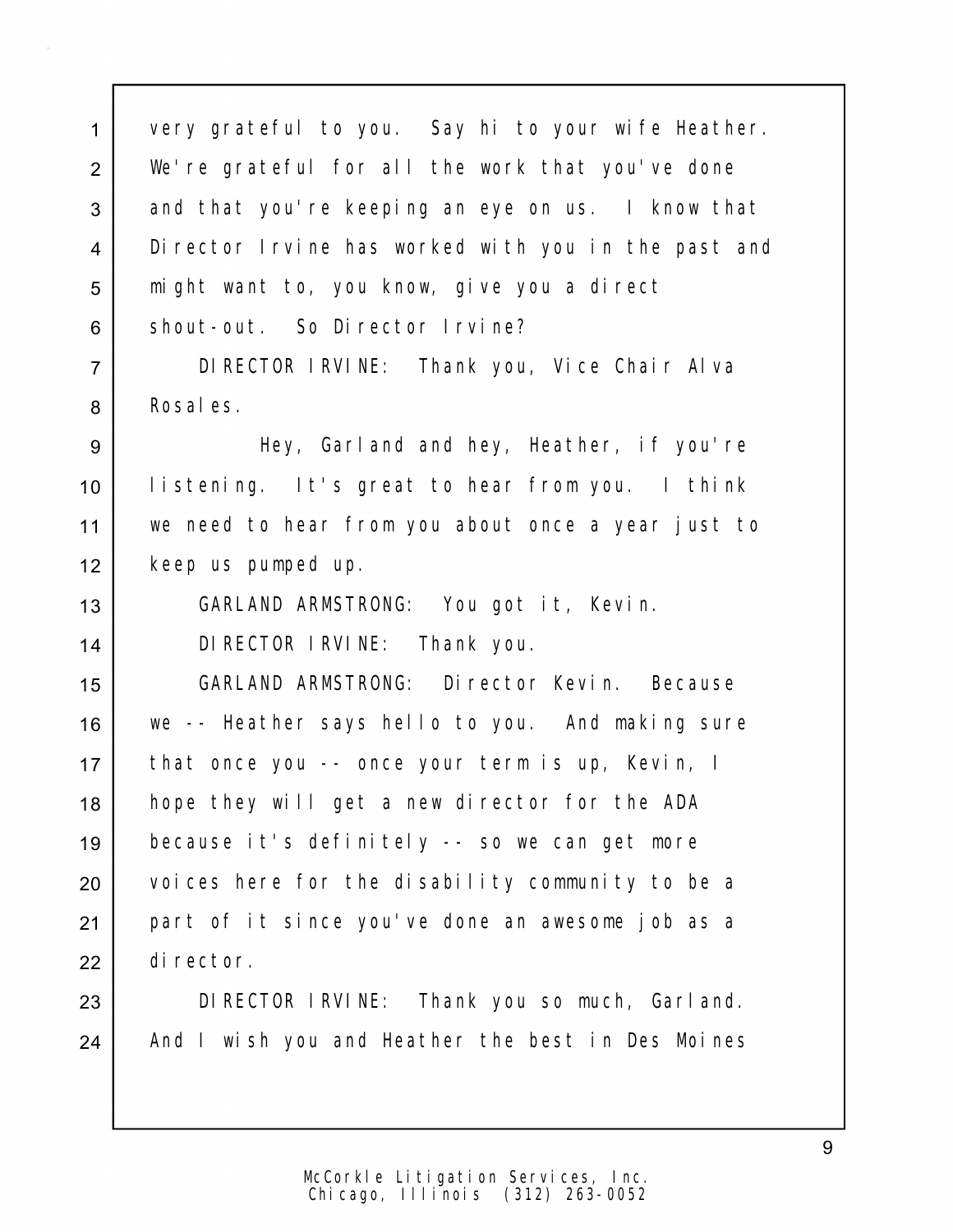| $\mathbf{1}$   | and I look forward to seeing you guys when you come |
|----------------|-----------------------------------------------------|
| $\overline{2}$ | back to Chicago to visit, which I know you will.    |
| 3              | GARLAND ARMSTRONG: We will. We're coming back       |
| $\overline{4}$ | in October as visitors. And anytime that you want   |
| 5              | to show us brand new for CTA, you can call me       |
| 6              | anytime we're in the Chicagoland area and just show |
| $\overline{7}$ | us what -- what you all got and it will be great.   |
| 8              | VICE CHAIR ALVA ROSALES: Thank you. Thank           |
| 9              | you.                                                |
| 10             | PRESIDENT CARTER: Director Rosales.                 |
| 11             | VICE CHAIR ALVA ROSALES: Thanks so much. Stay       |
| 12             | in touch with us.                                   |
| 13             | SECRETARY LONGHINI: Yes. President Carter?          |
| 14             | GARLAND ARMSTRONG: We certainly will.               |
| 15             | PRESIDENT CARTER: I just want to say on behalf      |
| 16             | of the CTA staff, we also want to extend our        |
| 17             | appreciation and gratitude to Garland and his wife  |
| 18             | for the engagement that they have had with CTA over |
| 19             | the years.                                          |
| 20             | personally have known Garland for many,<br>L        |
| 21             | many years even before I became president of the    |
| 22             | CTA. So I know how passionate and committed he is   |
| 23             | to good public transit for people with disabilities |
| 24             | and I believe he has now set a record for the       |
|                |                                                     |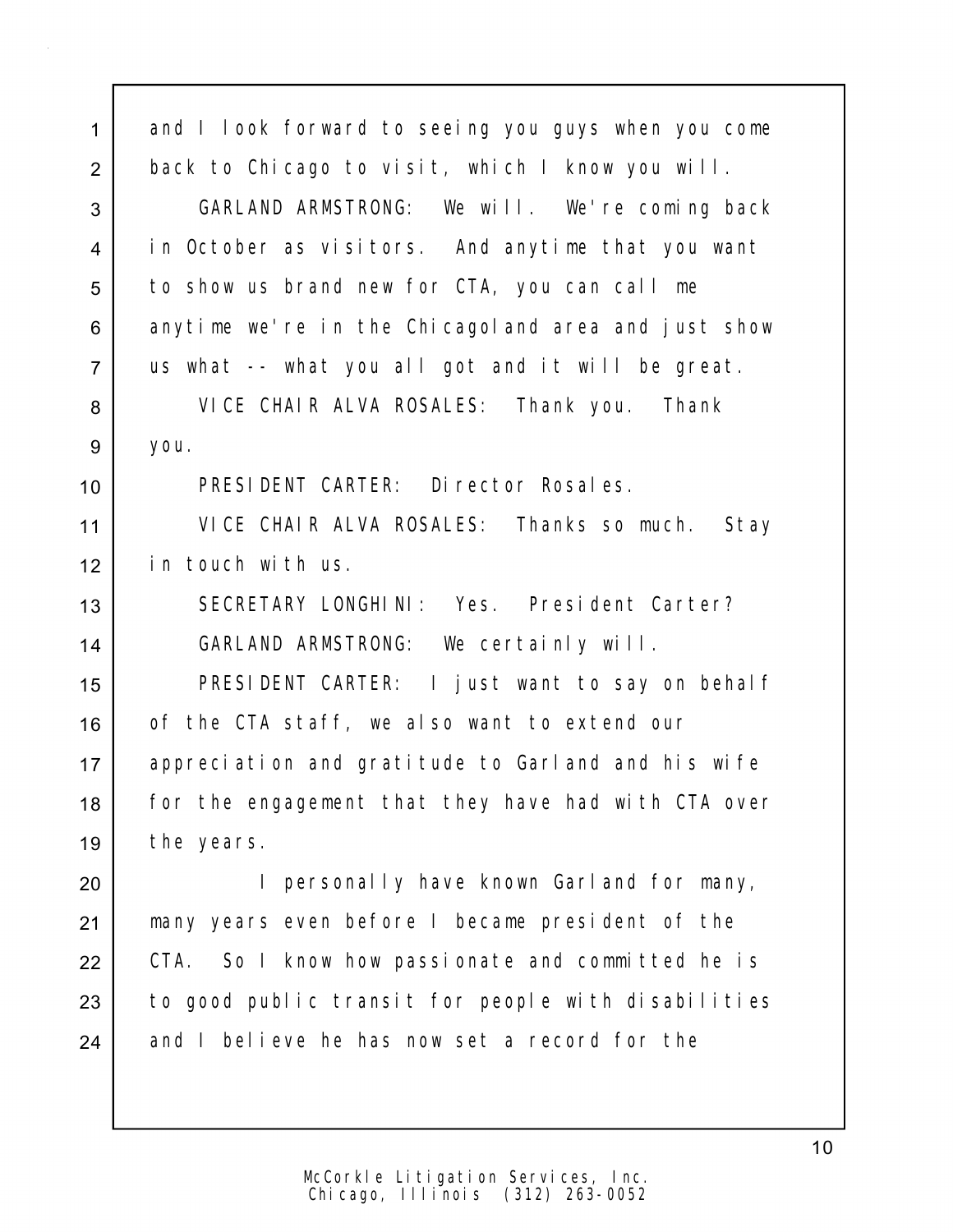public commenter who is farthest away from our 2 service area doing a public comment at a CTA board meeting. So he has another distinguishment to add to his credit in terms of his involvement with CTA. 5 So I wish him and Heather nothing but the 6 best and certainly have appreciated their advocacy around accessibility issues over the years. VICE CHAIR ALVA ROSALES: Thank you. Thank you, President Carter. All right, everyone. GARLAND ARMSTRONG: All right. Thanks a lot, 11 everybody. VICE CHAIR ALVA ROSALES: Thanks so much. All right. Thank you. SECRETARY LONGHINI: And that concludes our 15 | public comment today, Director Alva Rosales. VICE CHAIR ALVA ROSALES: Great. Thank you. Our next order of business today is the 18 | approval of the May 12th board minutes. The minutes were previously distributed and I will now 20 entertain a motion to approve the minutes of the 21 | regular board meeting of May 12th, 2021. DIRECTOR IRVINE: So moved. DIRECTOR JAKES: Second. 24 SECRETARY LONGHINI: Excuse me. Motion was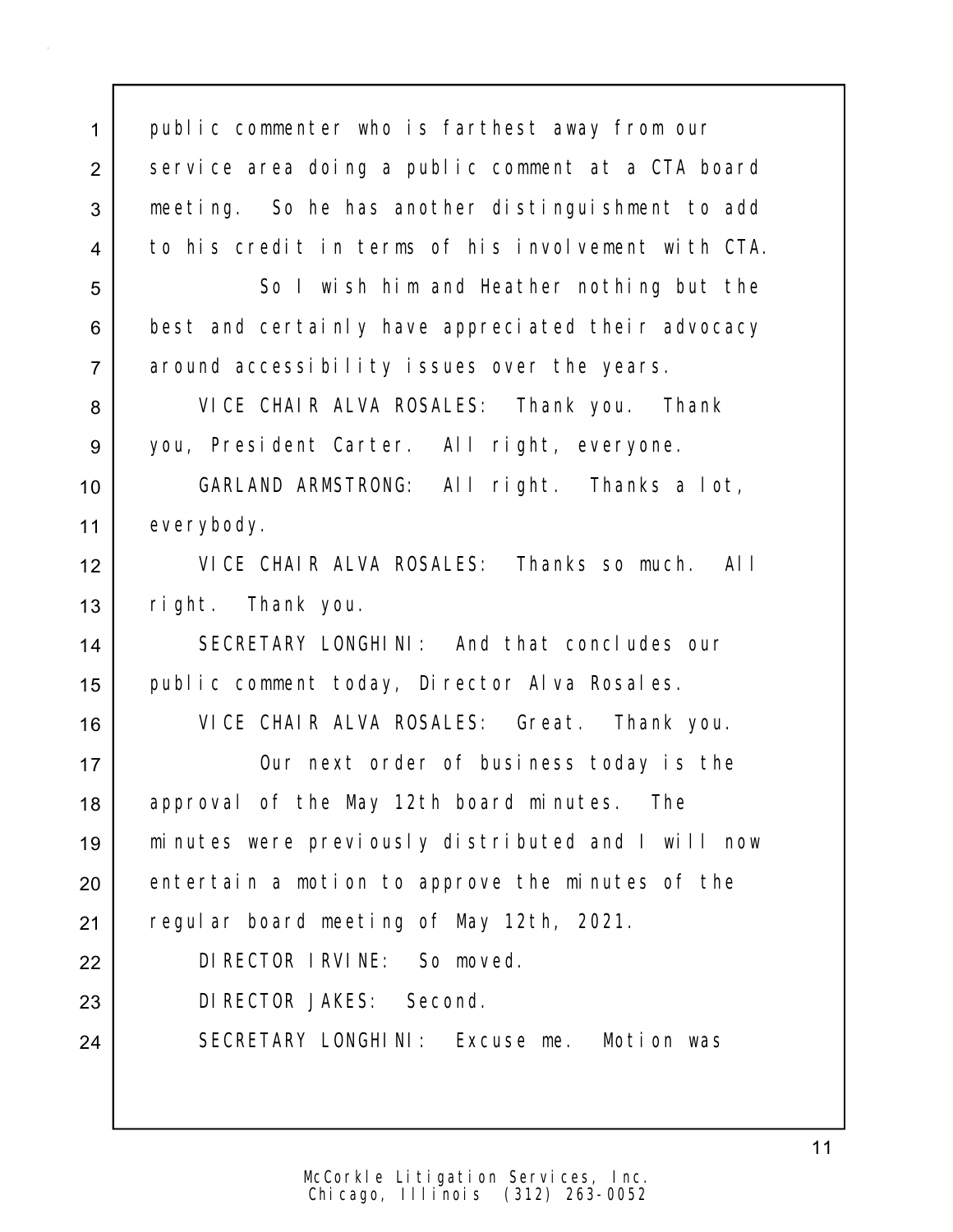| 1              | moved by Director Irvine, seconded by Director      |
|----------------|-----------------------------------------------------|
| 2              | Jakes. I will now take the vote.                    |
| 3              | Di rector Silva?                                    |
| 4              | DI RECTOR SILVA: Yes.                               |
| 5              | SECRETARY LONGHINI: Director Jakes?                 |
| 6              | DI RECTOR JAKES: Yes.                               |
| $\overline{7}$ | SECRETARY LONGHINI: Director Miller?                |
| 8              | DI RECTOR MILLER: Yes.                              |
| 9              | SECRETARY LONGHINI: Director Irvine?                |
| 10             | DI RECTOR I RVI NE: Yes.                            |
| 11             | SECRETARY LONGHINI: Director Barclay?               |
| 12             | CHAIRPERSON BARCLAY: Abstain.                       |
| 13             | SECRETARY LONGHINI: Director Alva Rosales?          |
| 14             | VICE CHAIR ALVA ROSALES: Yes.                       |
| 15             | SECRETARY LONGHINI: That motion is approved         |
| 16             | with five yes votes and one abstention by Director  |
| 17             | Barclay.                                            |
| 18             | VICE CHAIR ALVA ROSALES: Thank you, Greg.           |
| 19             | Our next order of business, we'll go to             |
| 20             | board matters. Let's start with Agenda Item 4-A.    |
| 21             | I will now entertain a motion to approve an         |
| 22             | ordinance fixing the salary of Lester L. Barclay as |
| 23             | a member of the Chicago Transit Board.              |
| 24             | DI RECTOR I RVI NE: So moved.                       |
|                |                                                     |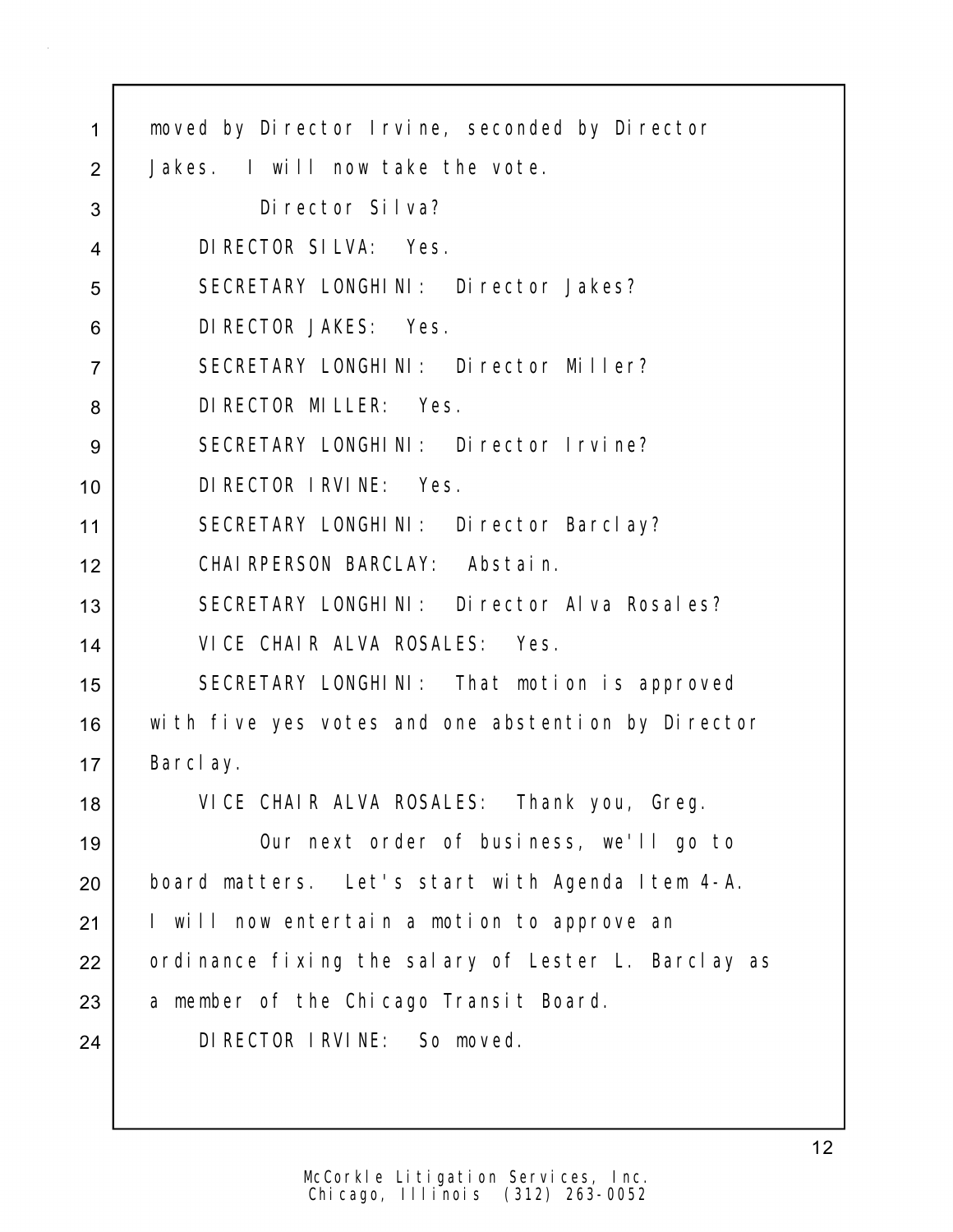| 1              | DI RECTOR JAKES: Second.                            |
|----------------|-----------------------------------------------------|
| $\overline{2}$ | SECRETARY LONGHINI: That motion was moved by        |
| 3              | Di rector Irvine, seconded by Di rector Jakes. I'll |
| 4              | take the vote.                                      |
| 5              | Di rector Silva?                                    |
| 6              | DI RECTOR SILVA: Yes.                               |
| $\overline{7}$ | SECRETARY LONGHINI: Director Jakes?                 |
| 8              | DI RECTOR JAKES: Yes.                               |
| 9              | SECRETARY LONGHINI: Director Miller?                |
| 10             | DI RECTOR MI LLER: Yes.                             |
| 11             | SECRETARY LONGHINI: Director Irvine?                |
| 12             | DI RECTOR I RVI NE: Yes.                            |
| 13             | SECRETARY LONGHINI: Director Barclay?               |
| 14             | CHAIRPERSON BARCLAY: Abstain.                       |
| 15             | SECRETARY LONGHINI: Director Alva Rosales?          |
| 16             | VICE CHAIR ALVA ROSALES: Yes.                       |
| 17             | SECRETARY LONGHINI: That motion passes with         |
| 18             | five yes votes and one abstention by Director       |
| 19             | Barclay.                                            |
| 20             | VICE CHAIR ALVA ROSALES: All right. Thank           |
| 21             | you. Our next order of business is Agenda Item      |
| 22             | Number 4-B. I will now entertain a motion to        |
| 23             | approve an ordinance appointing members and chairs  |
| 24             | to certain standing committees of the Chicago       |
|                |                                                     |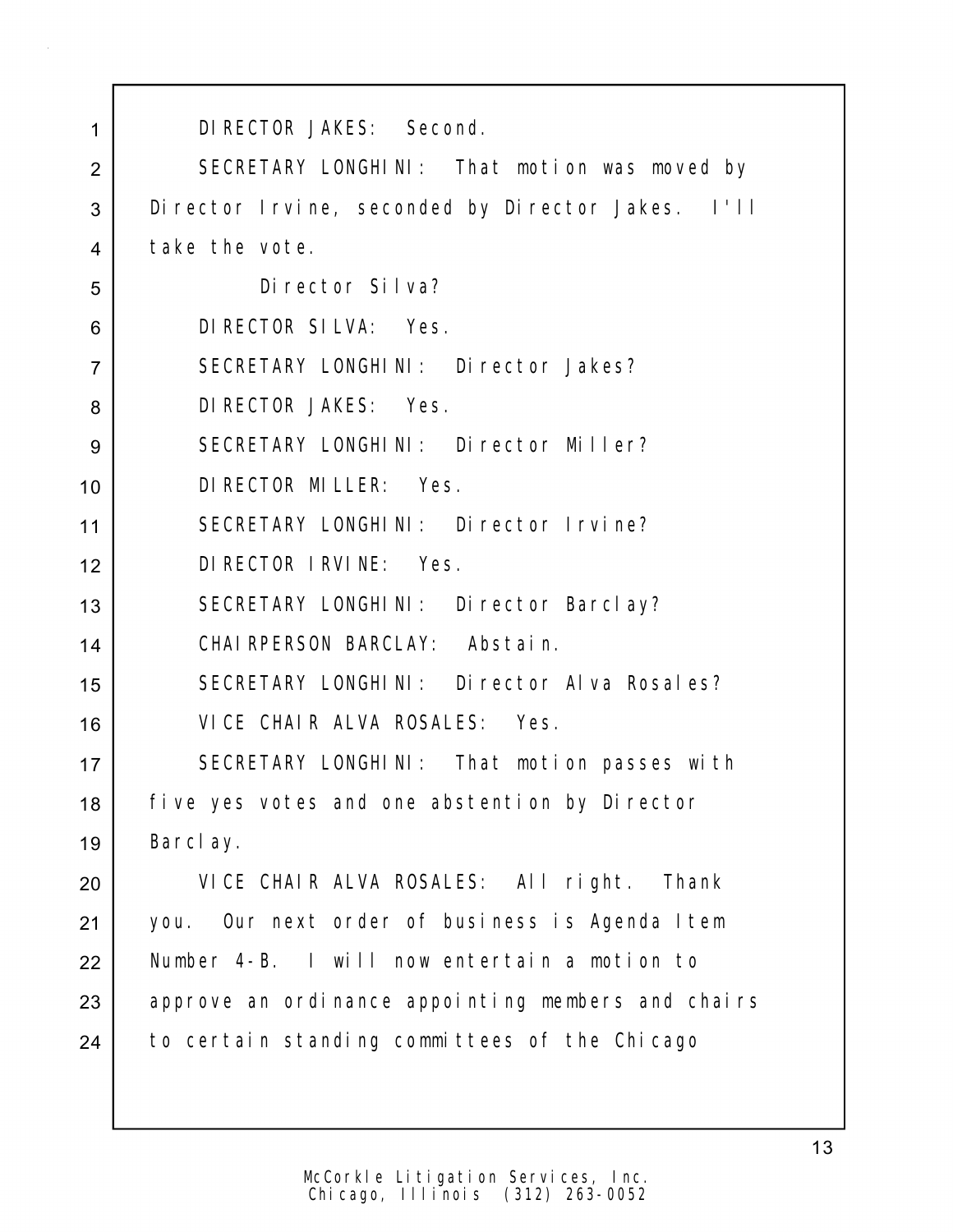| 1              | Transit Board.                                    |
|----------------|---------------------------------------------------|
| 2              | DI RECTOR I RVI NE: So moved.                     |
| 3              | DI RECTOR JAKES: Second.                          |
| 4              | SECRETARY LONGHINI: 4-B has been moved by         |
| 5              | Director Irvine, seconded by Director Jakes. I'll |
| 6              | take the vote.                                    |
| $\overline{7}$ | Di rector Silva?                                  |
| 8              | DI RECTOR SILVA: Yes.                             |
| 9              | SECRETARY LONGHINI: Director Jakes?               |
| 10             | DI RECTOR JAKES: Yes.                             |
| 11             | SECRETARY LONGHINI: Director Miller?              |
| 12             | DI RECTOR MI LLER: Yes.                           |
| 13             | SECRETARY LONGHINI: Director Irvine?              |
| 14             | DI RECTOR I RVI NE: Yes.                          |
| 15             | SECRETARY LONGHINI: Director Barclay?             |
| 16             | CHAIRPERSON BARCLAY: Yes.                         |
| 17             | SECRETARY LONGHINI: Chairman -- Vice Chairman     |
| 18             | Al va Rosal es?                                   |
| 19             | VICE CHAIR ALVA ROSALES: Yes.                     |
| 20             | SECRETARY LONGHINI: That motion is approved       |
| 21             | with six yes votes.                               |
| 22             | VICE CHAIR ALVA ROSALES: And                      |
| 23             | SECRETARY LONGHINI: 4-C.                          |
| 24             | VICE CHAIR ALVA ROSALES: 4-C. So now I will       |
|                |                                                   |
|                |                                                   |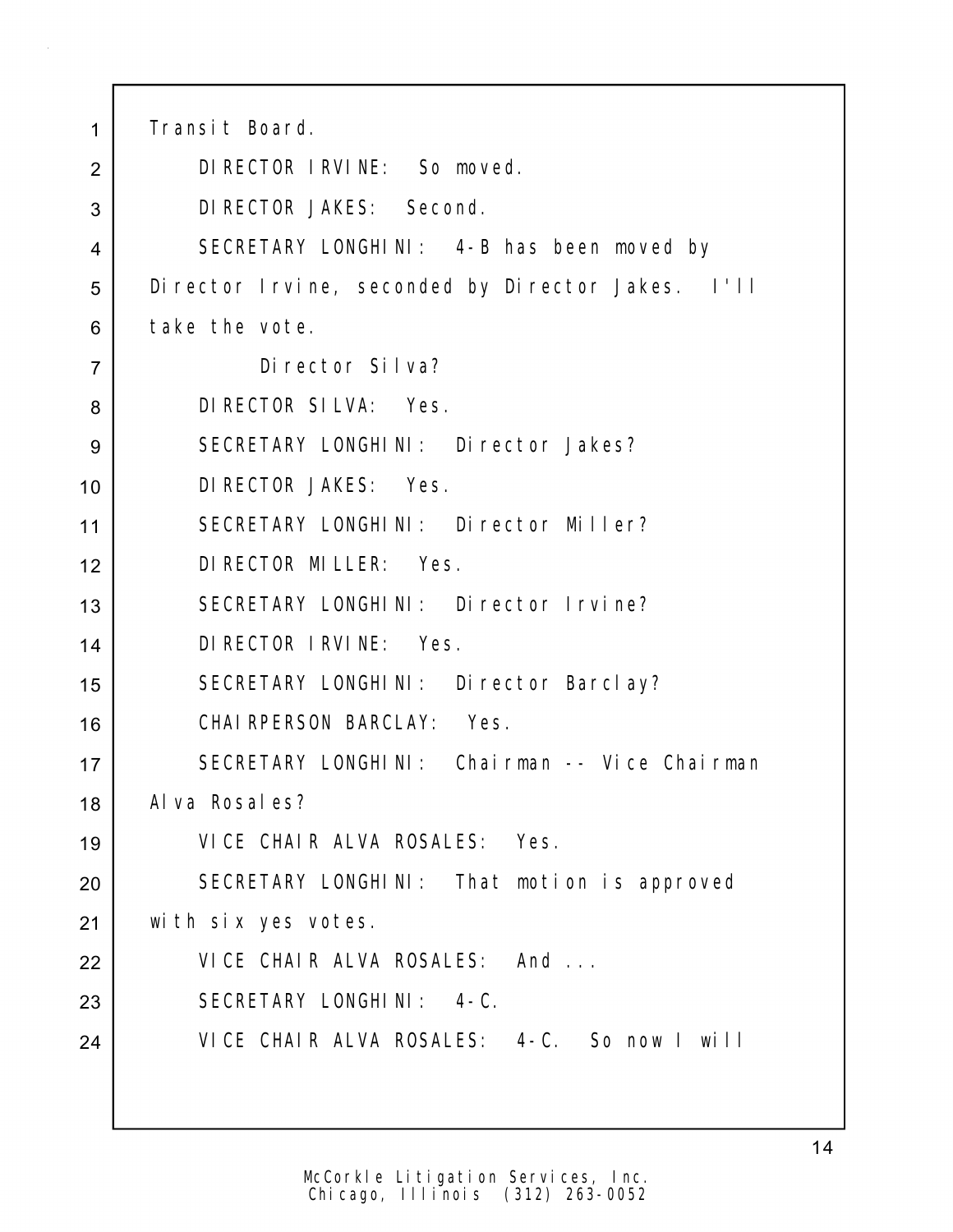| 1              | now entertain a motion to approve Board Agenda Item |
|----------------|-----------------------------------------------------|
| 2              | Number 4-C, an ordinance electing Lester L. Barclay |
| 3              | as chairman of the Chicago Transit Board and        |
| 4              | setting the chairman's salary. We need a motion.    |
| 5              | DI RECTOR I RVI NE: So moved.                       |
| 6              | DI RECTOR JAKES: Second.                            |
| $\overline{7}$ | SECRETARY LONGHINI: 4-C has been moved by           |
| 8              | Di rector Irvine, seconded by Di rector Jakes. I'll |
| 9              | take the vote.                                      |
| 10             | Di rector Silva?                                    |
| 11             | DI RECTOR SILVA: Yes.                               |
| 12             | SECRETARY LONGHINI: Director Jakes?                 |
| 13             | DI RECTOR JAKES: Yes.                               |
| 14             | SECRETARY LONGHINI: Director Miller?                |
| 15             | DI RECTOR MILLER: Yes.                              |
| 16             | SECRETARY LONGHINI: Director Irvine?                |
| 17             | DI RECTOR I RVI NE: Yes.                            |
| 18             | SECRETARY LONGHINI: Director Barclay?               |
| 19             | CHAI RPERSON BARCLAY:<br>Abstain.                   |
| 20             | SECRETARY LONGHINI: Vice Chairman                   |
| 21             | Al va Rosal es?                                     |
| 22             | VICE CHAIR ALVA ROSALES: Yes.                       |
| 23             | SECRETARY LONGHINI: That motion is approved         |
| 24             | with five yes votes, an abstention by Chairman      |
|                |                                                     |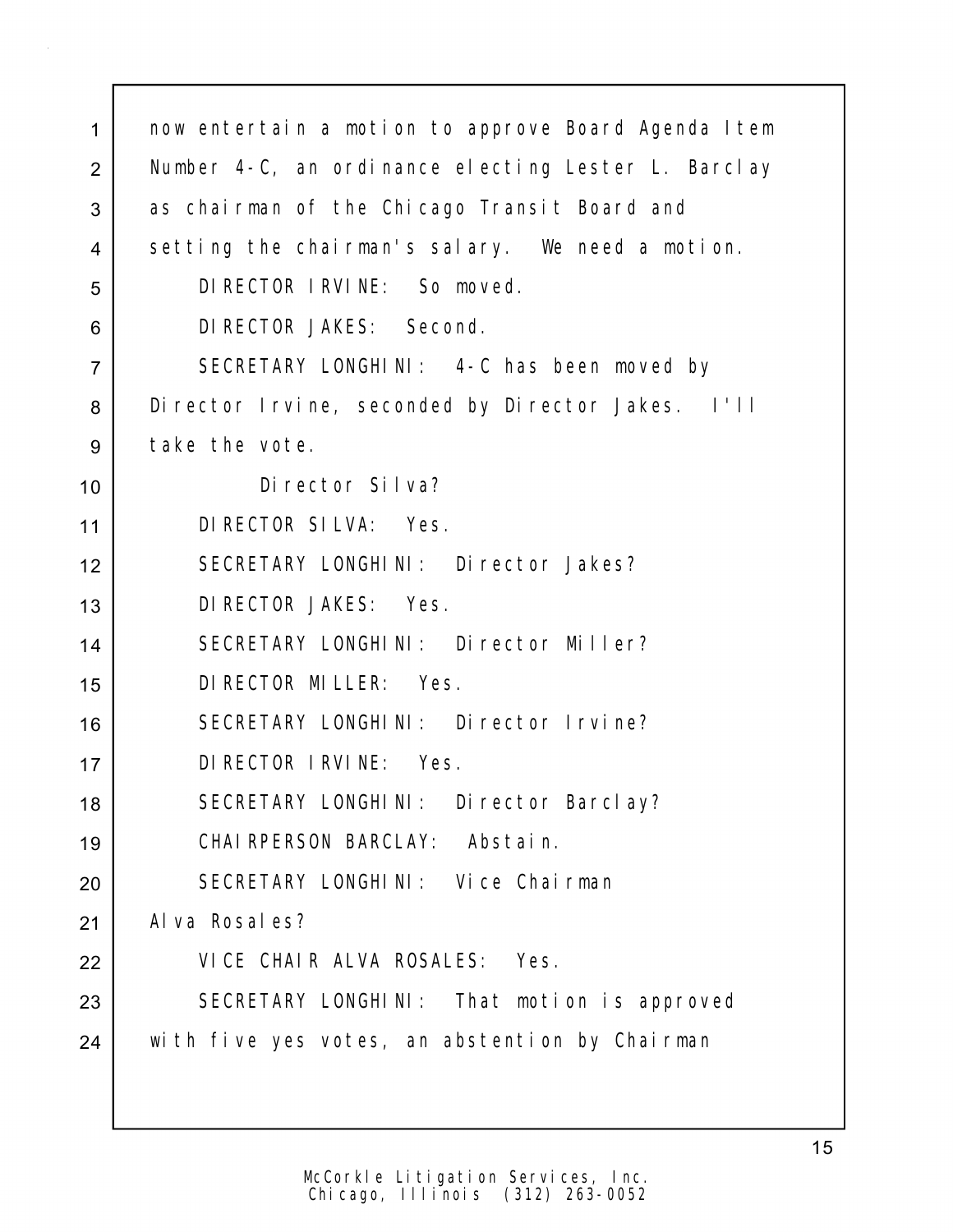1 Barclay.

2 VICE CHAIR ALVA ROSALES: Great. Before 3 handing over the gavel, and I know we have a very 4 full agenda, I would like to take a few minutes at 5 this time to thank everyone for their hard work and 6 dedication, for their support during the last 7 almost nine months as my serving as acting chair of 8 this organization.

9 I don't have to tell you that we went 10 through a period of unknown. We had no playbook to 11 | rely on and I dare say we not only survived, but we 12 really flourished. This is an incredible team and 13 | I thank all of you for your patience with my many 14 questions. I know I tend to look at things 15 logically and creatively and I really care about 16 | moving things forward. And I want to thank each 17 and every one of you for how deeply each and every 18 one of you care about the city, about the CTA, 19 about making the best during what was really the 20 worst of times.

21 | The list of people I would like to thank 22 individually is way, way too long, but I -- you 23 | know, I do want to make sure that I thank those 24 individuals that are on the front line because,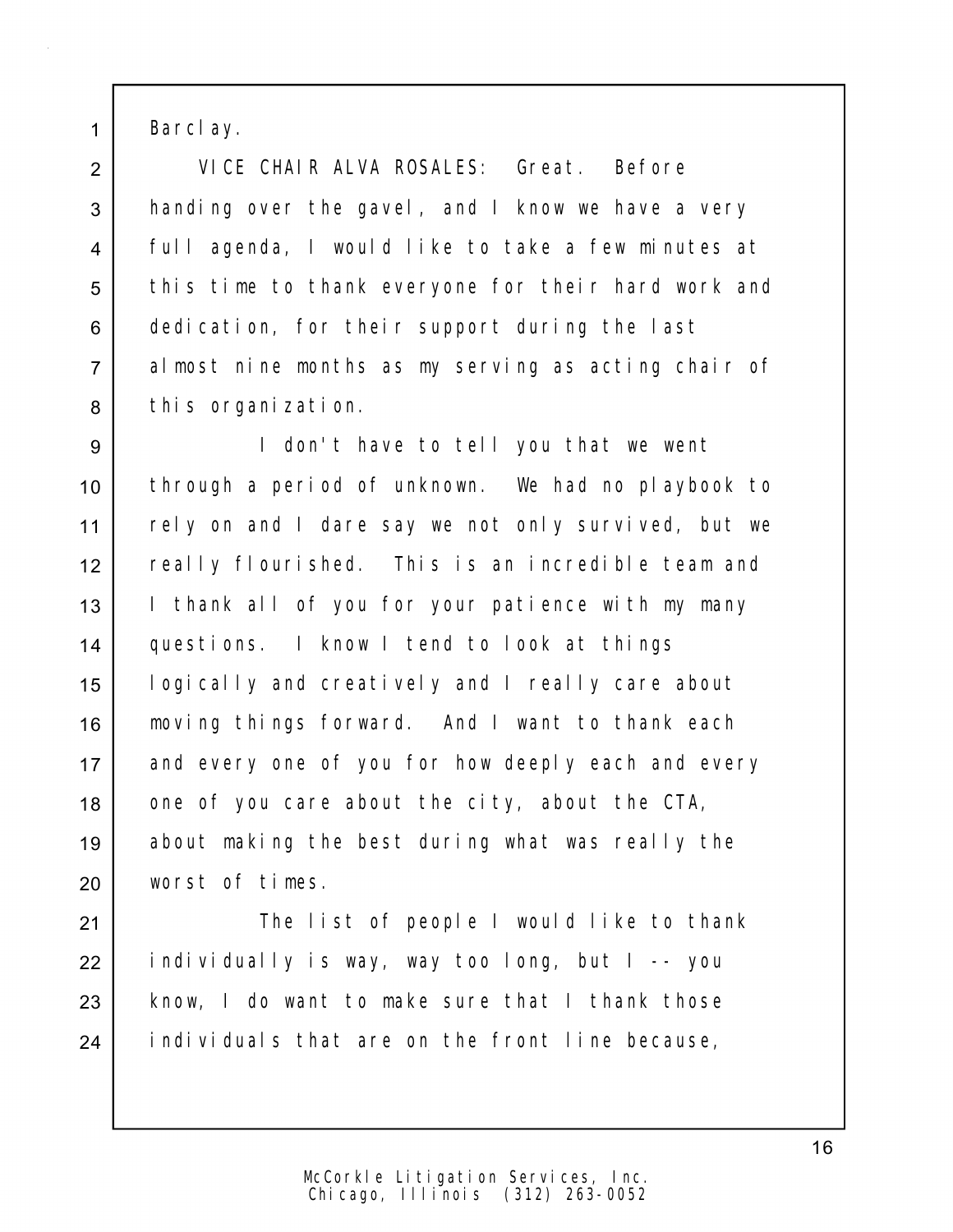1 frankly, they make our, you know, jobs so much 2 easier because they work so hard.

 I want to send a special shout out to 4 | April for her amazing work and her patience with 5 me. Thank you so much. Greg, well, I want to 6 thank Greg for just being Greg because, you know, that says it all. Jeremy Fine for always keeping 8 an eye on the money. Keep on doing that. We need you to do that. All of our departments and all of the workers and, President Carter, for your leadership. And, Herb, I give you the thumbs up because you know you keep us in line during these, 13 again, unusual meetings that we've had to have. And, of course, all of my fellow board members for their utmost professionalism.

16 | So thank you. And now it has been grand, 17 but it is time. I would like to say, Chairman 18 Barclay, I will now hand over to you the gavel. 19 Thank you.

20 CHAIRPERSON BARCLAY: Thank you, Vice Chair 21 | Alva Rosales. And good morning to all of you.

22 First, I want to acknowledge my gratitude 23 to Mayor Lightfoot and the City of Chicago City 24 | Council for this appointment. I also want to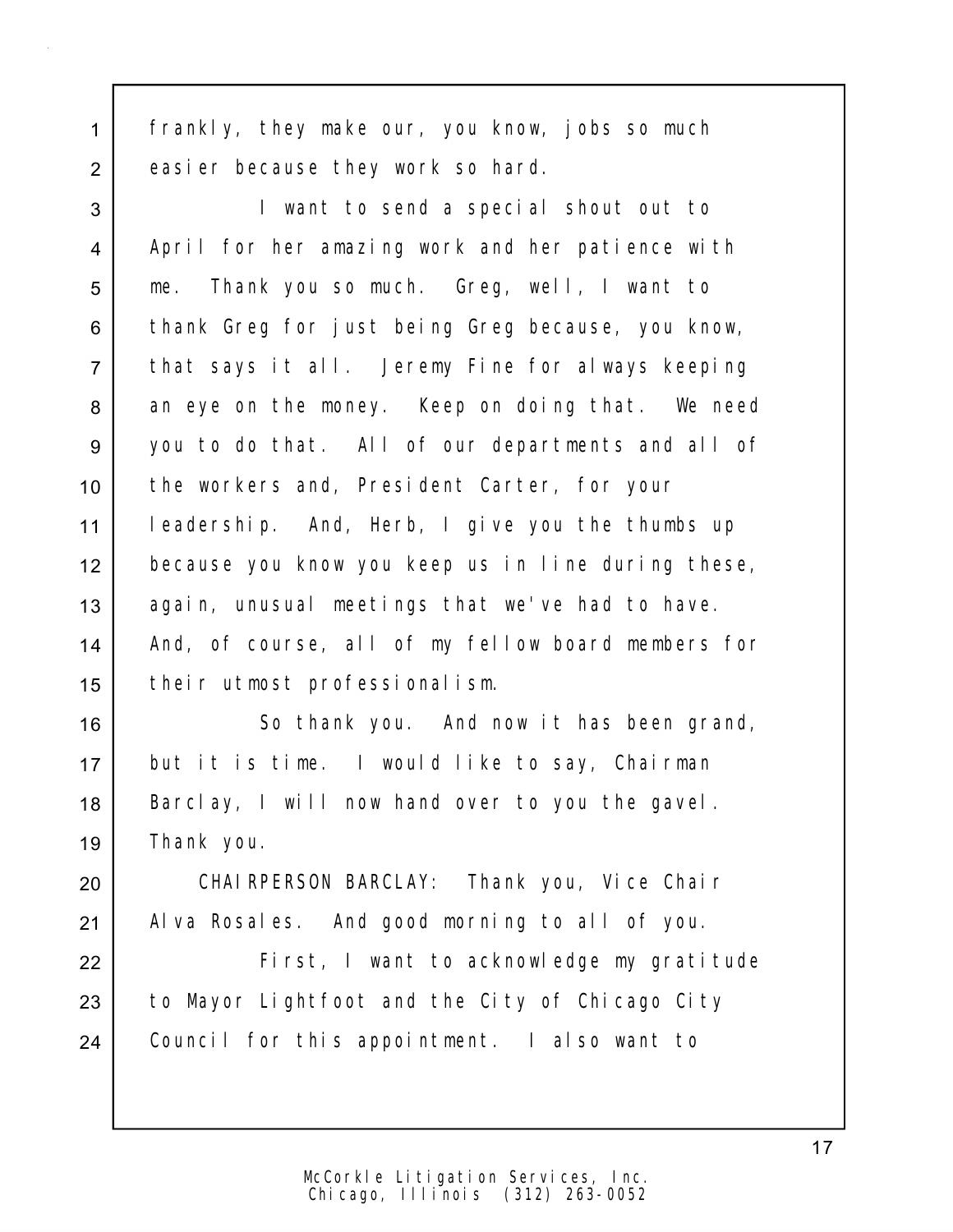1 acknowledge former Chairman Peterson for his 2 | leadership and his rich legacy that he has left me 3 to build upon. I want to also acknowledge and 4 | thank the Board of Directors, each of you for your 5 support and your pledge to work with me to make the 6 CTA the best public transit agency in America.

7 I want to acknowledge and thank you, Vice 8 Chair, for your role in serving in the interim role 9 and for the fine job that you've done.

10 | I want to also acknowledge the Board staff 11 here that has done a very herculean job of getting 12 me up to speed over the past few weeks and I do 13 | appreciate that, along with President Carter and 14 the entire CTA staff and what they've done to work 15 with this incoming chairperson to sort of get up to 16 | speed.

17 | I want to just make one final comment and 18 to just tell you that dreams can and do come true. 19 More than 40 years ago, I started off with CTA as a 20 summer worker, worked three summers. But one in 21 particular, I worked as a rail -- as a conductor on 22 the train in rail service and I remember the 23 comments of an older gentleman who said, son, if 24 you do a good job, one day you might just be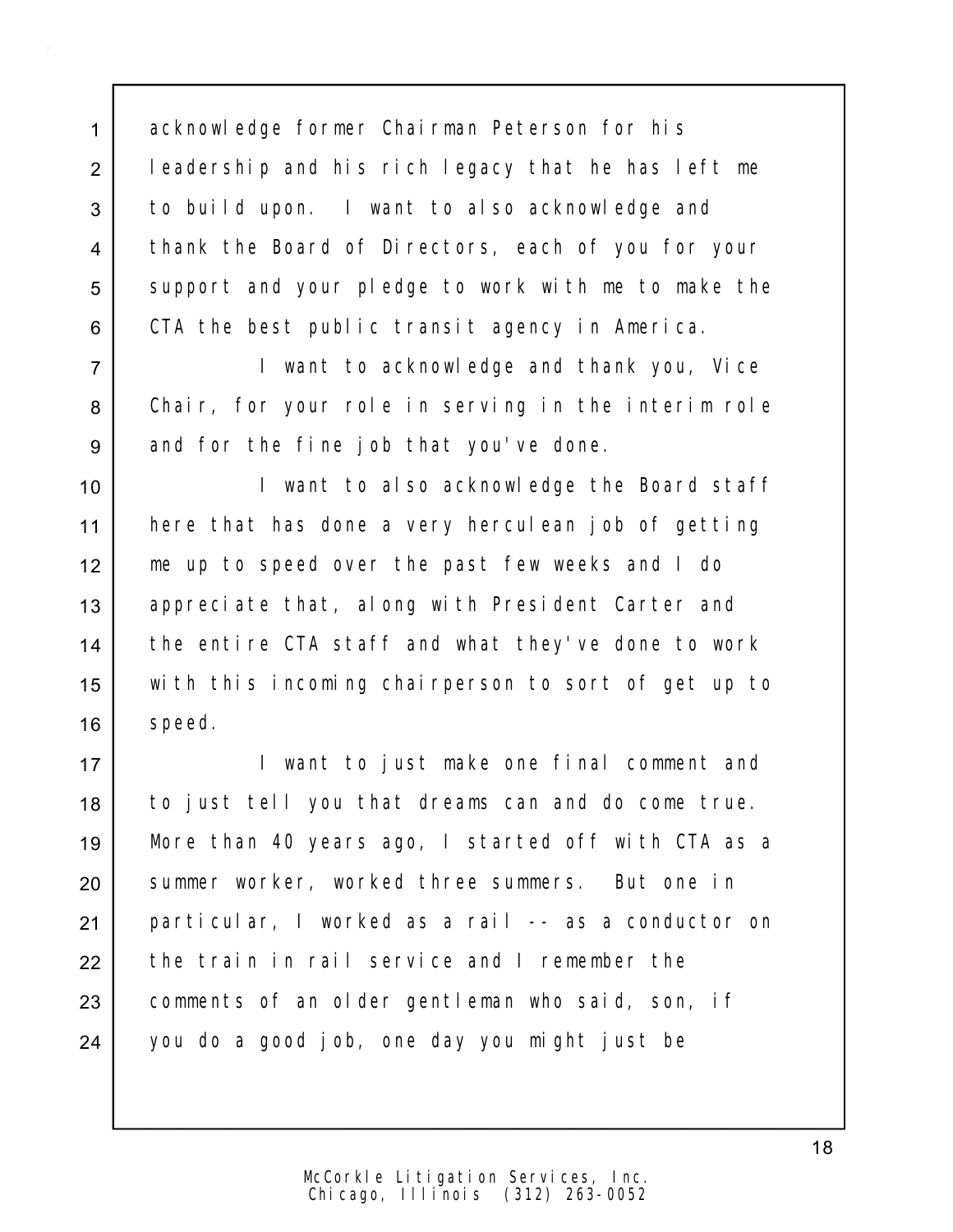1 chairman of the board and I laughed at him 2 thinking, oh, my god, I'm just trying to earn a few 3 dollars to get back to college and keep it going. 4 | And I thought about that when Mayor Lightfoot 5 reached out to me and I said for a young kid from 6 Englewood, the youngest of 11 children, dreams do 7 come true.

8 So I'm happy to be here, I'm happy to 9 serve, I'm happy to work with each of you to -- as 10 I indicated, to make CTA the best transit agency in 11 the country.

12 So moving on to business. I want to 13 acknowledge our Vice Chair Alva Rosales and the 14 fine work that she has done. So I'm going to ask 15 Greg if he would read a resolution. Thank you.

16 Greg, I think you're on mute.

17 DIRECTOR IRVINE: Greg, you're muted.

18 | SECRETARY LONGHINI: All right. Can you hear 19 me now?

20 DIRECTOR MILLER: Yeah.

21 SECRETARY LONGHINI: Okay. All right. Arabel, 22 you didn't know about this. We're going to 23 Surprise you. I'm going to read a resolution of 24 | appreciation for Vice Chair Alva Rosales.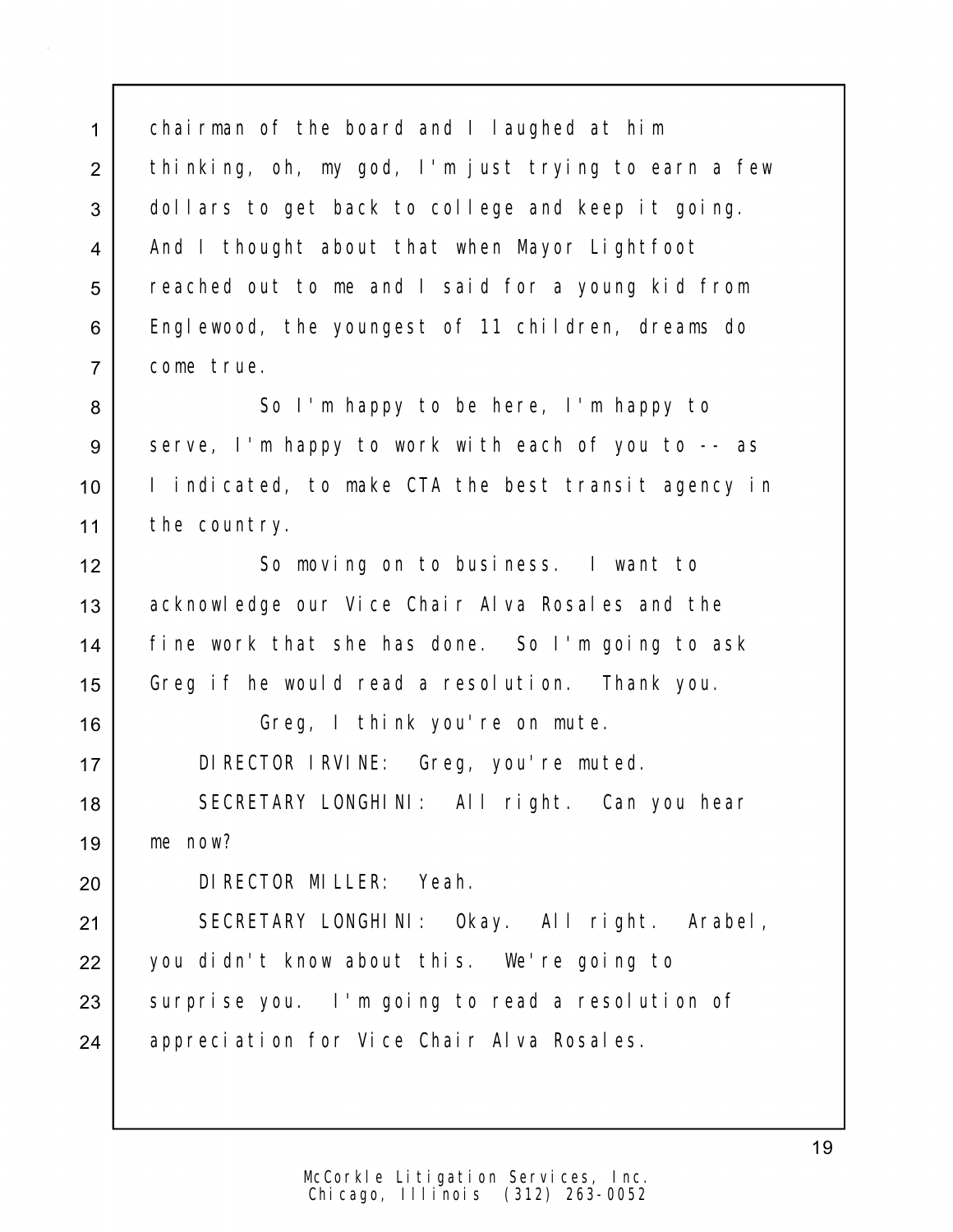1 Whereas, CTA Board Chairman Terry 2 Peterson's term concluded on September 1st, 2020, 3 and whereas, State statute and CTA bylaws empowered 4 the Board's vice chair with all the duties and 5 responsibilities of the chairman in the absence of 6 | the chairman and whereas, Arabel Alva Rosales has 7 been the CTA Board's vice chair since 2017 and 8 | whereas, Vice Chair Alva Rosales was immediately 9 Faced with serious and unparalleled challenges 10 confronting the Authority due to the COVID-19 11 pandemic and whereas, the COVID-19 pandemic was 12 negatively impacting the health of CTA employees, 13 its customers, and the economy and whereas, Vice 14 Chairs Alva Rosales addressed all of these 15 | challenges in a competent and productive manager. 16 And whereas, Vice Chair Alva Rosales has worked 17 tirelessly with CTA leadership and staff throughout 18 the pandemic in the collaborative and congenial 19 manner, making her time available whenever 20 necessary to perform duties and responsibilities of 21 board chairman.

22 | Among other things, Vice Chair Alva 23 | Rosales guided the CTA through the difficult budget 24 process for the 2021 budget. And whereas, in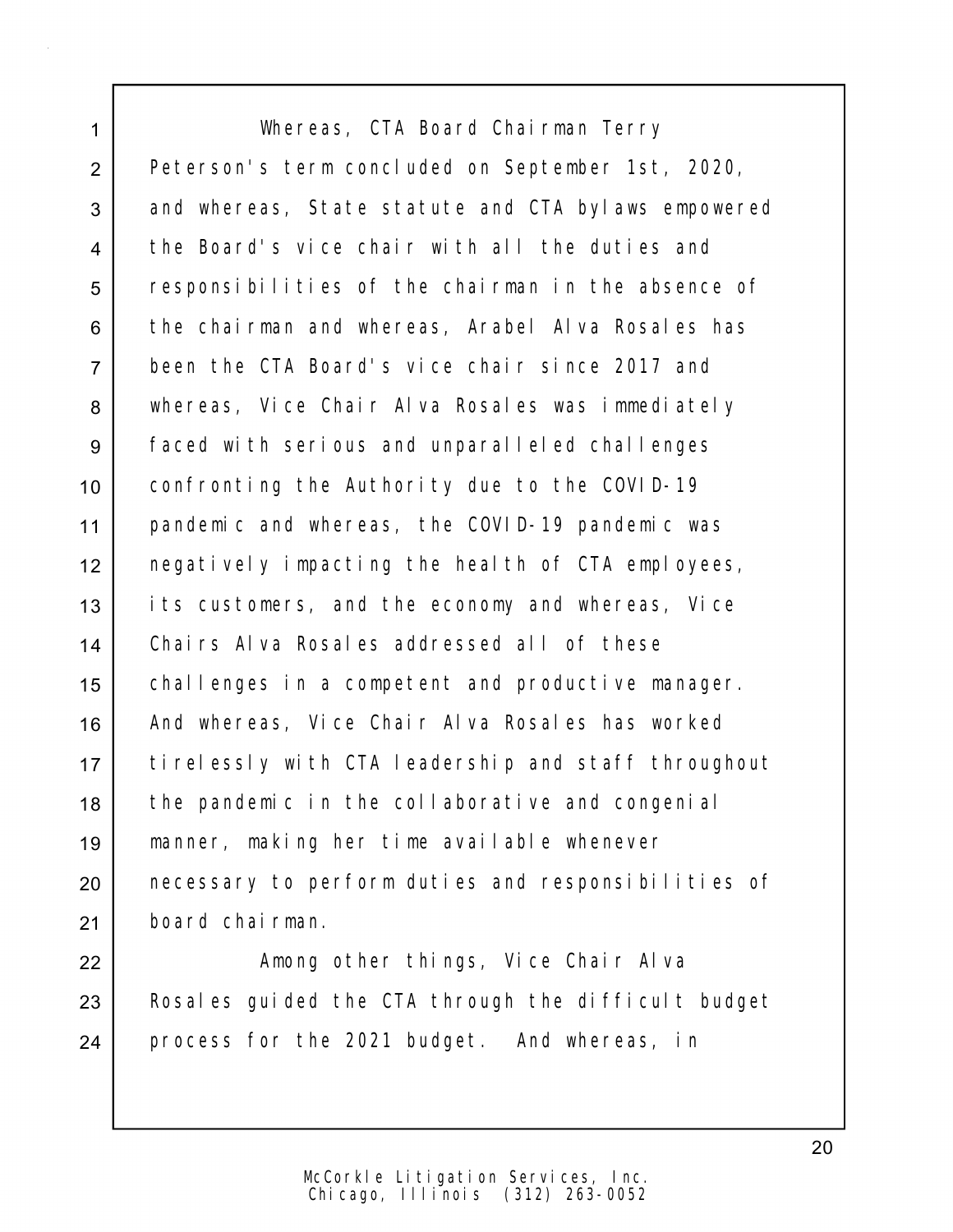1 addition, Vice Chair Alva Rosales oversaw the 2 approval of over \$1 billion in CTA expenditures to 3 ensure the future viability of CTA. And whereas, 4 Vice Chair Alva Rosales spent nearly nine months 5 assuming the responsibilities of serving the CTA in 6 the role of Transit Board Chairman.

7 Now, therefore, be it resolved that the 8 Transit Board appreciates Alva Rosales's dedication 9 and service to the Board, the CTA's management 10 team, and the CTA's dedicated workforce.

11 I It is further resolved that the Board 12 recognizes the hard work Vice Chair Alva Rosales 13 exhibited these last nine months as well as the 14 generous giving of her time.

15 Be it further resolved that the Board 16 expresses its gratitude to Vice Chair Alva Rosales 17 and looks forward to continuing to work with her in 18 the future leading the CTA forward.

19 VICE CHAIR ALVA ROSALES: Wow. Thank you so 20 much. I did not know about this and --

21 SECRETARY LONGHINI: We tricked you.

22 VICE CHAIR ALVA ROSALES: It's unusual -- it's 23 | unusual, but I'm speechless. Thank you so much. I 24 really appreciate it. And, again, I really

> Chicago, Illinois (312) 263-0052 McCorkle Litigation Services, Inc.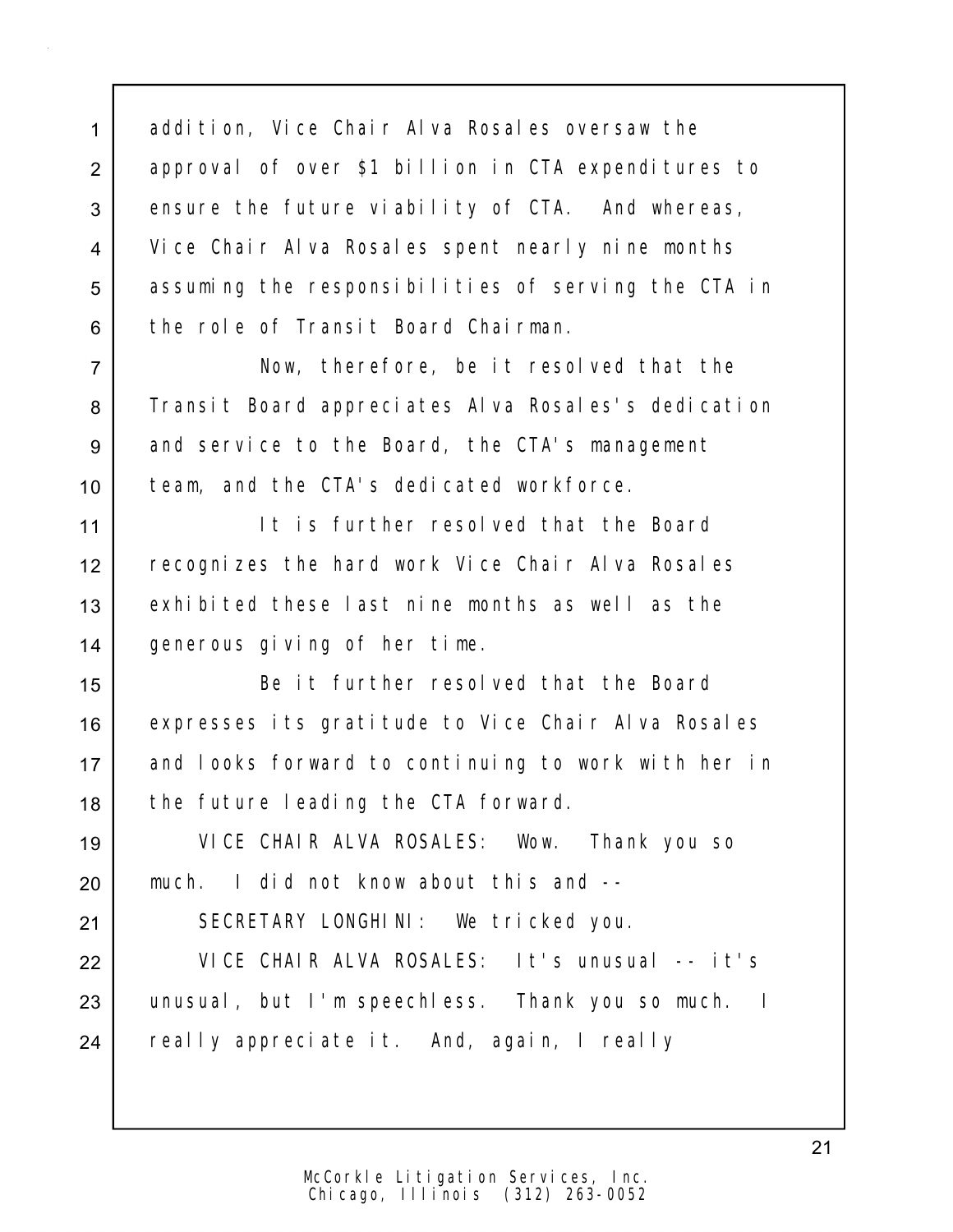1 appreciate everybody's efforts and all the hard 2 work.

3 a Chairman Barclay, we are so excited 4 about having you on board and as I mentioned to 5 you, anything I can do to help. You know, we -- 6 you've got a great team here. So looking forward 7 to it. But, again, thank you.

8 And, again, thank you, President Carter, 9 because I know we've -- everybody has worked so 10 hard. So thank you. I really appreciate those 11 kind words. It means a lot. Thank you.

12 PRESIDENT CARTER: Chairman Barclay? 13 CHAIRPERSON BARCLAY: Yes.

14 PRESIDENT CARTER: If you don't mind, I would 15 like to say a few words as well as.

16 CHAIRPERSON BARCLAY: Please.

17 PRESIDENT CARTER: So obviously I thought the 18 resolution was very appropriate and I think a very 19 insightful description of the role that one assumes 20 as chair at CTA and I believe that the Vice Chair 21 | Rosales has done a yeoman's job fulfilling that 22 function.

23 | There's one function doesn't really get 24 mentioned in the role of chairman and it's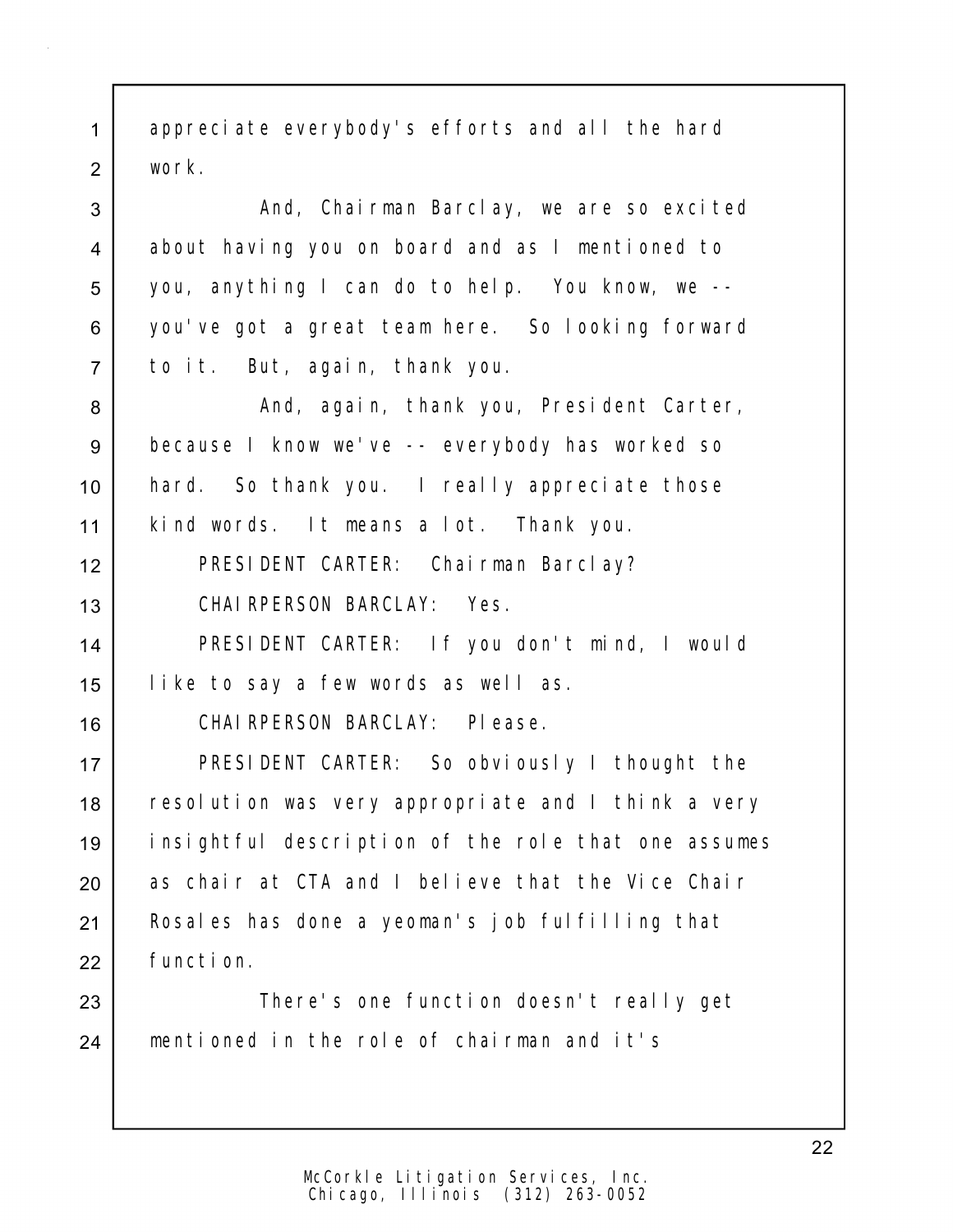1 something that Chairman Barclay will start to 2 experience now that he's in that role and it was 3 Something that Chairman Peterson certainly 4 performed during his time as chairman and that's 5 the relationship between the CEO and the chair. 6 The reality is, is that as CEO, I view the chairman 7 as someone who is really a confidant. Someone that 8 I can talk to, that I can express concerns, desires 9 about, and who can give me sound advice and support 10 for what I'm trying to accomplish as the head of 11 CTA. And in that particular role, you also 12 excelled in terms of not just being available for 13 CTA as a whole, but also being available for me.

14 We had numerous conversations over the 15 course of your tenure where, you know, we discussed 16 | one-on-one issues of mutual concern, sought advice, 17 gave advice, and really sort of supported each 18 | other as we managed our way through these 19 unprecedented times and I will be forever grateful 20 for your support and your effort to support CTA 21 over the past nine months.

22 So as part of that, there's one other  $23$  thing that we wanted to do and unfortunately 24 because we're not in person, I can't give this to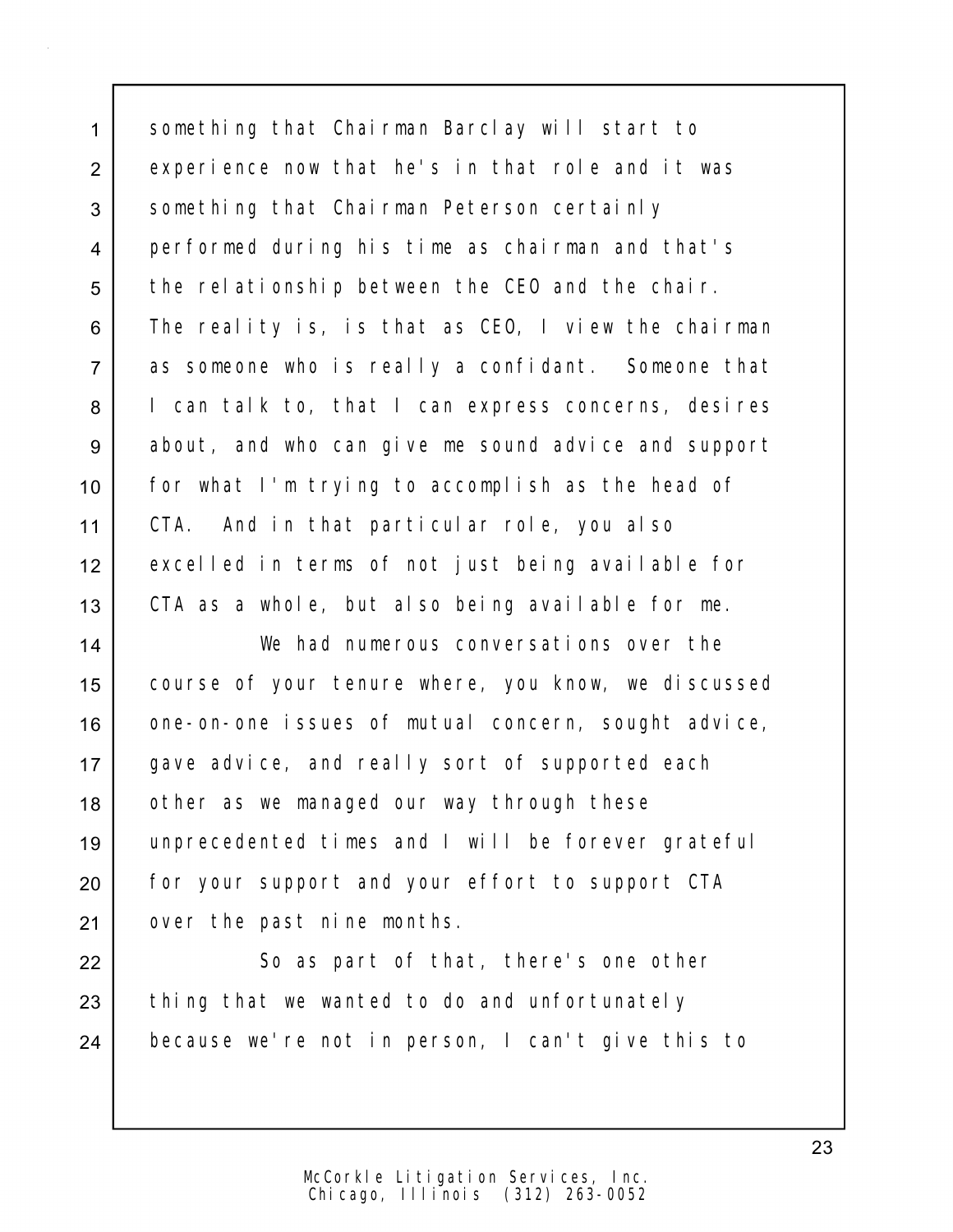1 you directly, but I just want to show you. The CTA 2 | team has put together a little gift for you, which 3 is a clock with an engravement of a CTA rail car on 4 it and on it, there's a plaque which reads, Arabel 5 | Alva Rosales, appreciation as Vice Chair for 6 assuming the duties as CTA Transit Board Chairman 7 from September 2020 through June of 2021 with 8 gratitude from the CTA President's Office.

 So I'll find a way to get this to you at 10 Some point, Arabel, but I just wanted you to know that we also found a way to memorialize all the work you've done.

13 VICE CHAIR ALVA ROSALES: Thank you. I love 14 it. Thank you so much. Thank you.

15 CHAIRPERSON BARCLAY: I would invite any other 16 board members who might want to make brief comments 17 as well.

18 DIRECTOR IRVINE: I just want to say, Vice 19 Chair Alva Rosales, I think you did a superb job. 20 You stepped right in and we didn't miss a beat with 21 | you at the helm. And if the mayor  $-$  I don't  $-$  if 22 the mayor had asked me about you being the 23 permanent chair, I would have given a hardy pretty 24 resounding yes. You did a fantastic job and I want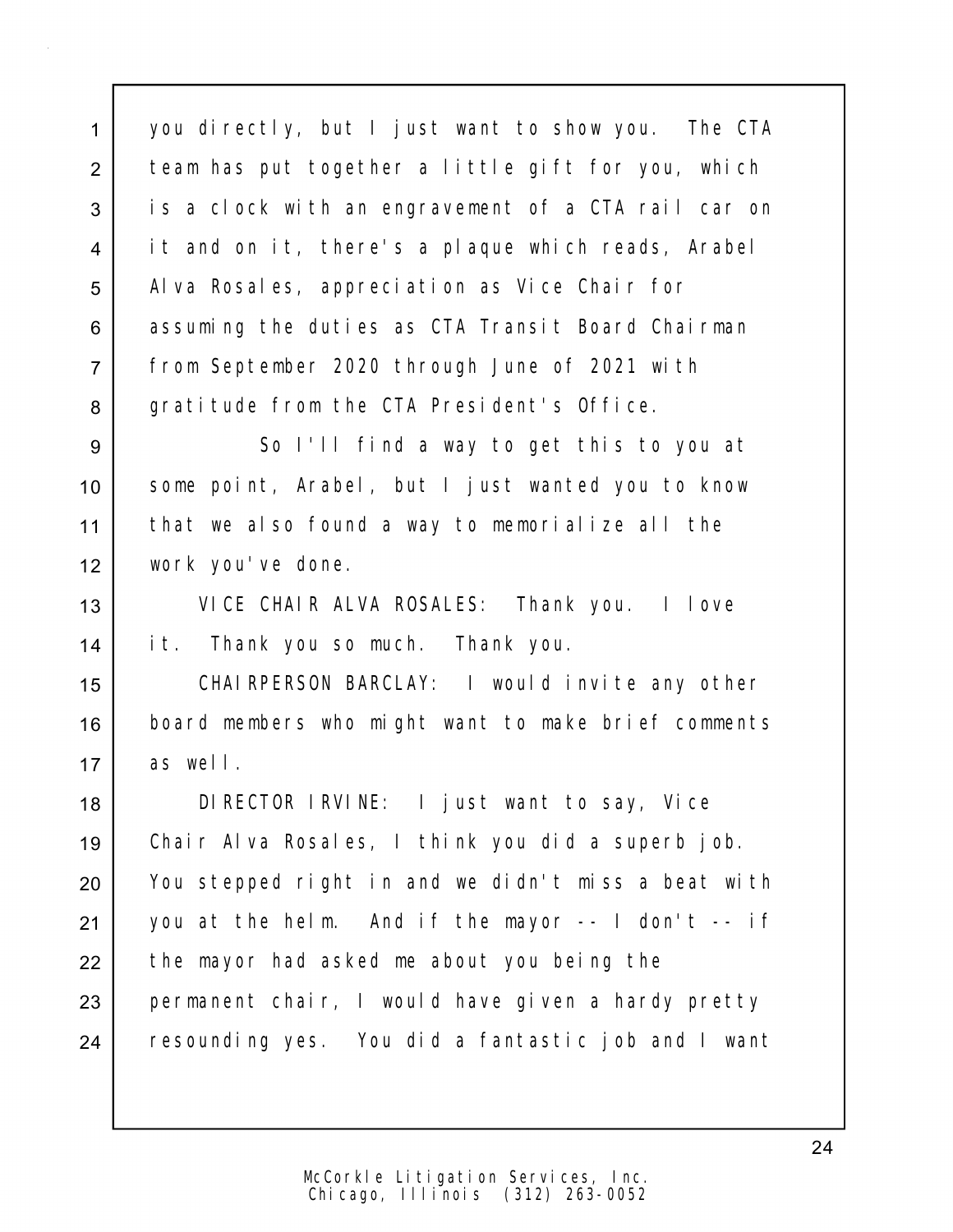1 to thank you for all the extra time you had to put 2 in over the last nine months and you -- just, you 3 | know, I'm glad you're still serving on the Board 4 and thank you for all your service this past year.

5 VICE CHAIR ALVA ROSALES: Thank you. Great 6 team. Great team. Thank you.

7 DIRECTOR JAKES: Vice Chair, I just wanted to  $8$  say that you -- definitely I want to echo the 9 sentiments of everything that has been said.

10 | The Forme, what stood out about your 11 leadership is your class, your dignity, and your 12 ability to think critically to ask the questions 13 | that were not obvious in the reports and to give an 14 ah-ha to those unmentionable moments.

15 | So, you know, thank you so much for your 16 leadership. You are just one class act and I'm 17 glad to have served under your leadership and glad 18 to continue serving on the Board with you. So 19 thank you for nine months of giving up yourself 20 during a time you really could have said no, let's 21 do something different. Thank you.

22 VICE CHAIR ALVA ROSALES: Thank you, Director. 23 DIRECTOR MILLER: I just want to join in and 24 | say ditto to all that has been said. Thank you for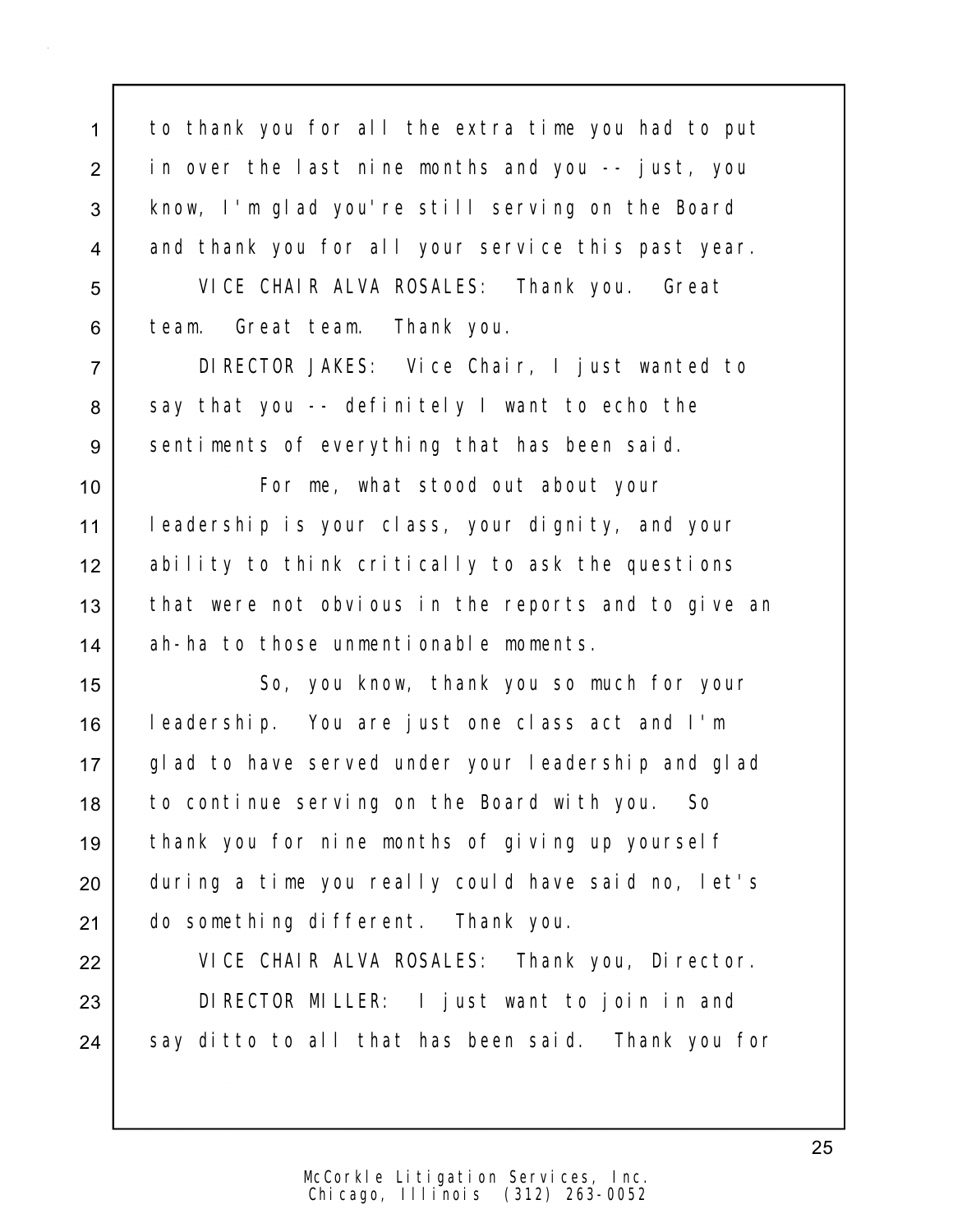1 the friendship and for the conversation when we were meeting in person, but especially during these 3 nine months or so of this COVID and this pandemic. You really stood out and helped us to stay together with your motivation and your leadership. I just 6 want to join everybody and say how much we appreciate you. Thank you.

VICE CHAIR ALVA ROSALES: Thank you.

 DIRECTOR SILVA: Arabel, you made me very, very, very proud, okay, all this time, okay, that you've been leading us. And one thing, okay, especially, I don't know if you all know, okay, but 13 you are the only Mexican person having had this job, okay, and that makes me very, very, very, very proud, okay, and I admire all your work and 16 | congratulations.

 VICE CHAIR ALVA ROSALES: Well, thank you. Gracias. Gracias.

DIRECTOR SILVA: Gracias.

 VICE CHAIR ALVA ROSALES: Thank you, everybody. 21 | Big heart to everybody. I really appreciated it. I've had such a great team. Thank you so much. 23 You are in such good hands, Chairman Barclay. As 24 you can see, you've got an incredible team. Thanks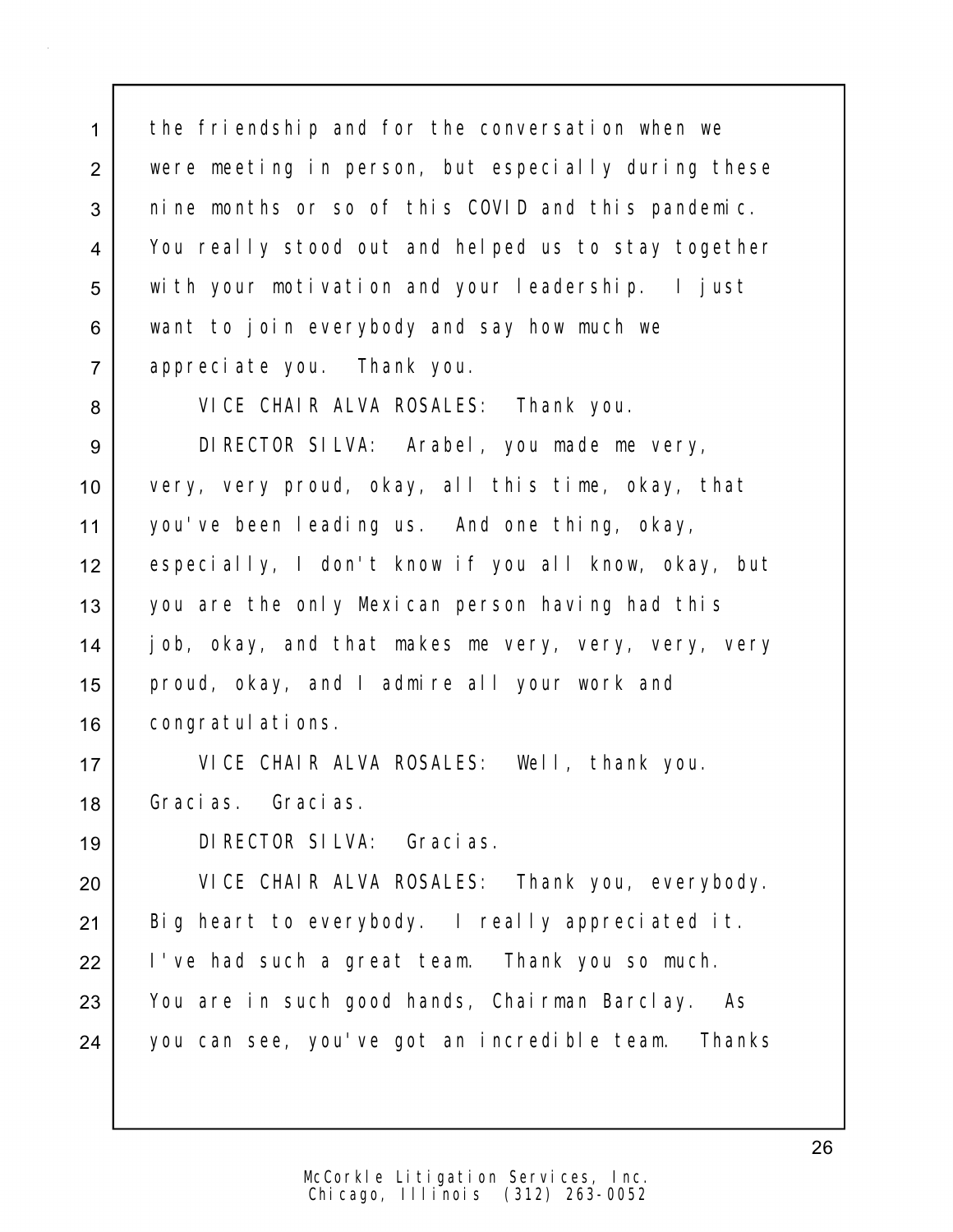| 1              | so much. Appreciate every word. Thanks so much.   |
|----------------|---------------------------------------------------|
| $\overline{2}$ | CHAIRPERSON BARCLAY: At this point, I will        |
| 3              | entertain a motion to approve the resolution of   |
| 4              | appreciation of Vice Chair Alva Rosales.          |
| 5              | DIRECTOR SILVA: I move it.                        |
| 6              | DI RECTOR JAKES: Second.                          |
| $\overline{7}$ | DIRECTOR IRVINE: Heartily moved.                  |
| 8              | CHAIRPERSON BARCLAY: Greg, will you call the      |
| 9              | roll?                                             |
| 10             | DIRECTOR IRVINE: Greg, you're muted.              |
| 11             | SECRETARY LONGHINI: Why does that keep            |
| 12             | happening? I got to keep my eye out for this. All |
| 13             | right. I heard it all. I heard that motion being  |
| 14             | moved by Irvine, seconded Director Jakes.         |
| 15             | Di rector Silva?                                  |
| 16             | DI RECTOR SILVA: Yes.                             |
| 17             | SECRETARY LONGHINI: Director Jakes?               |
| 18             | DI RECTOR JAKES: Yes.                             |
| 19             | SECRETARY LONGHINI: Director Miller?              |
| 20             | DI RECTOR MILLER: Yes.                            |
| 21             | SECRETARY LONGHINI: Director Irvine?              |
| 22             | DI RECTOR I RVI NE: Yes.                          |
| 23             | SECRETARY LONGHINI: Director Alva Rosales?        |
| 24             | VICE CHAIR ALVA ROSALES: Yes. With a big          |
|                |                                                   |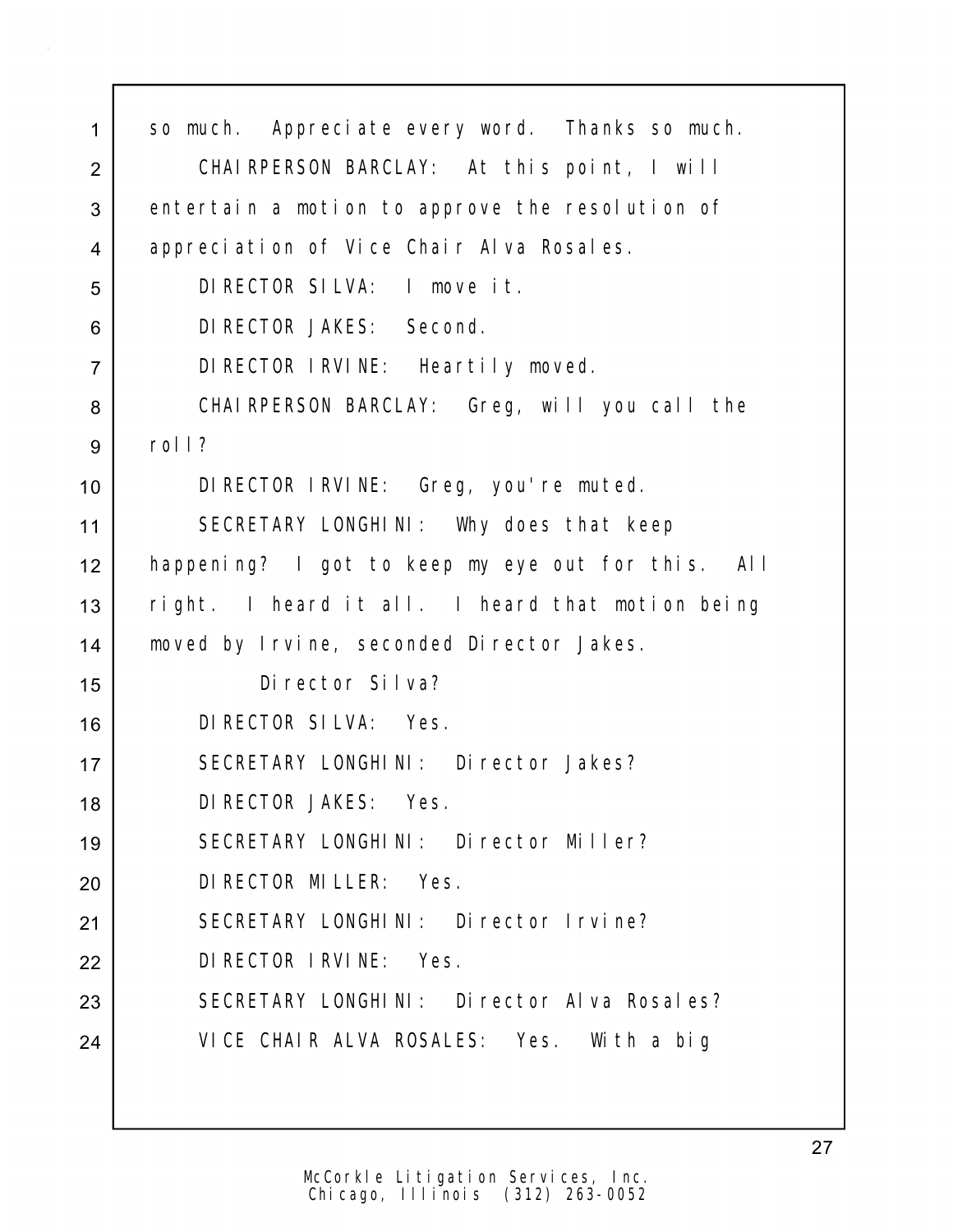1 | thank you. Yes. SECRETARY LONGHINI: Of course. 3 | **And Chairman Barclay?**  CHAIRPERSON BARCLAY: Yes. 5 SECRETARY LONGHINI: That motion is approved with six yes votes. CHAIRPERSON BARCLAY: Thank you. Our next 8 order of business is Executive Session. It's my understanding, Karen, that there is an Executive 10 | Session today? COUNSEL SEIMETZ: Yes, Chairman. We will have 12 | Executive Session pursuant to Section 2, paragraph 13 C, subparagraphs  $(1)$ ,  $(2)$ , and  $(6)$  of the Open Meetings Act. CHAIRPERSON BARCLAY: I will now entertain a motion to recess into Executive Session based upon Counsel's recommendation. DIRECTOR IRVINE: So moved. DIRECTOR JAKES: Second. 20 SECRETARY LONGHINI: Moved by Director Irvine, 21 Seconded by Director Jakes. I'll take the vote. Director Silva? DIRECTOR SILVA: Yes. SECRETARY LONGHINI: Director Jakes?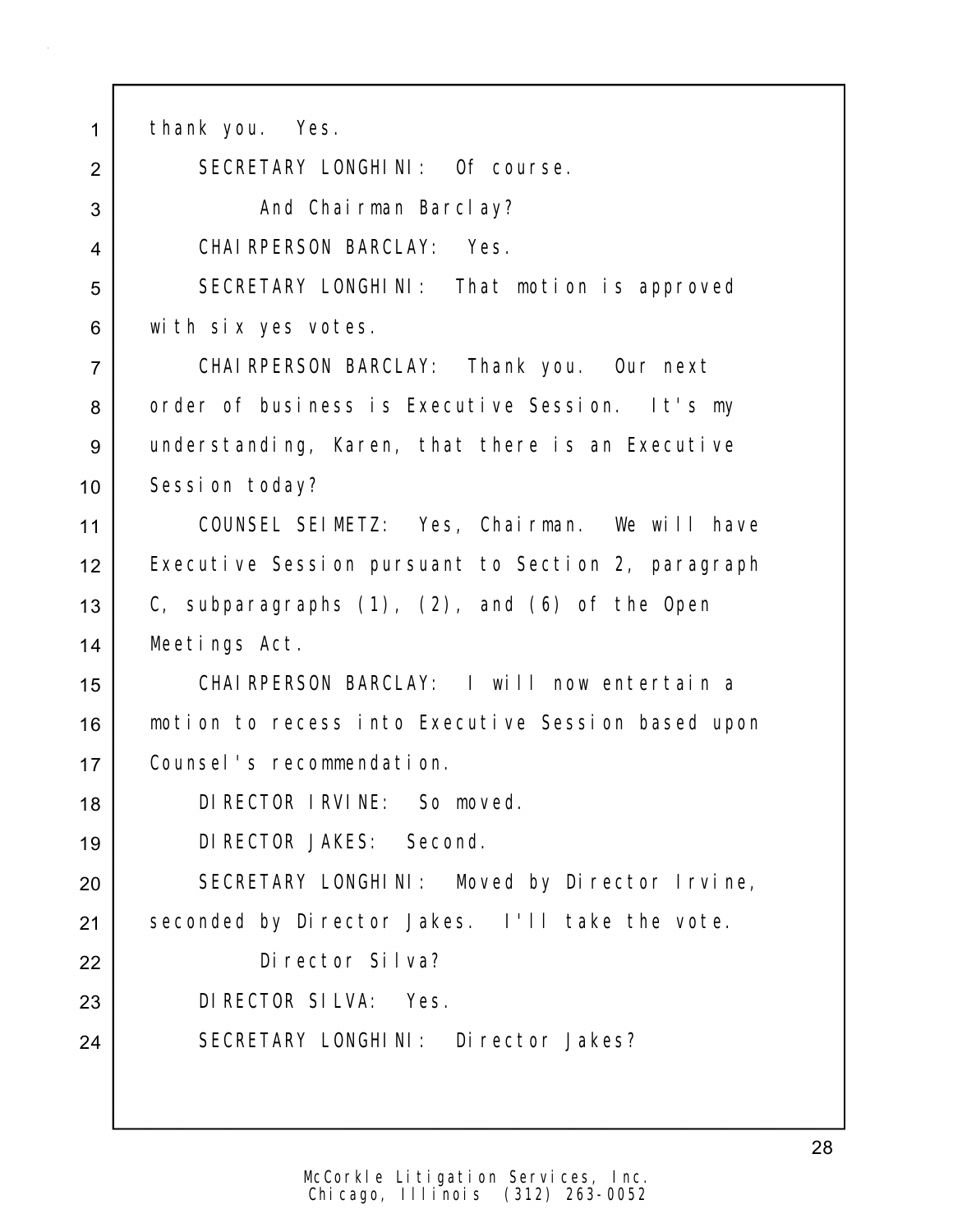DIRECTOR JAKES: Yes. 2 SECRETARY LONGHINI: Director Miller? DIRECTOR MILLER: Yes. SECRETARY LONGHINI: Director Irvine? DIRECTOR IRVINE: Yes. 6 SECRETARY LONGHINI: Director Alva Rosales? VICE CHAIR ALVA ROSALES: Yes. 8 SECRETARY LONGHINI: Chairman Barclay? CHAIRPERSON BARCLAY: Yes. 10 SECRETARY LONGHINI: That motion is approved 11 | with six yes votes. So we are now in recess. (A break was had for Executive Session.) SECRETARY LONGHINI: Hello again. This is Greg Longhini of the CTA Board Office. We are about to 16 begin. I turn it over to Chairman Lester Barclay. CHAIRPERSON BARCLAY: Thank you. I will now 18 entertain a motion to return to the open meeting. DIRECTOR IRVINE: So moved. DIRECTOR JAKES: Second. SECRETARY LONGHINI: Moved by Director Irvine, 22 Seconded by Director Jakes. I'll take a rollcall vote. Director Silva?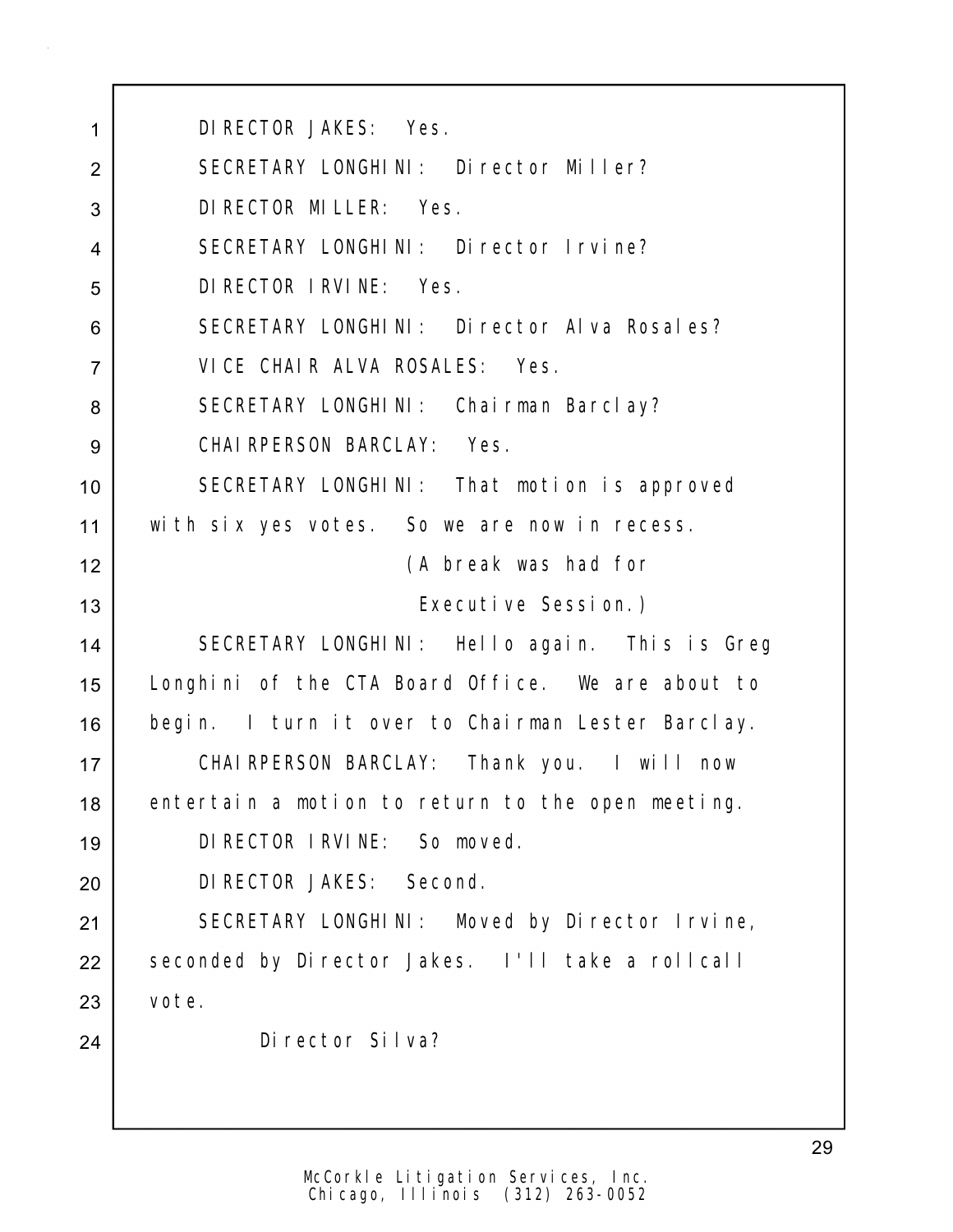| 1              | DI RECTOR SILVA: Yes.                               |
|----------------|-----------------------------------------------------|
| $\overline{2}$ | SECRETARY LONGHINI: Director Jakes?                 |
| 3              | DI RECTOR JAKES: Yes.                               |
| 4              | SECRETARY LONGHINI: Director Miller? Director       |
| 5              | Miller? Please unmute.                              |
| 6              | DIRECTOR MILLER: Yes. I'm sorry. Yes.               |
| $\overline{7}$ | SECRETARY LONGHINI: Yes for Director Miller.        |
| 8              | Di rector I rvine?                                  |
| 9              | DI RECTOR I RVI NE: Yes.                            |
| 10             | SECRETARY LONGHINI: Director Alva Rosales?          |
| 11             | VICE CHAIR ALVA ROSALES: Yes.                       |
| 12             | SECRETARY LONGHINI: Chairman Barclay?               |
| 13             | CHAIRPERSON BARCLAY: Yes.                           |
| 14             | SECRETARY LONGHINI: That motion is approved         |
| 15             | with six yes votes. We'll return to open session.   |
| 16             | I would like to state for the record that           |
| 17             | Board Agenda Number 5-A and Board Agenda I tem 5-B  |
| 18             | is being deferred.                                  |
| 19             | CHAIRPERSON BARCLAY: Our next order of              |
| 20             | business is -- on the board agenda is Item Number   |
| 21             | 5C.<br>Karen.                                       |
| 22             | COUNSEL SEIMETZ: Thank you. I tem 5-C is a          |
| 23             | recommendation that the Board authorizes execution  |
| 24             | of a collective bargaining agreement continuing the |
|                |                                                     |
|                |                                                     |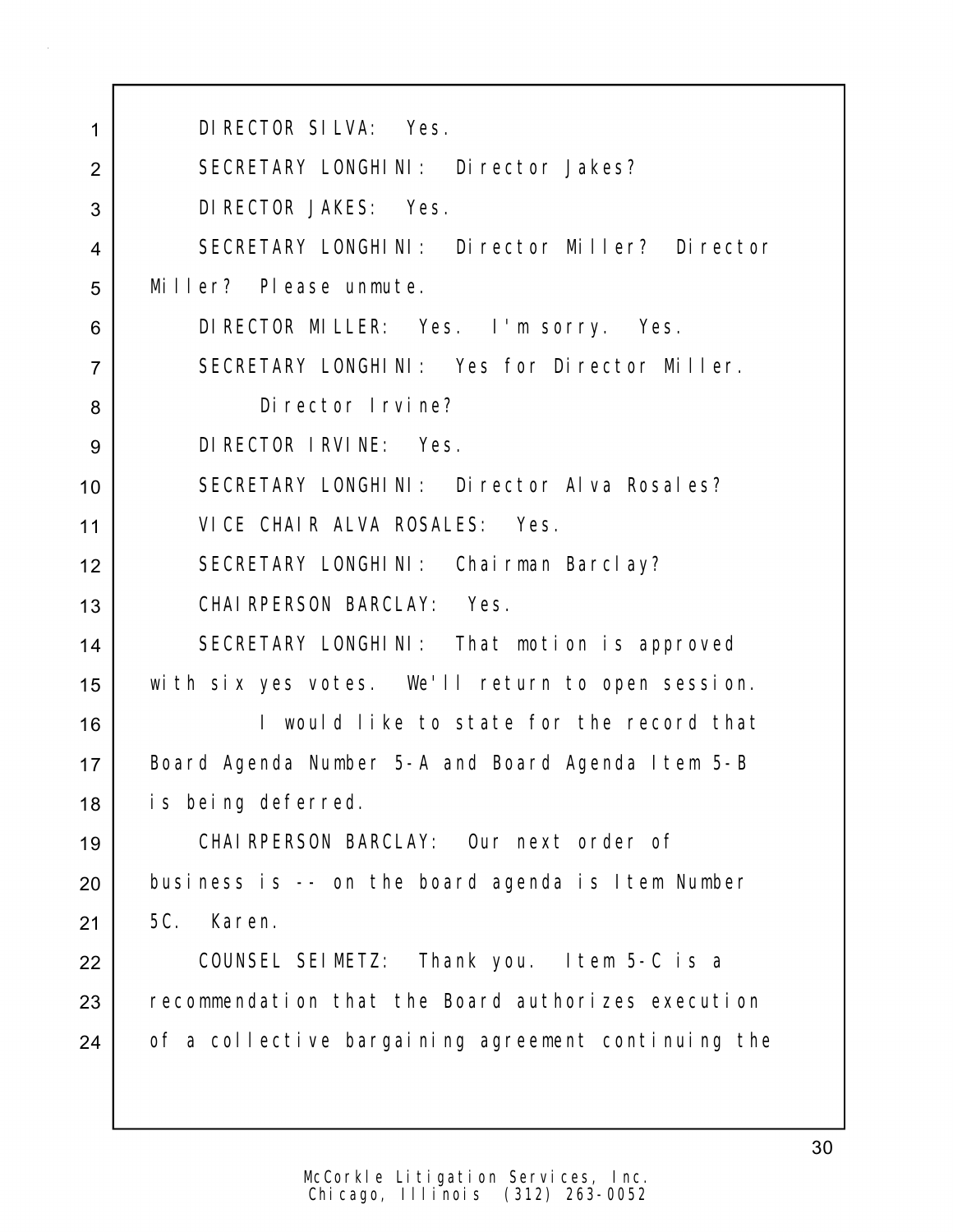1 terms of a tentative agreement with the 2 International Association of Machinist and 3 Aerospace Workers District 8. This covers CTA's 4 architects, engineers, technicians, and 5 | coordinators and related positions. It's about 65 6 people.

7 The agreement is for the term of January 1st, 2017 through December 31st, 2021 for the years 2017, 2019, the wage increases will be based on the total that ATU Locals 241 and 308 11 | received with the same health care design and help CTA manage the annual premium increases.

13 For 2020 and 2021, District 8 will receive 14 a 1 percent increase on January 1st and July 1st of 15 each year or, alternatively, any higher amount that 16 | ATU should negotiate.

17 Staff from construction, law, and finance 18 recommend that the Board authorize these terms of 19 the tentative agreement.

20 | That concludes my presentation.

21 CHAIRPERSON BARCLAY: I will now entertain a 22 | motion to approve Agenda Item 5-C, an ordinance 23 authorizing a collective bargaining agreement 24 containing the terms of the tentative agreement

31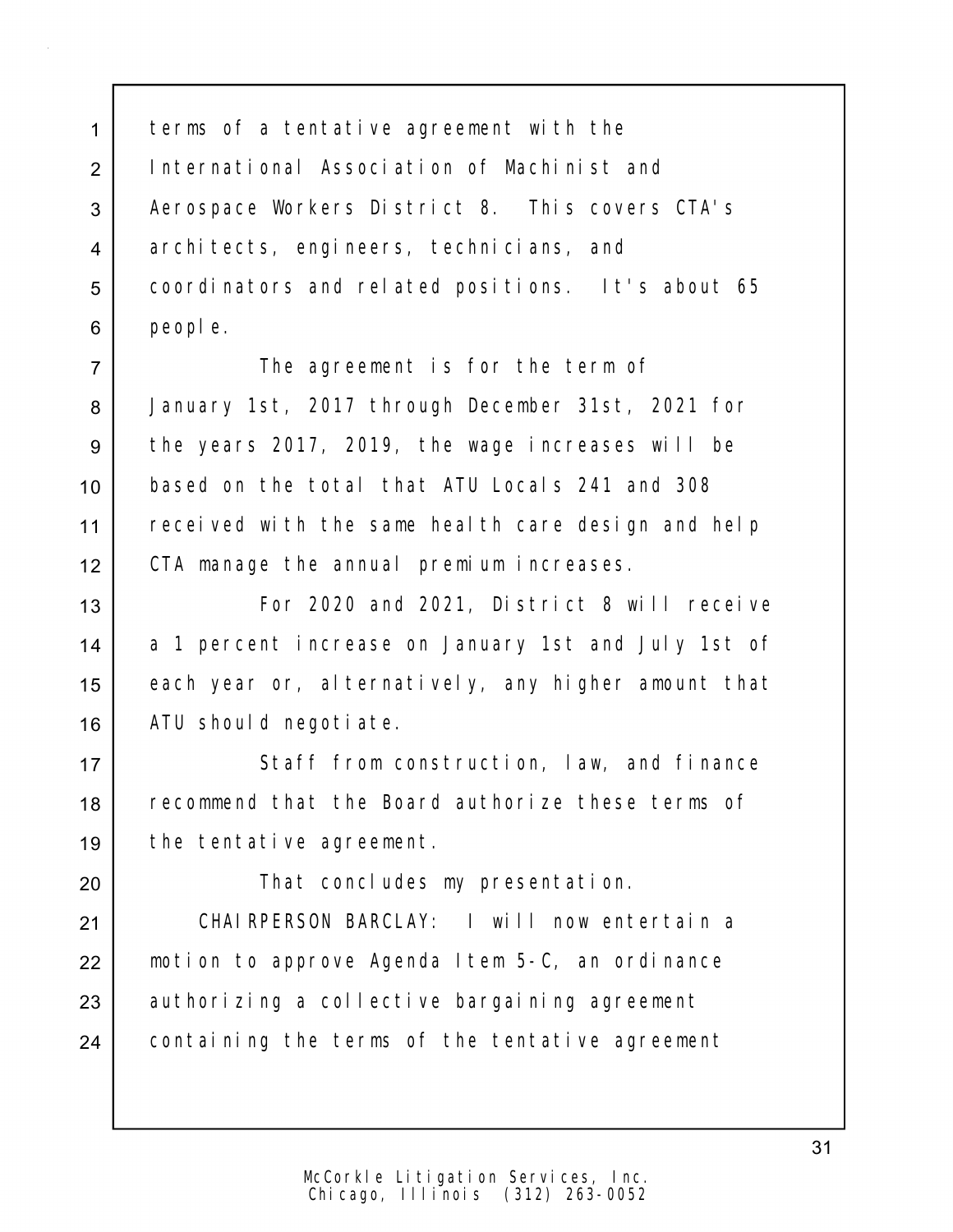| $\mathbf{1}$   | with the International Association of Machinists    |
|----------------|-----------------------------------------------------|
| $\overline{2}$ | and Aerospace Workers District Number 8, architects |
| 3              | engineers, and quality improvement technicians.     |
| 4              | After the motion is moved and seconded,             |
| 5              | Greg, will you please announce the vote?            |
| 6              | SECRETARY LONGHINI: Yes, I will, sir.               |
| $\overline{7}$ | DI RECTOR I RVI NE: So moved.                       |
| 8              | DI RECTOR JAKES: Second.                            |
| 9              | SECRETARY LONGHINI: The motion has been moved       |
| 10             | and seconded by Directors Irvine and Jakes. I will  |
| 11             | take the vote.                                      |
| 12             | Di rector Silva?                                    |
| 13             | DI RECTOR SILVA: Yes.                               |
| 14             | SECRETARY LONGHINI: Director Jakes?                 |
| 15             | DI RECTOR JAKES: Yes.                               |
| 16             | SECRETARY LONGHINI: Director Miller?                |
| 17             | DI RECTOR MI LLER: Yes.                             |
| 18             | SECRETARY LONGHINI: Director Irvine?                |
| 19             | DI RECTOR I RVI NE: Yes.                            |
| 20             | SECRETARY LONGHINI: Director Alva Rosales?          |
| 21             | VICE CHAIR ALVA ROSALES: Yes.                       |
| 22             | SECRETARY LONGHINI: Director Barclay?               |
| 23             | CHAI RPERSON BARCLAY:<br>Yes.                       |
| 24             | SECRETARY LONGHINI: That motion is approved         |
|                |                                                     |
|                |                                                     |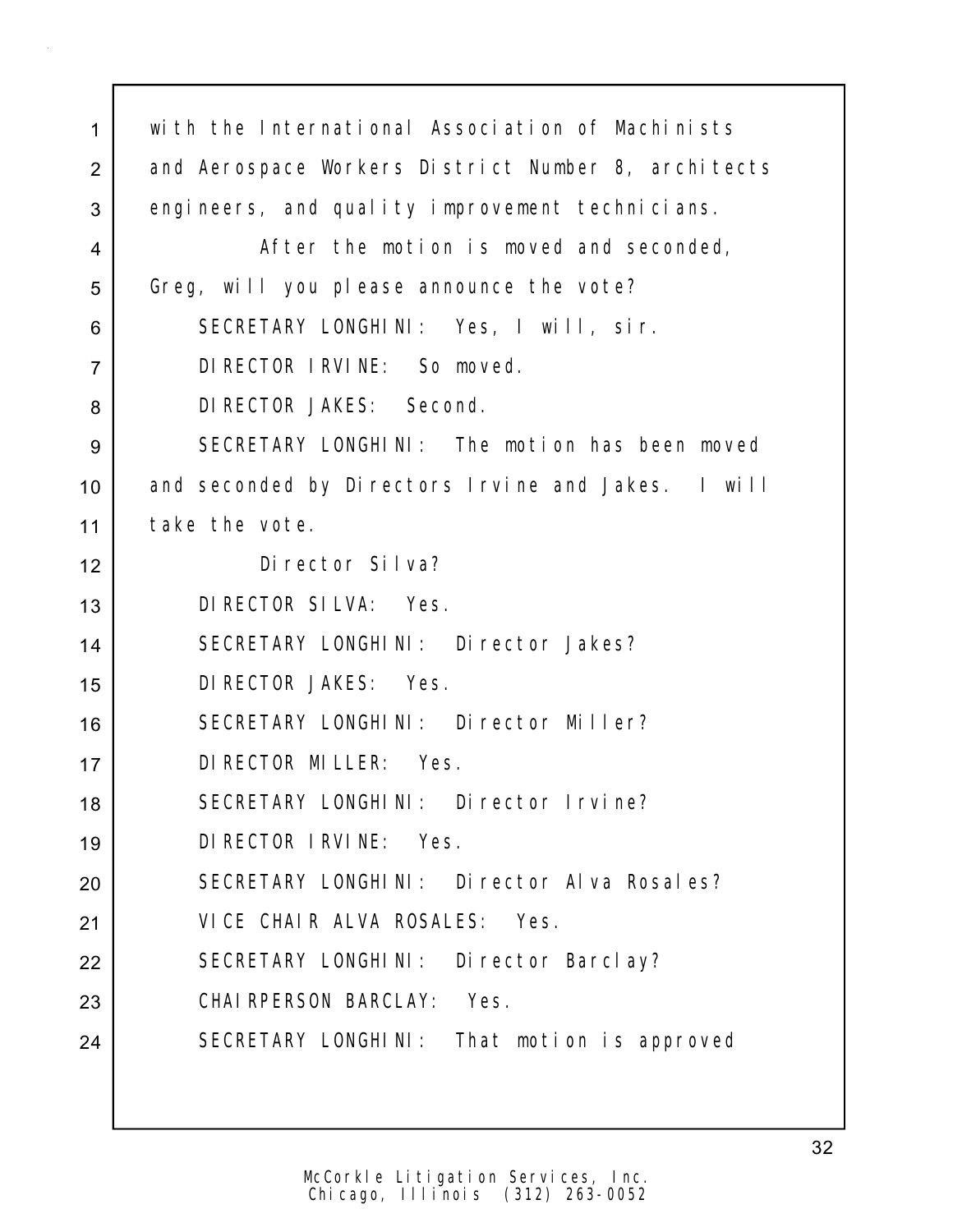with six yes votes on Number 5-C.

 CHAIRPERSON BARCLAY: Our next order of business on the board agenda is Item 5-D, an 4 ordinance sustaining the discharge of Patrick Holden. Karen.

 COUNSEL SEIMETZ: Thank you. This involves the Board's review of the recommendation of a Section 8 28 hearing panel on the discharge of Patrick 9 | Holden. He requested a Section 28 appeal pursuant to the Metropolitan Transit Authority Act. The panel summarized the evidence in the case and is 12 recommending that the discharge be sustained by the Board.

Thank you.

 CHAIRPERSON BARCLAY: I will now entertain a motion to approve Board Agenda Item Number 5-D, an 17 | ordinance sustaining the discharge of Patrick Holden.

19 | The motion is moved and seconded, will you please call the roll? SECRETARY LONGHINI: Will do, sir. DIRECTOR IRVINE: So moved.

DIRECTOR JAKES: Second.

24 SECRETARY LONGHINI: That motion was moved by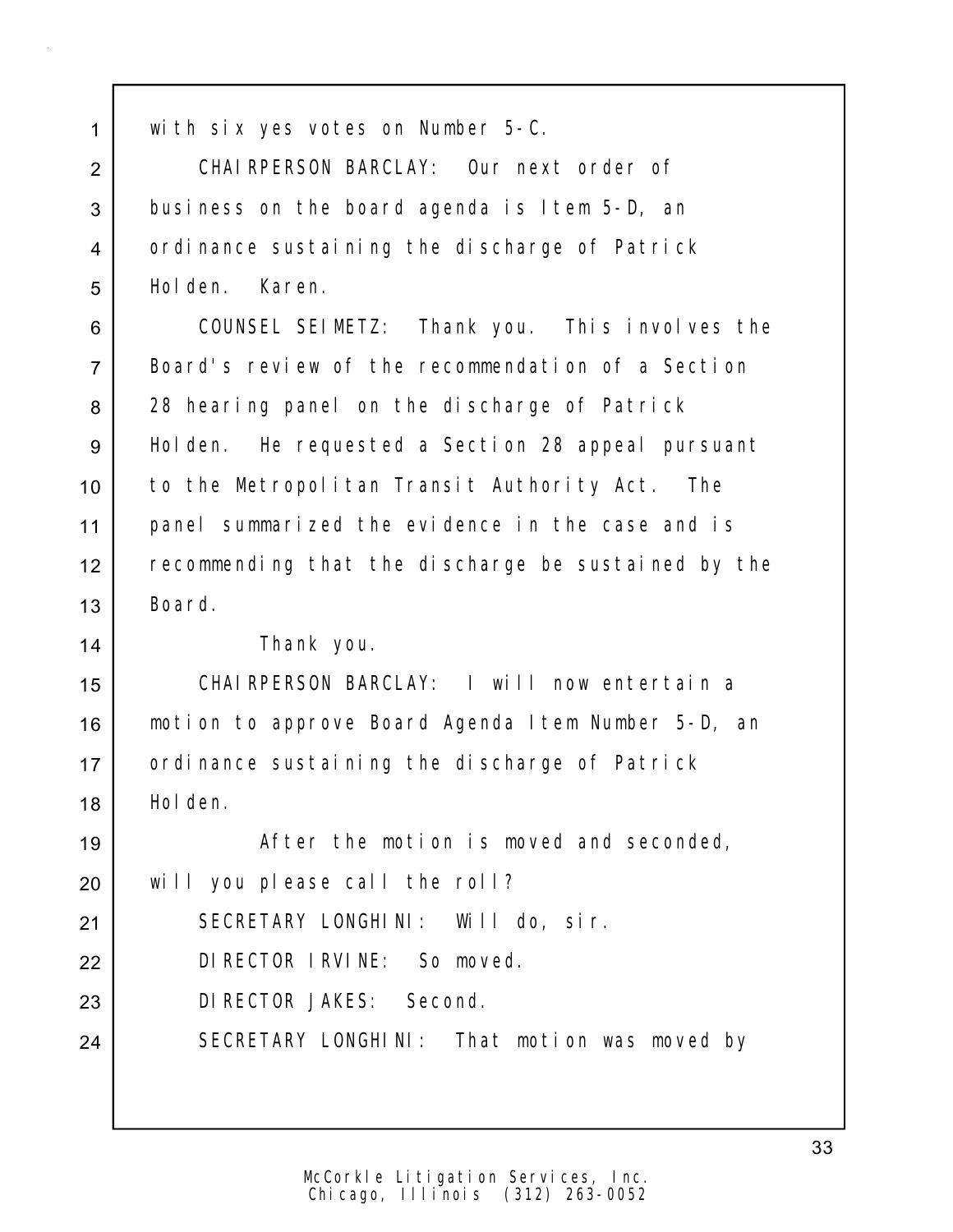1 Director Irvine, seconded by Director Jakes. The vote.

| 3              | Di rector Silva?                                    |
|----------------|-----------------------------------------------------|
| $\overline{4}$ | DI RECTOR SILVA: Yes.                               |
| 5              | SECRETARY LONGHINI: Director Jakes?                 |
| 6              | DI RECTOR JAKES: Yes.                               |
| $\overline{7}$ | SECRETARY LONGHINI: Director Miller?                |
| 8              | DI RECTOR MI LLER: Yes.                             |
| 9              | SECRETARY LONGHINI: Director Irvine?                |
| 10             | DI RECTOR I RVI NE: Yes.                            |
| 11             | SECRETARY LONGHINI: Director Alva Rosales?          |
| 12             | VICE CHAIR ALVA ROSALES: Yes.                       |
| 13             | SECRETARY LONGHINI: Chairman Barclay?               |
| 14             | CHAIRPERSON BARCLAY: Yes.                           |
| 15             | SECRETARY LONGHINI: Motion to approve 5-D is        |
| 16             | approved with six votes.                            |
| 17             | CHAIRPERSON BARCLAY: Our next order of              |
| 18             | business is a report from the Committee on Finance, |
| 19             | Audit and Budget. Director Silva.                   |
| 20             | DIRECTOR SILVA: The Committee on Finance,           |
| 21             | Audit and Budget met earlier this morning via Zoom  |
| 22             | video-teleconference. The Committee approved the    |
| 23             | May 12th, 2021 committee minutes. The Committee     |
| 24             | reviewed the finance report. The Committee heard a  |
|                |                                                     |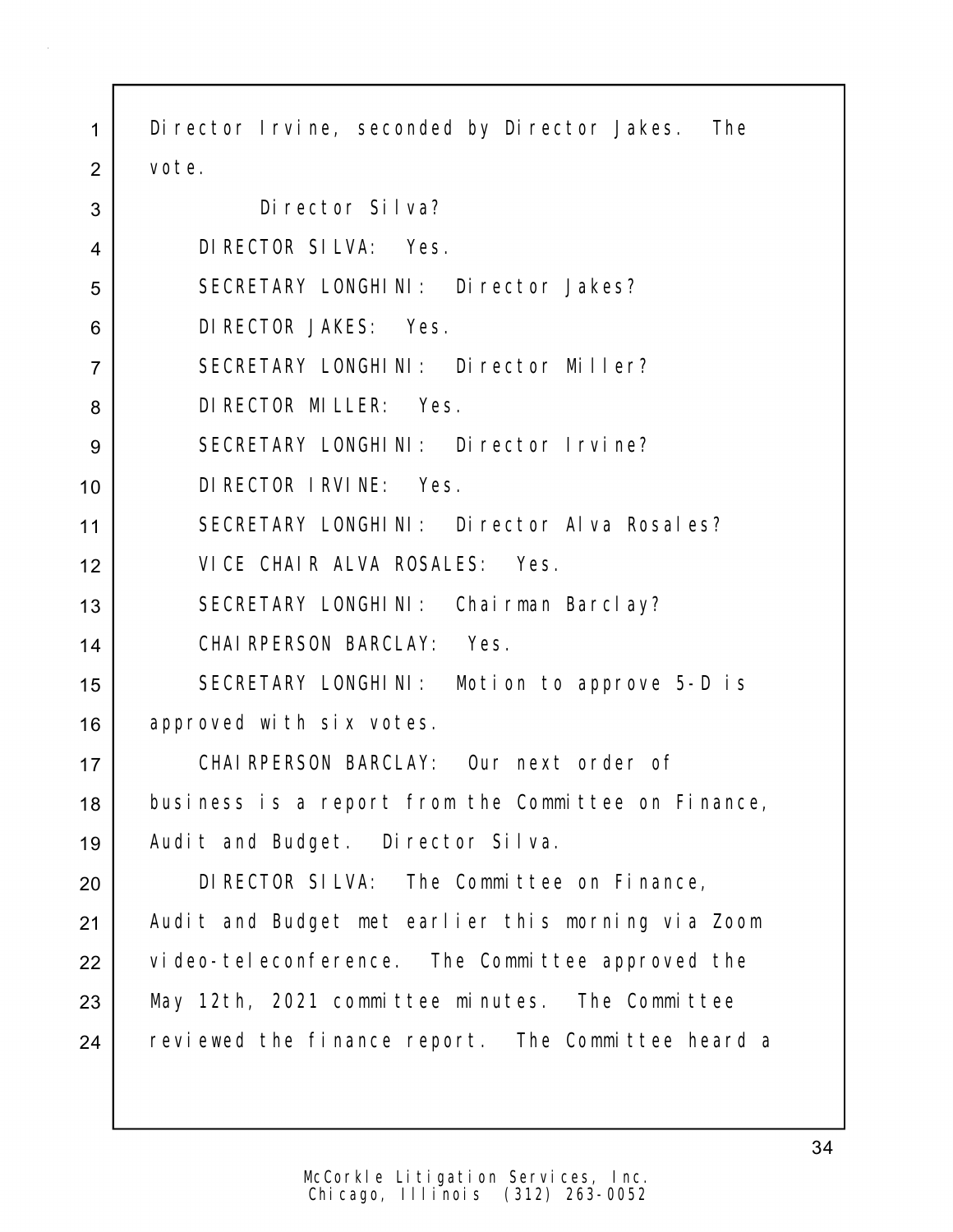| $\mathbf{1}$   | presentation from the Authority's auditors. The     |
|----------------|-----------------------------------------------------|
| $\overline{2}$ | Committee reviewed the following 14 ordinances.     |
| 3              | An ordinance authorizing an amendment to a          |
| 4              | locker location pilot agreement with Amazon.com     |
| 5              | Services, LLC to install, operate, and maintain     |
| 6              | package delivery lockers at designated rail         |
| $\overline{7}$ | stations.                                           |
| 8              | An ordinance authorizing a co-promotional           |
| $9\,$          | agreement with the City of Chicago through its      |
| 10             | Department of Assets, Information and Services.     |
| 11             | An ordinance authorizing an additional              |
| 12             | experimental University Pass, U-Pass, program       |
| 13             | agreement with the City Colleges of Chicago for     |
| 14             | certain part-time students for Fall 2021 and Spring |
| 15             | 2022 terms.                                         |
| 16             | An ordinance authorizing an additional              |
| 17             | experimental University Pass, U-Pass, program       |
| 18             | agreement with the University of Illinois at        |
| 19             | Chicago, UIC, for certain part-time students for    |
| 20             | the Fall 2021 and Spring 2022 terms.                |
| 21             | An ordinance authorizing the continuation           |
| 22             | of University Pass, U-Pass, contract terms          |
| 23             | previously amended due to the COVID-19 pandemic for |
| 24             | the Fall of 2021 and Spring 2022 terms.             |
|                |                                                     |
|                |                                                     |

35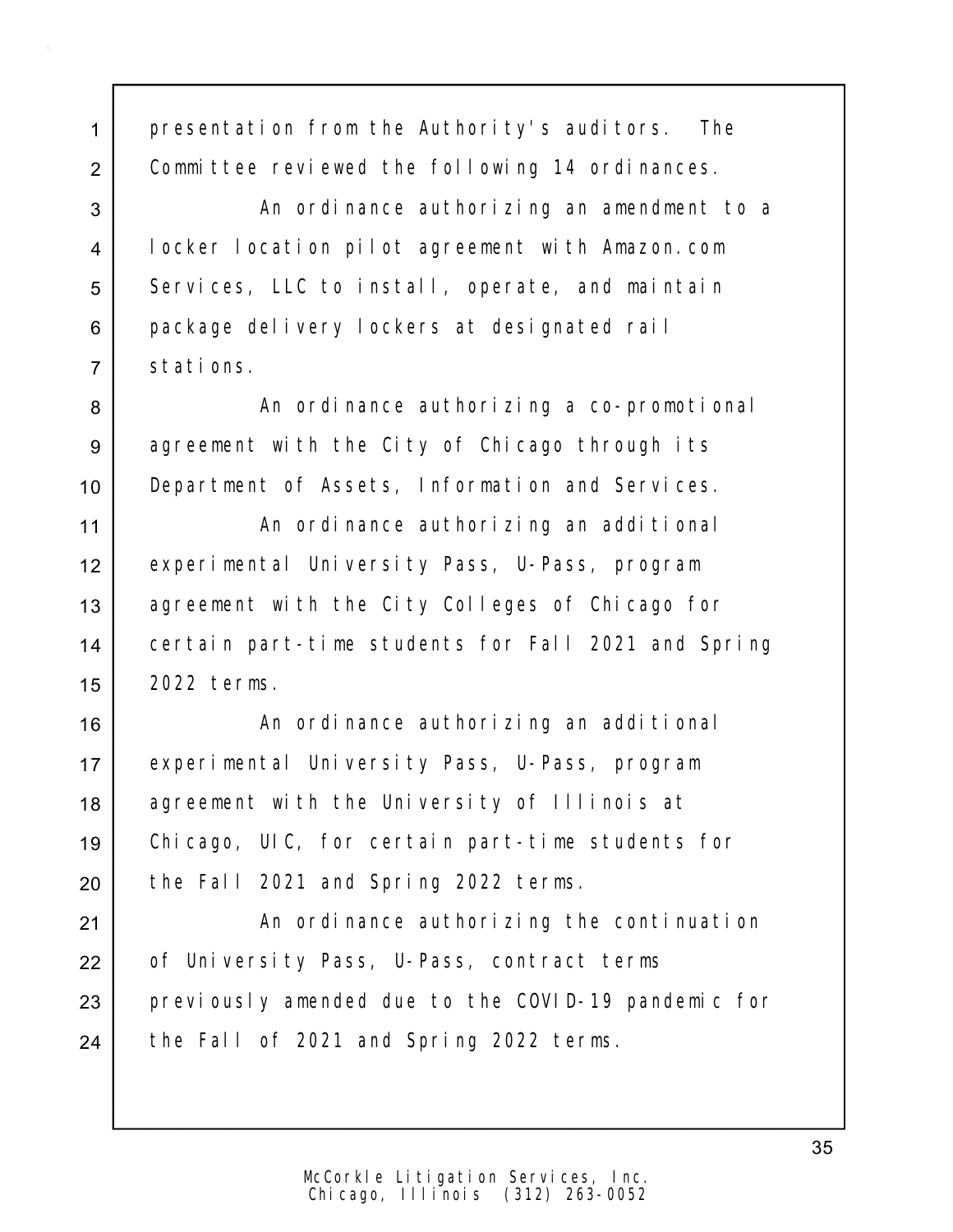1 An ordinance consenting to the acquisition 2 of Cubic Transportation Systems by certain 3 affiliates of Veritas Capital and Elliot Investment 4 Management and authorizing a supplement to the Open 5 | Standards Fare System agreement.

6 an ordinance authorizing additional 7 funding for blanket construction management 8 | consulting services.

9 | An ordinance authorizing a license 10 | agreement with Lakeview Roscoe Village Chamber of 11 | Commerce and Friends of Lakeview NFP for Authority 12 property between Southport Avenue and Paulina 13 Street, Chicago, Illinois for the Lakeview Low-Line 14 Brown Line.

15 | An ordinance authorizing a facilities use 16 | license agreement with City Colleges of Chicago for 17 continued use of instruction space at Truman 18 College, Chicago, Illinois through August 2021.

19 | An ordinance establishing the Authority's 20 Disadvantaged Business Enterprise DBE Program goal 21 for Federal fiscal years 2022-2024.

22 | An ordinance authorizing an agreement with 23 Consolidated Rail Corporation for preliminary 24 engineering services for the Red Line Extension,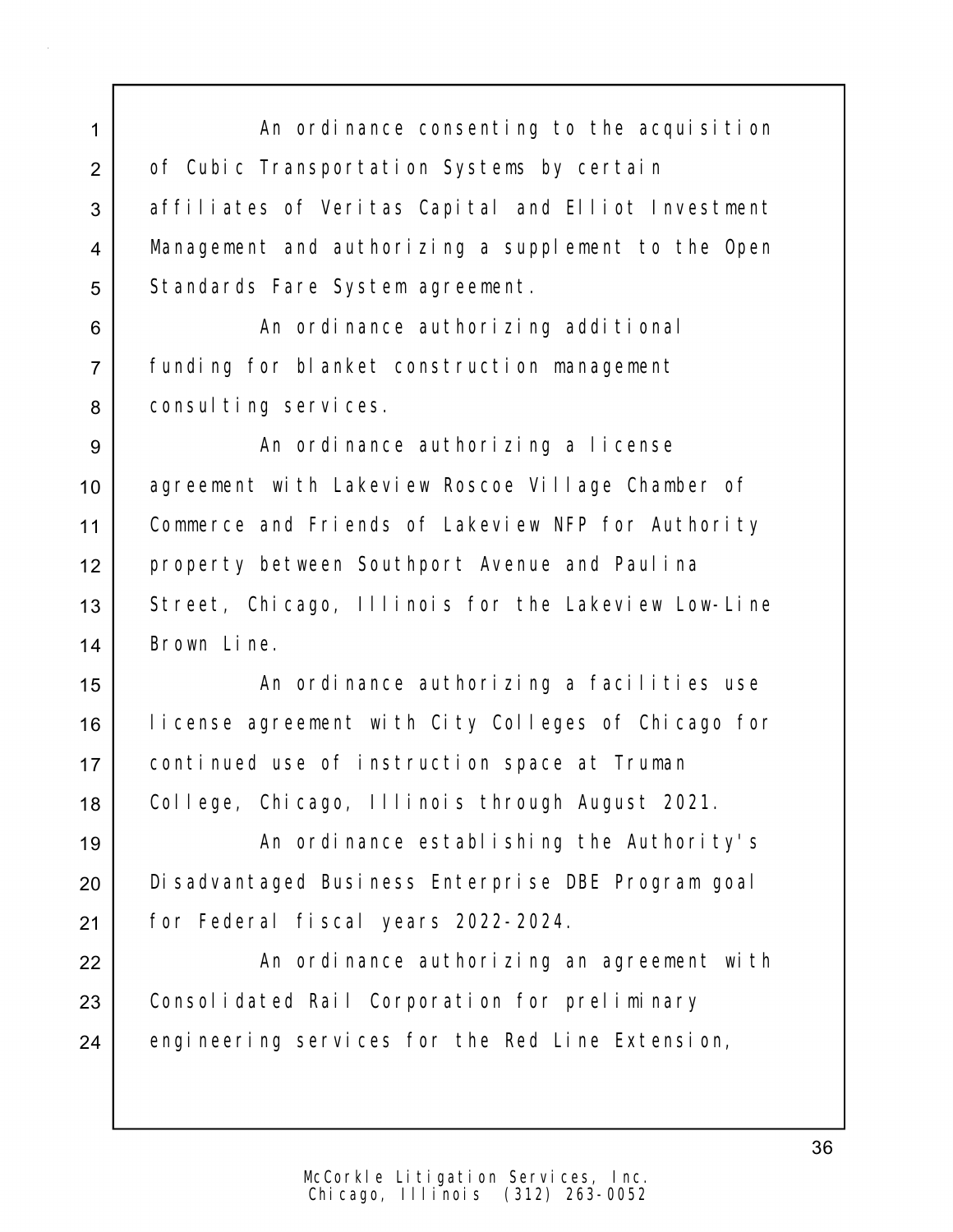1 RLE, project.

2 | An ordinance authorizing an agreement with 3 | Illinois Central Railroad Company for preliminary 4 engineering services for the Red Line, RLE, 5 project.

6 | Kan ordinance authorizing an 7 intergovernmental agreement with the City of 8 Chicago through its Office of Emergency Management 9 and Communication for a vaccine bus program.

10 | The San ordinance authorizing the purchase of 11 primary and excess property insurance coverage for 12 policy year 2021-2022.

13 | The Committee reviewed eight contracts. 14 The Committee approved all 14 ordinances, all eight 15 contracts, and placed them all on the omnibus and 16 recommended board approval of the omnibus.

17 | That concludes my report, Chairman 18 Barclay.

19 CHAIRPERSON BARCLAY: Thank you, Director  $20$  Silva.

21 May I have a motion to approve the omnibus 22 as stated by Director Silva?

23 DIRECTOR IRVINE: So moved.

24 DIRECTOR JAKES: Second.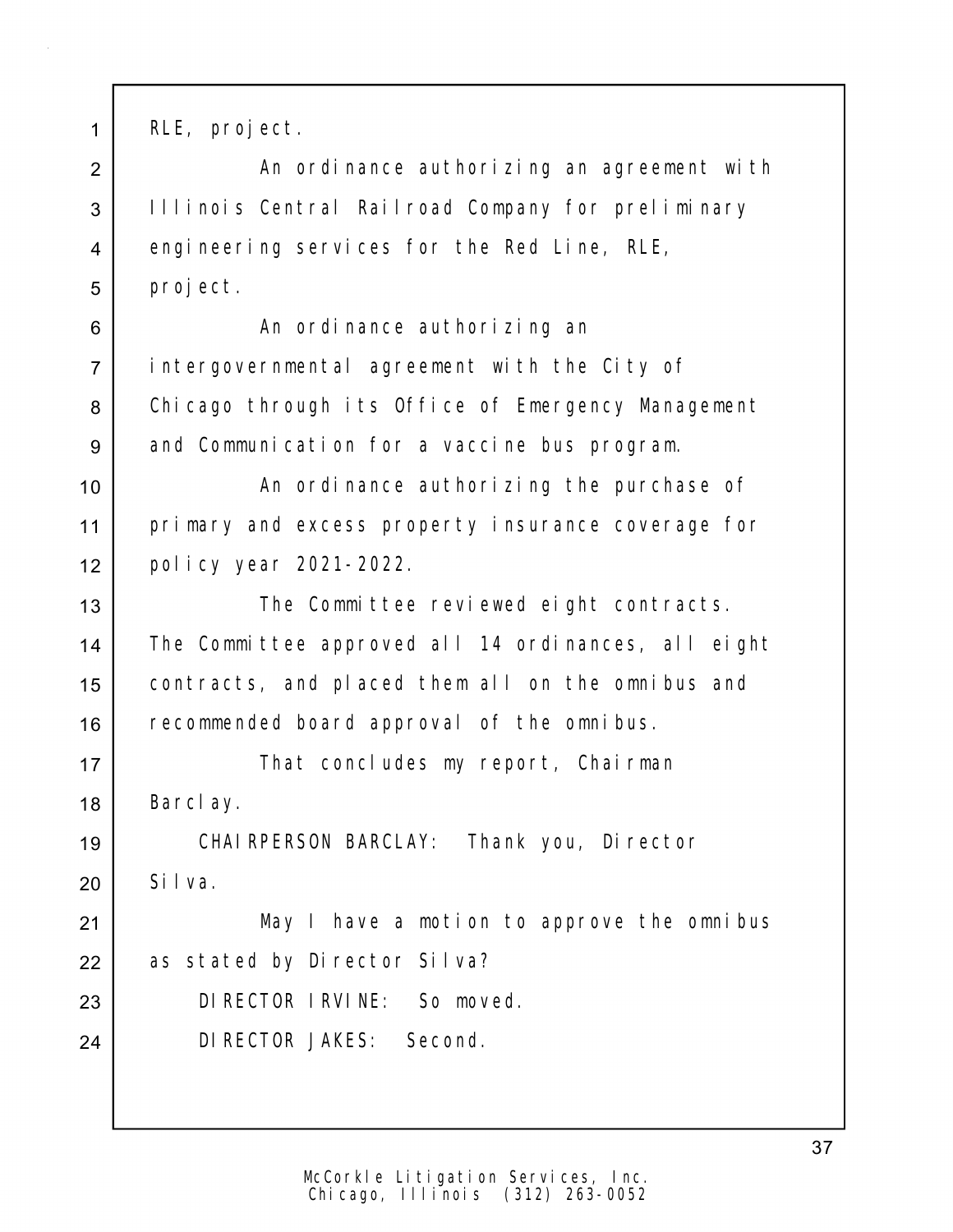| 1              | SECRETARY LONGHINI: The motion is moved by         |
|----------------|----------------------------------------------------|
| $\overline{2}$ | Di rector I rvine, seconded by Di rector Jakes. I  |
| 3              | will take the vote.                                |
| 4              | Director Silva?                                    |
| 5              | DI RECTOR SILVA: Yes.                              |
| 6              | SECRETARY LONGHINI: Director Jakes?                |
| $\overline{7}$ | DI RECTOR JAKES: Yes.                              |
| 8              | SECRETARY LONGHINI: Director Miller?               |
| 9              | DI RECTOR MI LLER: Yes.                            |
| 10             | SECRETARY LONGHINI: Director Irvine?               |
| 11             | DI RECTOR I RVI NE: Yes.                           |
| 12             | SECRETARY LONGHINI: Director Alva Rosales?         |
| 13             | VICE CHAIR ALVA ROSALES: Yes.                      |
| 14             | SECRETARY LONGHINI: Chairman Barclay?              |
| 15             | CHAI RPERSON BARCLAY: Yes.                         |
| 16             | SECRETARY LONGHINI: That motion to approve the     |
| 17             | omnibus is approved with six yes votes, sir.       |
| 18             | CHAIRPERSON BARCLAY: Our next order of             |
| 19             | business is the construction report. Bill Mooney.  |
| 20             | BILL MOONEY: Good morning, Chairman,               |
| 21             | Di rectors. Bill Mooney, your Chief Infrastructure |
| 22             | Officer with your construction report. Herb, can   |
| 23             | you change the slide, please?                      |
| 24             | We'll begin today's presentation where we          |
|                |                                                    |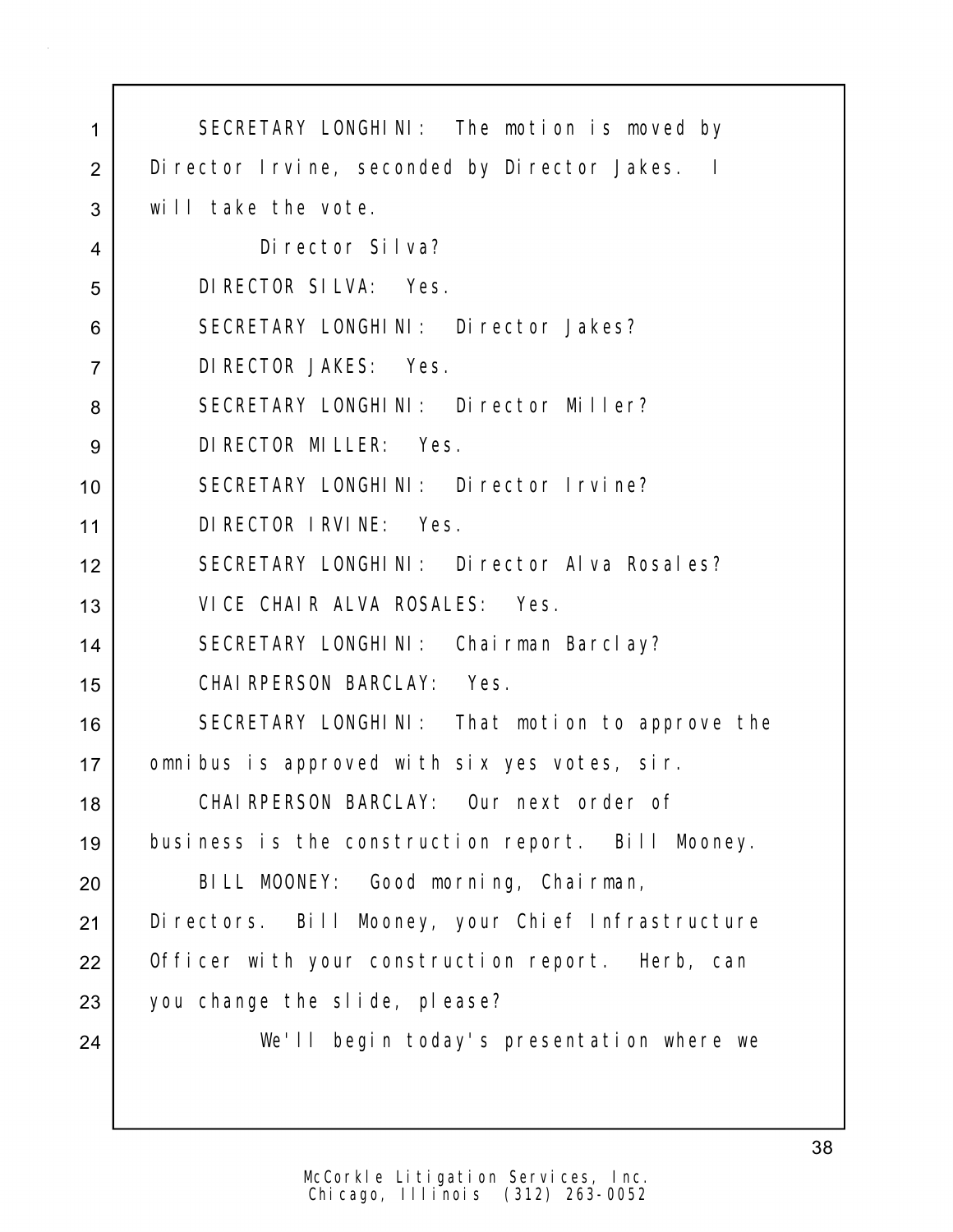1 normally do, our Jefferson Park to O'Hare signals 2 project. Next slide.

3 The project remains tight to schedule, but 4 on budget. Since we last met, we have completed 5 the installation of the Rosemont west relay 6 house -- I'm sorry. We actually completed the 7 installation of the River Road relay house. That 8 will be our second to last wayside relay house 9 we'll be installing. The last one will be at 10 Rosemont west, which is just west of Rosemont yard.

 We have also been able to successfully complete the cutover of Harlem relay house. We're 13 Tunning on the new audio system there as well as the interlocking is back in service at this point. Couple photos to look at. Next slide, please.

16 | The new River Road relay house installed. 17 It's right on the edge of the highway up near River 18 Road street. Next slide.

19 And this is Old Mannheim. So Old Mannheim 20 will be our next relay house we're looking to cut 21 over. It will be towards the end of this month and 22 they're completing up the wiring of that house with 23 the field apparatuses so they can start 24 | commissioning that. Next slide, please.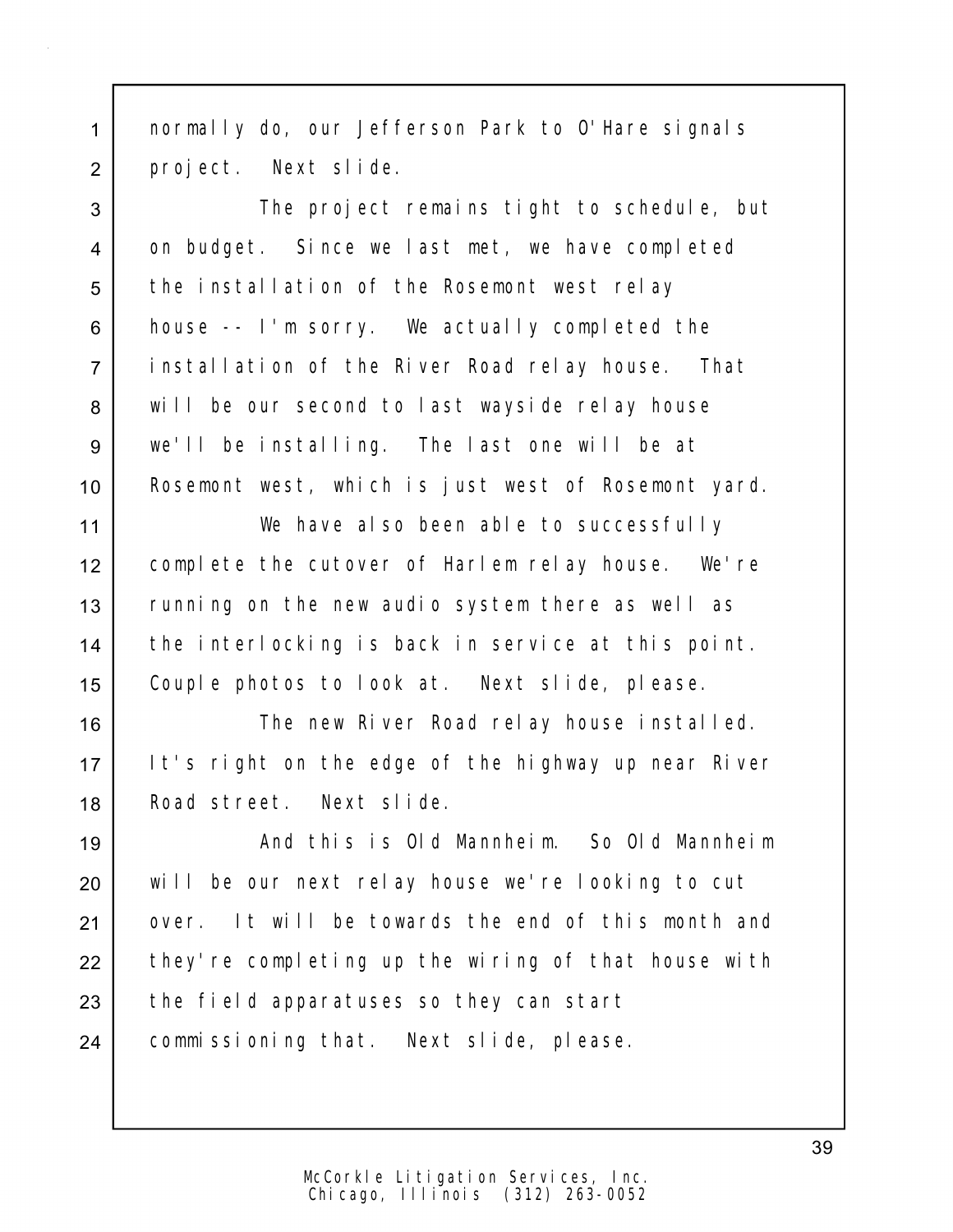1 Part of this project with the heavy 2 infrastructure work we've been doing, we're 3 actually going to be doing some traction power 4 work, the small portion of the scope near Foster 5 middle track, which is close to Jefferson Park 6 where we'll be installing new negative connections 7 to the Edmunds substation. They've done a bunch of 8 the underground work and we'll be coming in in the 9 upcoming weeks to actually pull that cable and 10 terminate it. This is part of how we actually 11 provide the power kind of loop. We provide power, 12 positive energy up to the third rail, and we take 13 back negative energy from the train and to the 14 | running rails and it runs back through a separate 15 cable path to our substations there. This is a 16 | really important part of our upgrade as we continue 17 to make improvements to the Blue Line so that we 18 can run our 7000 fleets out there. Next slide, 19 please.

20 | The next project is our transformer 21 | replacement project, which is still on schedule and 22 on budget. We are moving forward at Franklin 23 Substation with the completion of transformer two 24 replacements and they've started the installation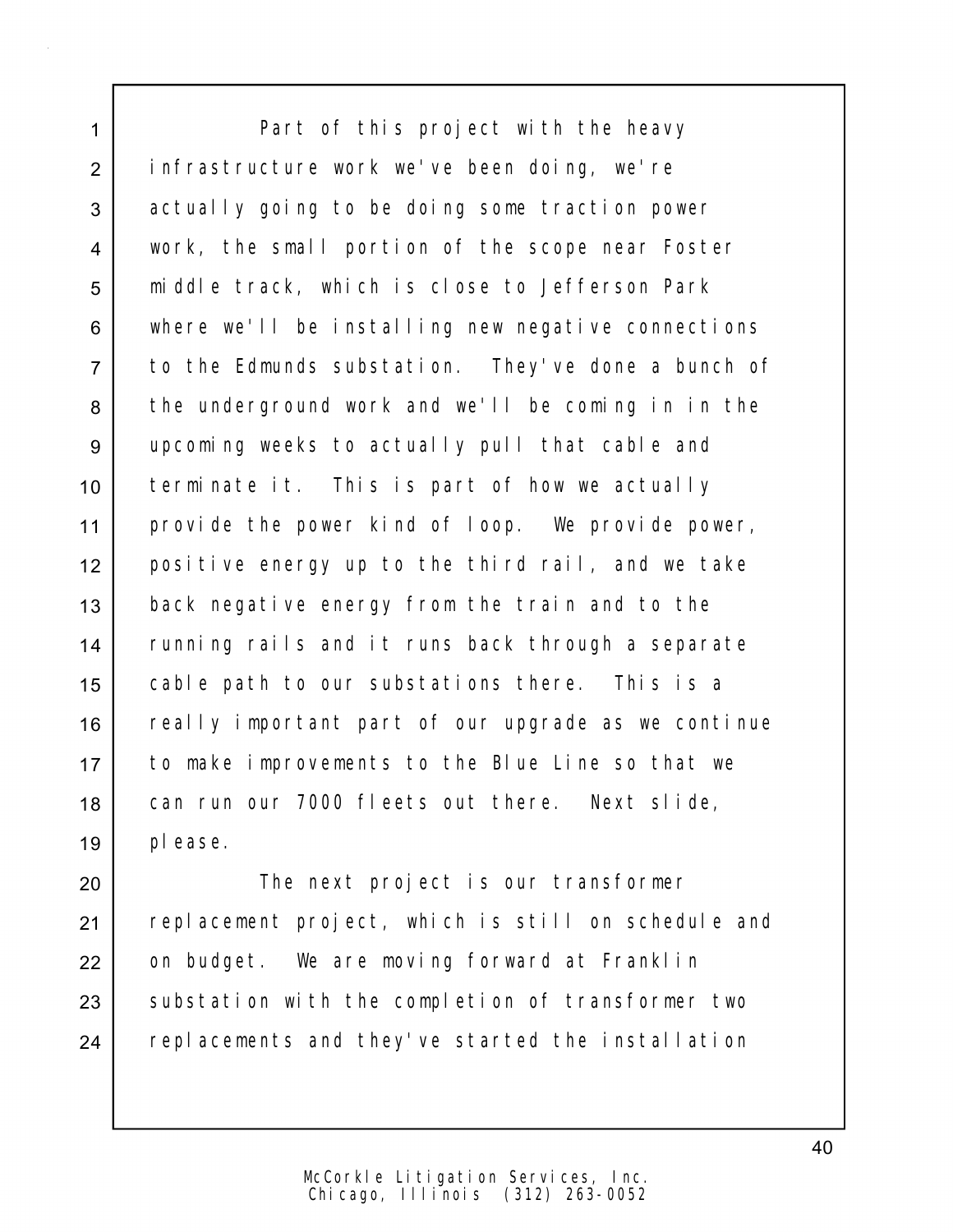1 of the last transformer in this project, 2 transformer number three.

3 A couple photos of the work on transformer 4 number two. As I mentioned in previous months, 5 these -- these ones at Franklin are unique, they 6 are oil type. Here you can see a photo of 7 transformer number two where they're draining the 8 | old oil out of that transformer before it gets 9 removed. Next slide.

 Here, the new transformer number two is being craned in place. You can see the last transformer kind of to the right of the screen 13 | there. That's the one that they're currently working on.

 One has now been installed, tested, and is in service. So Franklin is running on two of three 17 | transformers, both of which are the brand new ones. Next slide, please.

19 My next project is our Refresh and Renewed 20 program. Since we last met, we completed work at 21 | Belmont on the Red Line and begun work at Polk on 22 the Pink Line and we're progressing forward with  $23$  the commitment of 35 stations.

24 Here's some photos of the work that has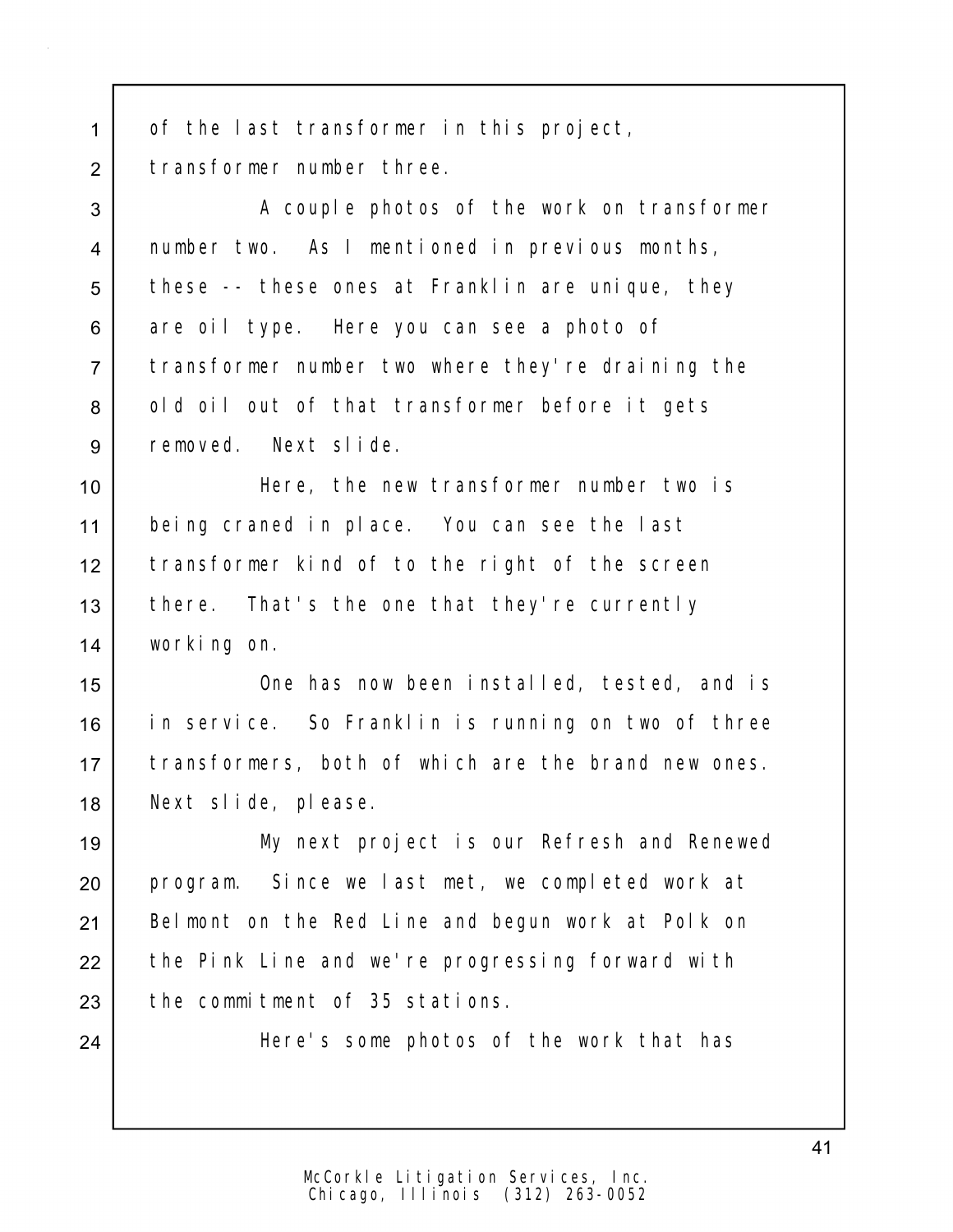1 recently occurred. Here at Belmont, these are the 2 cut metal signage at the beginning of the entrance. 3 They're backlit signs that have been out of -- kind 4 of the back lighting behind it has been out for a 5 while. So they took down the covers, replaced it 6 all with LED lighting. It's now bright and stands 7 out as you walk up upon the station. As well as 8 replaced the overhead lighting above those signs to 9 LEDs. Next slide.

10 Here, you can see a before-after of kind 11 of that LED replacement at station house level. 12 You can get a sense of how much more clean and 13 bright and comfortable that environment is with the 14 | brighter LEDs and a fresh coat of paint. Next 15 Slide.

16 Here's a before-after of the platform. So 17 the platform on the left is still the T8s, the 18 | original kind of fluorescent light tubes that were 19 there, and now the platform on the right of the 20 Screen is the LEDs. So you get a real sense of 21 what's the difference the customer experiences with 22 | kind of that changeover, that lighting upgrade with 23 a refresh coat of paint and a refreshed 24 environment. Next slide.

42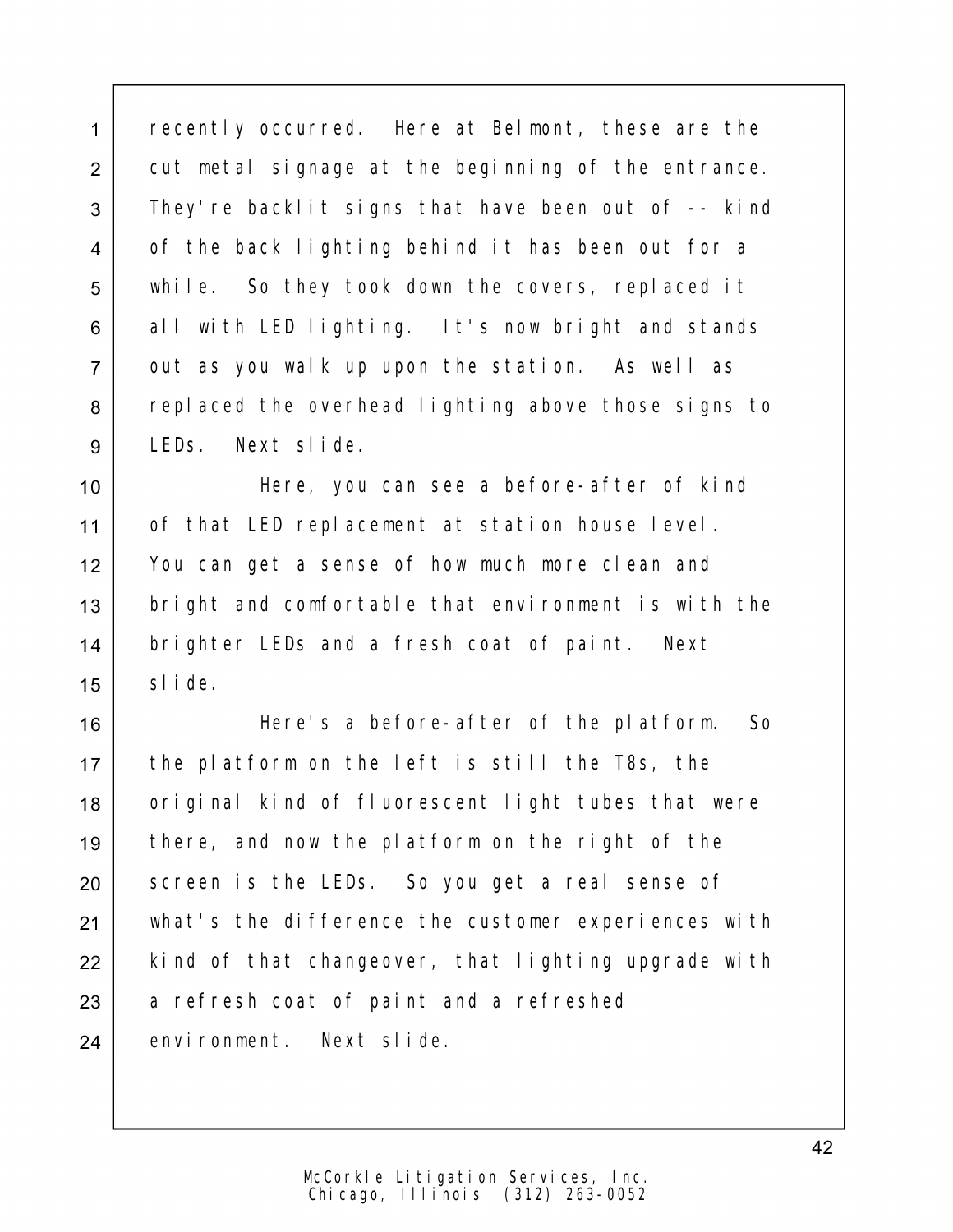1 Here's some other kind of improvements at 2 the station. They've completely cleaned and 3 repaired the stairwells, replaced all the signage. 4 You can see kind of the faded accessible entrance 5 signage as well as the braille that was damaged has 6 been upgraded and replaced as part of this. Next 7 slide, please.

 Here's some -- the lighting upgrades at Polk on the Pink Line. This is the exterior of the station. You can see the difference kind of in the lighting. They've actually changed up the full fixture on the one side to newer style fixture. Next slide.

14 Here is the stairs. So, Director Irvine, 15 to your call, Polk actually had an early version of 16 contrasting stair treads, which is something we've 17 | talked a lot with the ADA Committee about and 18 advisory council. We've been trying a series of 19 products to kind of make it our standard going 20 forward.

21 | Here, they had simply over the years 22 painted them. So we actually restored that painted 23 tread as part of this. You know, it doesn't last 24 | for the long-term, but for the purposes of our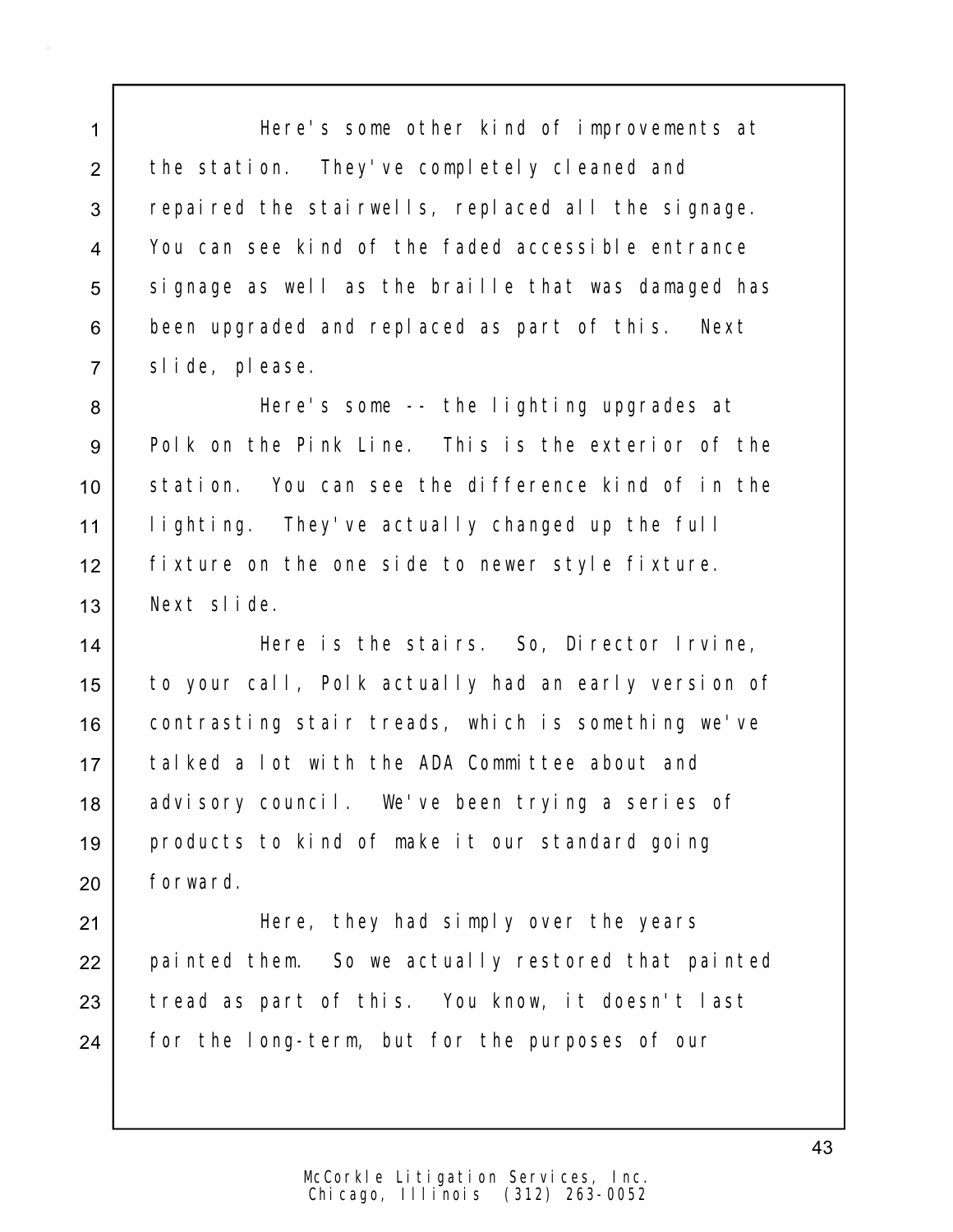1 program and a five-year renewal cycle, we should be 2 able to pick it up here and see the big difference 3 that makes on the stairs. Next slide.

4 And here's the exterior painting. So I 5 show you lots of slides of the interior of the 6 station, but here's kind of the customer-facing 7 frontage as you come up upon the station as well as 8 community exposure, both to the station and the 9 columns that support the elevated platforms above 10 the station there. It's a big difference kind of 11 in our good -- our good neighbor experience, as 12 well as just kind of as customers walk up on the 13 station and what they see as that first impression. 14 Next slide.

 My last project today is our Jackson Park 16 | track and structural renewal process. The work is continuing on budget and on schedule. It's mostly focused on the area between 59th Street and 61st Street. Next slide, please.

20 We've been doing tie and rail renewal in 21 | this area. I've shown you some photos previously 22 of the ties going in. We've actually spent a lot 23 of time recently doing rail renewal, replacing the 24 original 90-pound rail, which was the last of its

> Chicago, Illinois (312) 263-0052 McCorkle Litigation Services, Inc.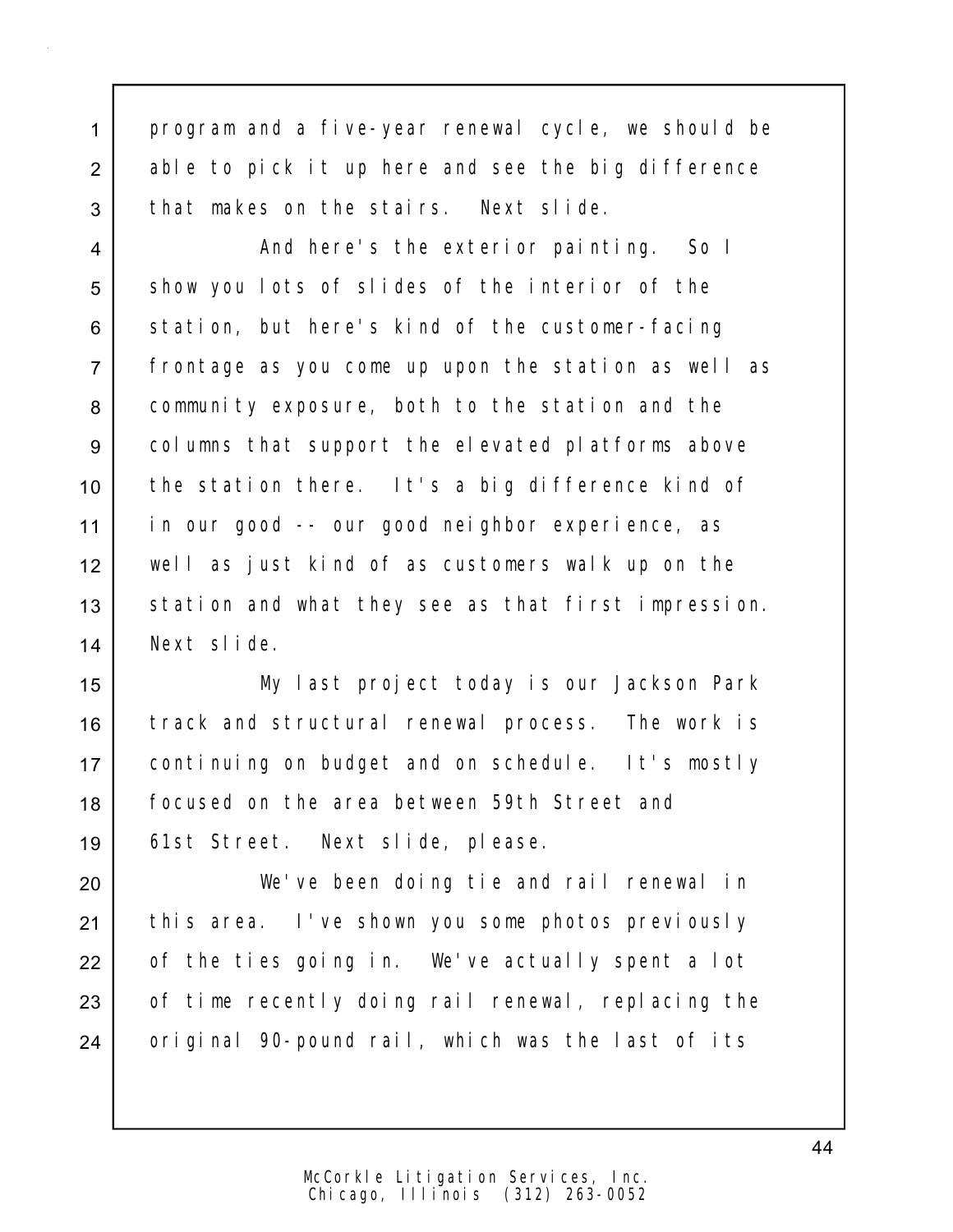1 existence on our system, to modern standard 2 | 115-pound rail. That talks about how big the 3 section of rail is. It's the weight of a 4 | three-pound section of it and it deals with the width of the base of the rail as well as the height 6 of it. A more standard industry rail at this point. Next slide. Here's some of the structural work. You can see some of the deterioration of the components that they're in the process of replacing on the photos on the right, as well as some of the work being cleaned up on the left. 13 | And I'll be glad to take any questions at this time. SECRETARY LONGHINI: Thank you, Bill. Chairman Barclay, do you have any questions for Bill? CHAIRPERSON BARCLAY: I do not. SECRETARY LONGHINI: All right. Director 20 | Jakes, any questions for Bill? DIRECTOR JAKES: No questions. 22 SECRETARY LONGHINI: Director Silva? 23 DIRECTOR SILVA: No questions. SECRETARY LONGHINI: Director Miller?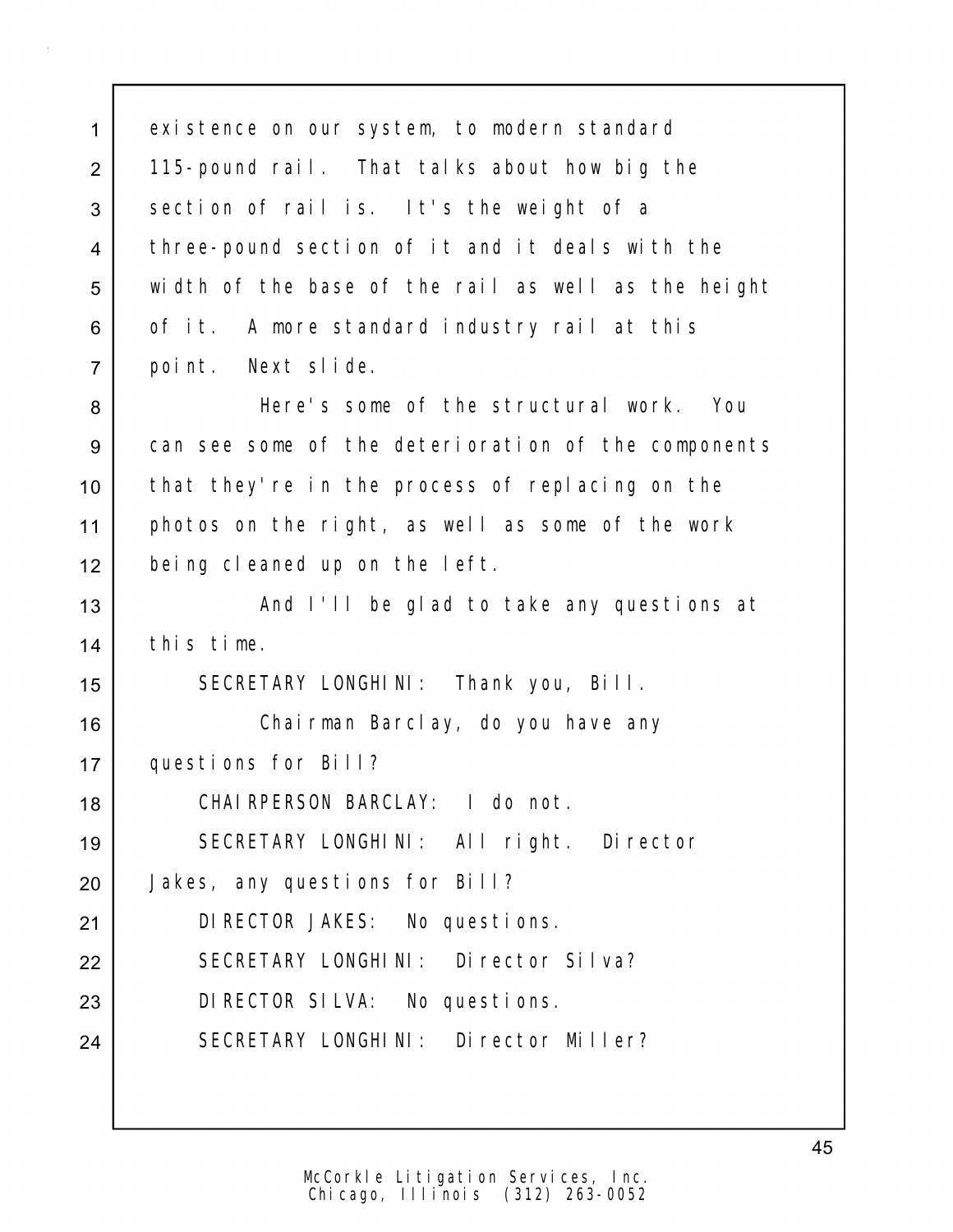DIRECTOR MILLER: No questions. 2 SECRETARY LONGHINI: Director Irvine? DIRECTOR IRVINE: No questions. But, Bill, thank you so much for mentioning the stairs and for 5 refreshing that. Looks good. 6 SECRETARY LONGHINI: Director Alva Rosales, any questions for Bill? VICE CHAIR ALVA ROSALES: No questions, but I 9 really appreciate the before and after comparatives. It -- you could tell the major difference. So thanks for doing that. I know I've used some of them and you don't realize such a difference until you see the two together. So thanks for that. 15 | SECRETARY LONGHINI: Thank you. Chairman Barclay, we're finished with questions then for Bill Mooney. 18 | CHAIRPERSON BARCLAY: Thank you, Mr. Mooney. We will now call on Chris Bushell and Juan 20 Pablo Prieto to make their RPM and Diversity presentations. I'm sorry. 22 | CHRIS BUSHELL: Thank you, Chairman. Chris Bushell, your Chief RPM Officer. 24 | RPM continues on budget and tight to schedule.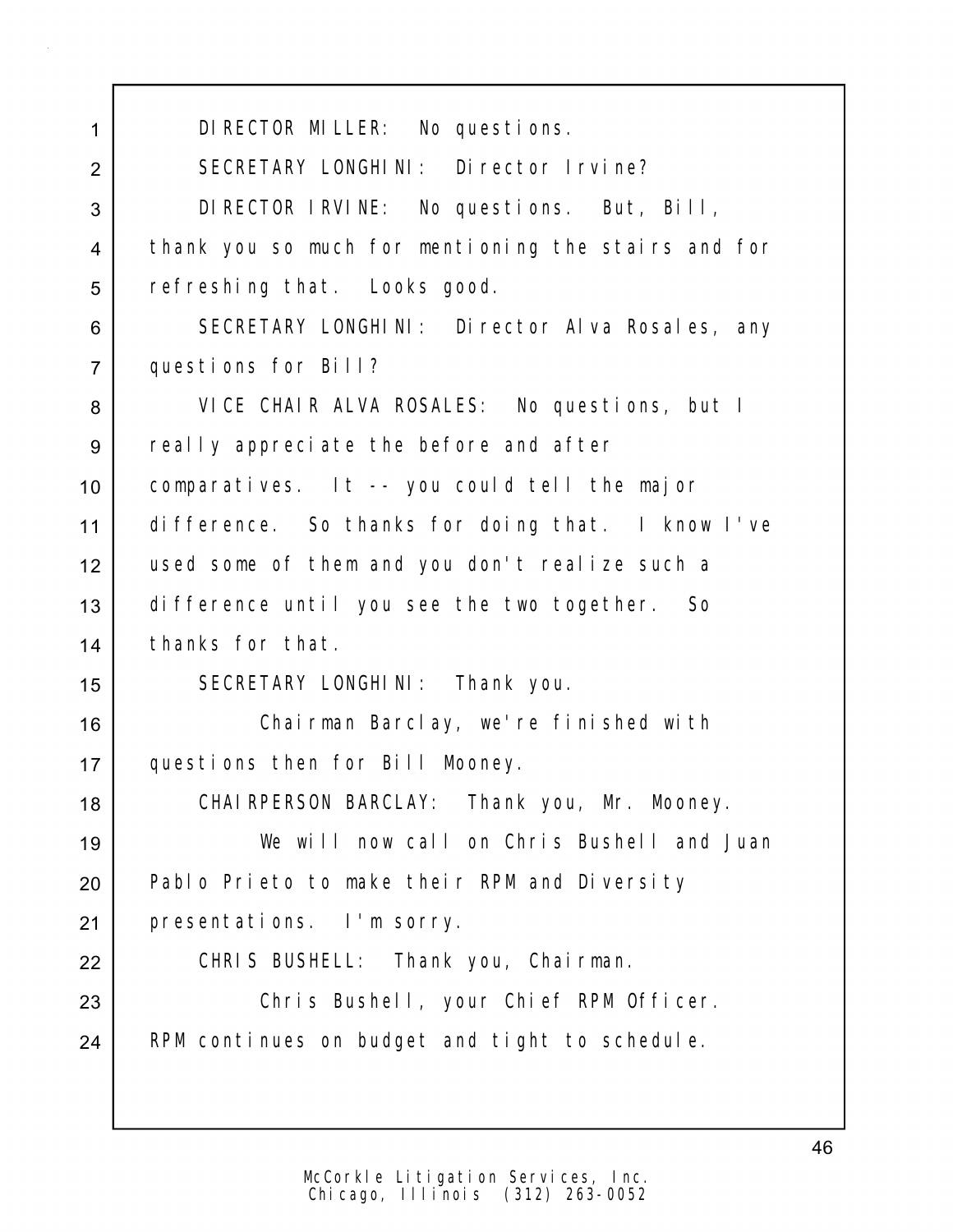1 Next slide, please. Next slide.

2 So we are continuing to -- it is a 3 design-build project. We are continuing to design 4 on this project, although approaching a closeout of 5 | that effort. Major structural and systems design 6 is completing with a signaling system to follow.

7 The construction of the bypass is very 8 active at the moment. We're moving forward on 9 several fronts. We're building temporary track 10 structure just to the west and north of Belmont 11 | station. That will facilitate some later staging 12 associated with it.

13 The bypass itself, we continue to -- we 14 | have built the foundations, the super structure, 15 we've poured the primary slab on top of the bridge. 16 Now we're really getting ready to install the track 17 System and then subsequently traction power and 18 signaling. That effort -- the bypass will conclude 19 itself in the late fall of this year with our 20 milestone one.

21 **Other areas of work in terms of the** 22 pre-stage or the work that was in presentation for 23 the Lawrence to Bryn Mawr segment, that work is 24 | really in punch list. We had a big internal

47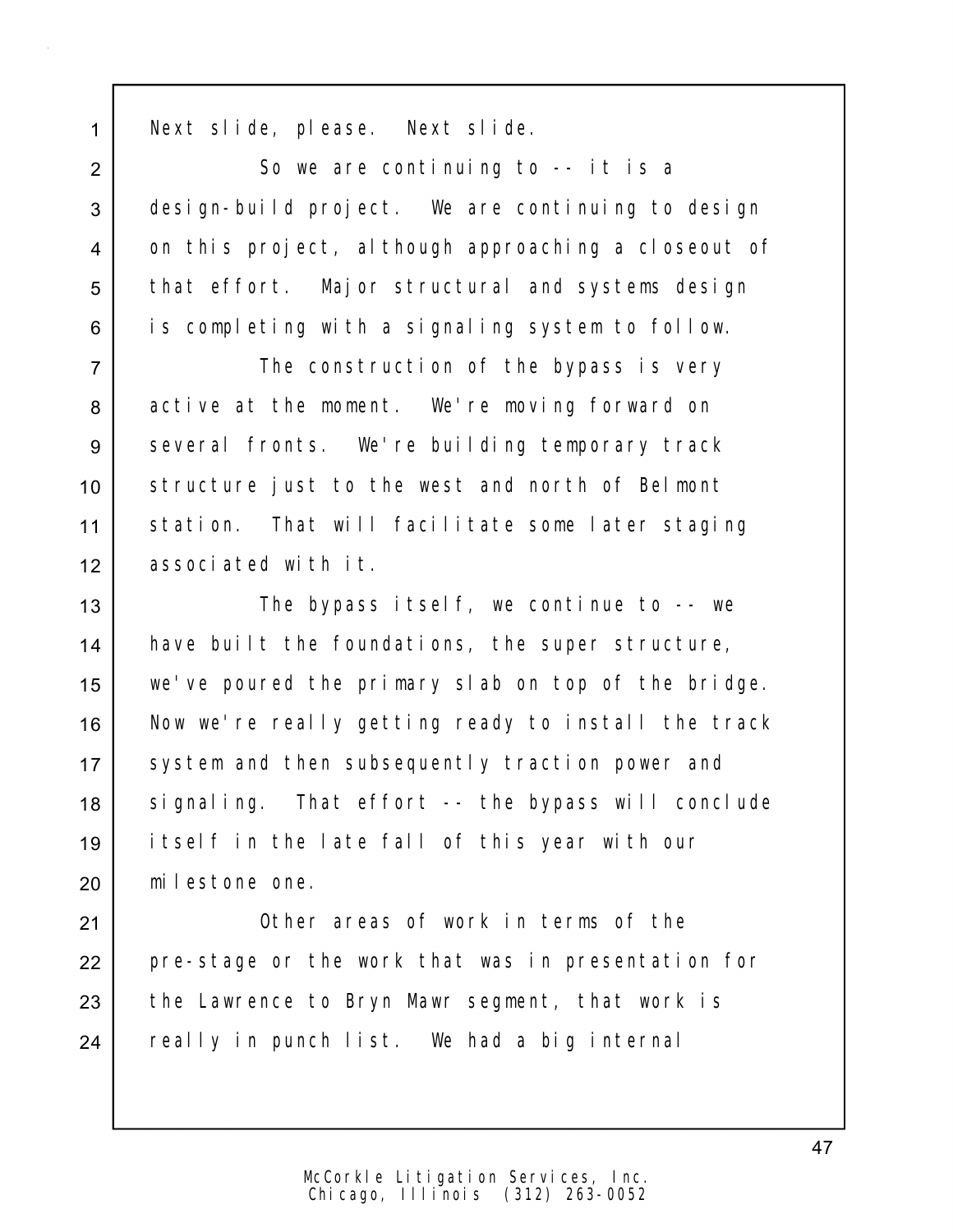1 | milestone in the project in the middle of May where 2 we closed down four stations, opened two temporary 3 stations, and completed much of the signaling 4 that's required to really build the two major 5 bridges that are associated and the four 6 stations -- new stations with the Lawrence to Bryn 7 Mawr area.

8 So pre-stage really ensured us in closeout with some important milestones and we had a nice press event. Thank you very much, Dorval, with a number of elected officials. As well, I'll show pictures of that in a moment.

13 | Then as I mentioned, the larger Lawrence to Bryn Mawr effort is getting started predominantly on the north end in the area of Bryn Mawr, just to the north of Bryn Mawr actually, where we're doing various pieces of demolition. We've removed most of the track up in that area on tracks three and four where we're going to be 20 building the first of the two bridges and we're 21 Starting to do various pieces of demolition 22 associated with the heavy structure in that area. Next slide.

24 So the press event went very well. We had

Chicago, Illinois (312) 263-0052 McCorkle Litigation Services, Inc.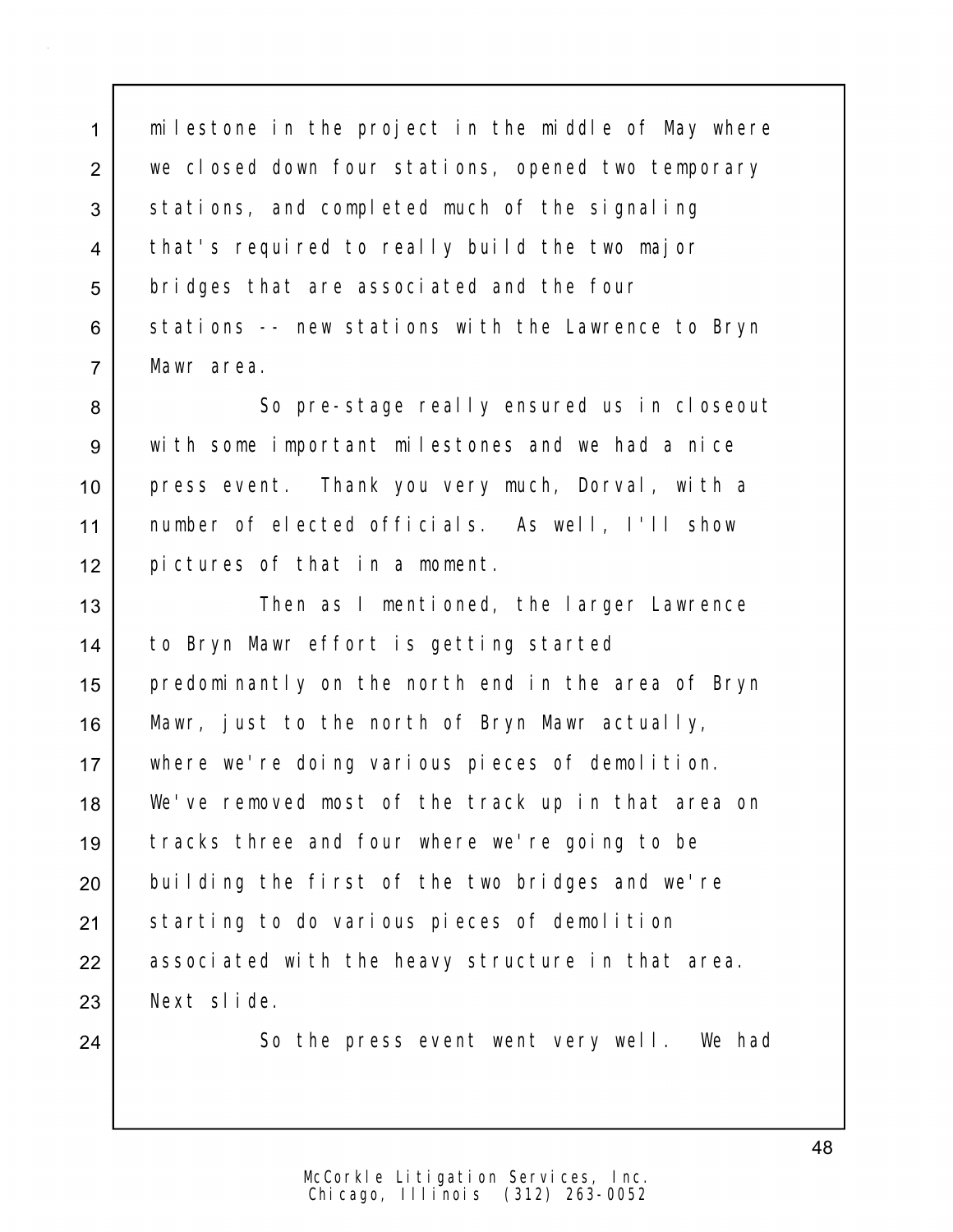1 various elected officials including Alderman 2 | Osterman, Mayor Lightfoot, Senator Durbin, and 3 others. It worked out very well. I think everyone 4 had a good event as we kick off some of the heavy 5 civil construction in the -- demolition and 6 construction in the area of Lawrence to Bryn Mawr. 7 One of the three major components of Red Purple 8 Modernization. Next.

 Critical as we go into this next stage and 10 see lots of demolition and potential community impacts is working with the aldermen. So one of the things we did is we opened up the stations to 13 give the alderman a tour. He actually rode the first train that was alternatively routed in that extended reroute on tracks one and two. So here we 16 are greeting him at the entrance to the Bryn Mawr temporary station. Next slide.

18 | So I mentioned on Red Purple Modernization 19 that we are starting do the track construction and 20 | the track plinth. There are actually two major 21 concrete pours associated with this bridge and the 22 deck. So first we pour the deck, which is really a 23 Slab on top of the new steel structure. And then 24 on top of that slab, we actually pour the track

49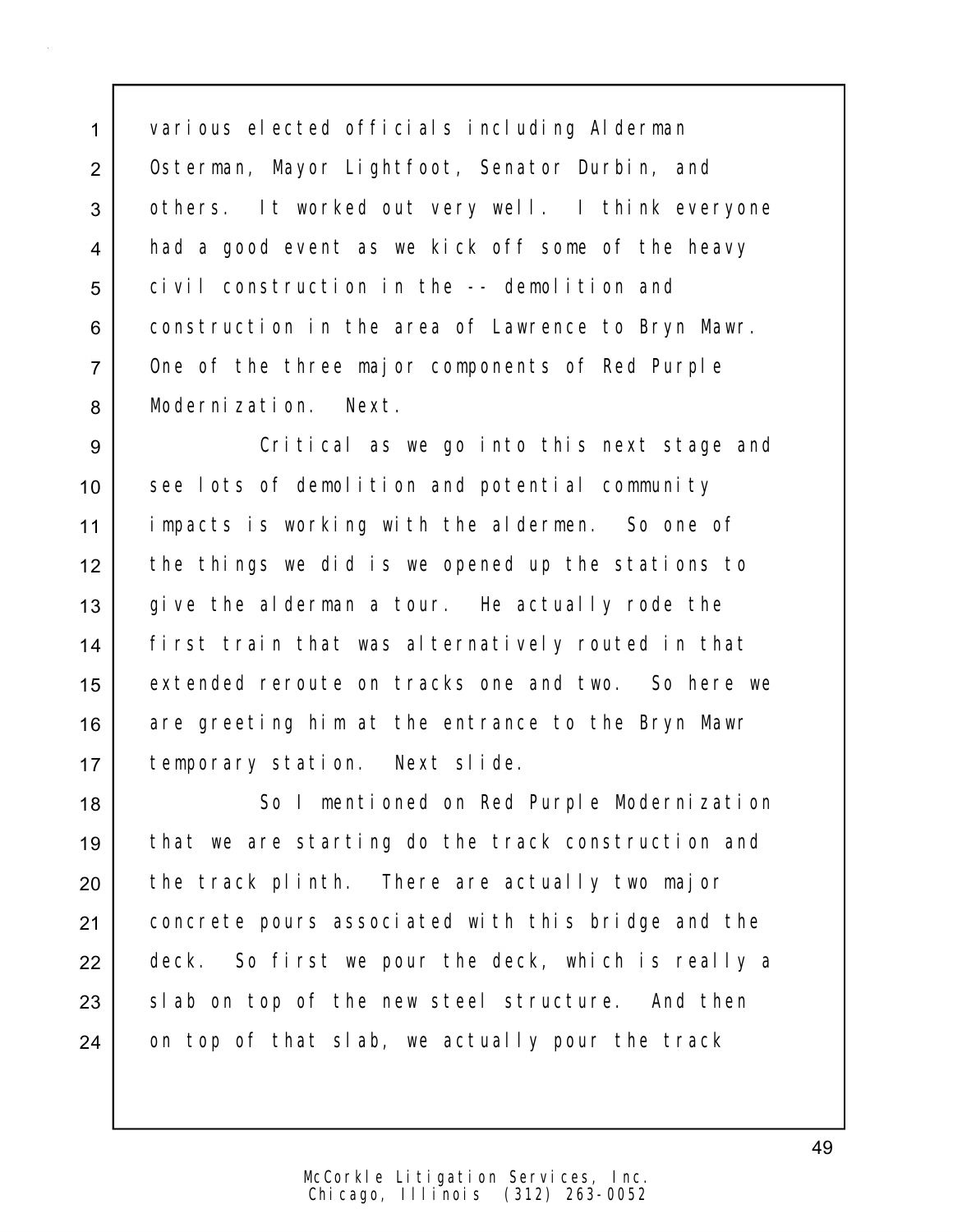1 system. So you here -- see here someone coming in 2 and doing some of the form work associated with 3 | that pour. Next slide.

4 Signal testing. Signal testing. Signal 5 testing. You know, we will see a number of 6 pictures both from RPM as well as Your New Blue 7 Showing the insides of signal relay houses. This 8 is a very complicated piece of work for us, both to 9 get those houses installed, to get them fully 10 wired, and then to very carefully commission them 11 prior to being put into full service.

12 So you see here, this is a train going 13 through an existing interlocking. It's really --14 this is a test train. It is the closing stages of 15 the commissioning effort of the area of Thorndale 16 and that was prior to us opening the two-track 17 operation and the start of the construction of the 18 Lawrence to Bryn Mawr segment. Next.

19 I mentioned the Bryan Mawr temporary 20 Station entrance. I just wanted to show some 21 photographs. There have been a number of those 22 kind of leading up to this, but this was I think a 23 good one showing this temporary station. I think a 24 | good effort. It is built of wood, which is not our

> Chicago, Illinois (312) 263-0052 McCorkle Litigation Services, Inc.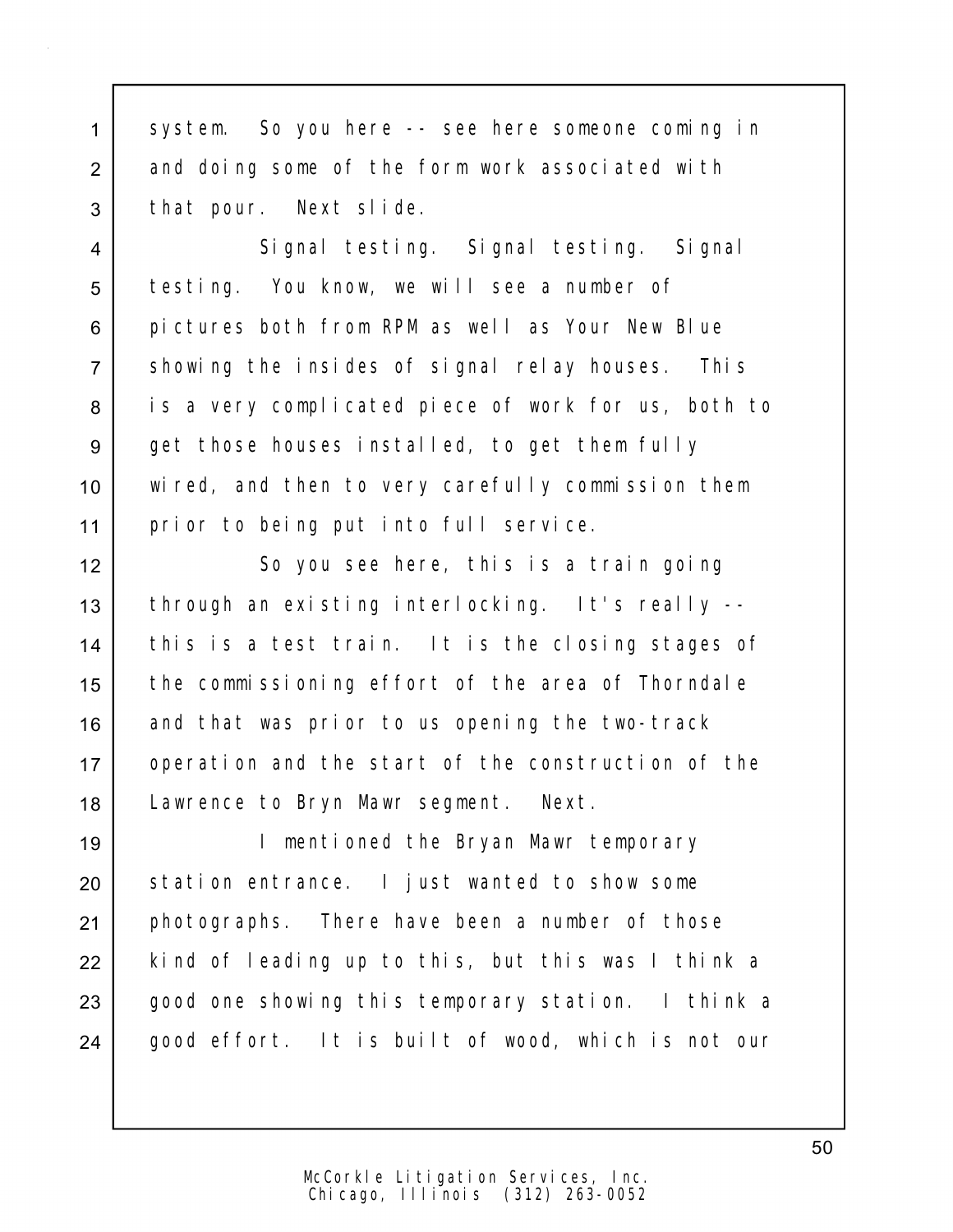1 | standard, but I think it shows a nice face to the 2 community and that we're really trying hard to make 3 sure the temporary stations are comfortable and 4 useable and in elements where we can, actually 5 accessible. We don't have vertical accessibility, 6 but where we could make sure the handrails and 7 other elements were accessible, we did here. So 8 next slide.

9 Further details of the Bryn Mawr temporary 10 station entrance. This is one of two for the Bryn 11 Mawr station. This is for southbound customers. 12 They are split. We do have lots of signage up 13 there explaining that to our customers. If you're 14 | going southbound, you'll go to this station. If 15 you're going northbound, you would enter near the 16 existing station. And that's because of the 17 demolition that's required in order to replace that 18 Station in the end. Next slide.

19 Temporary platform. Again, a wood 20 platform. We usually build out a concrete, but in 21 | order to provide our customers with service at this 22 critical juncture here, as we said, we closed four 23 of the stations and opened up two temporary ones 24 and this is one of those platforms. This is the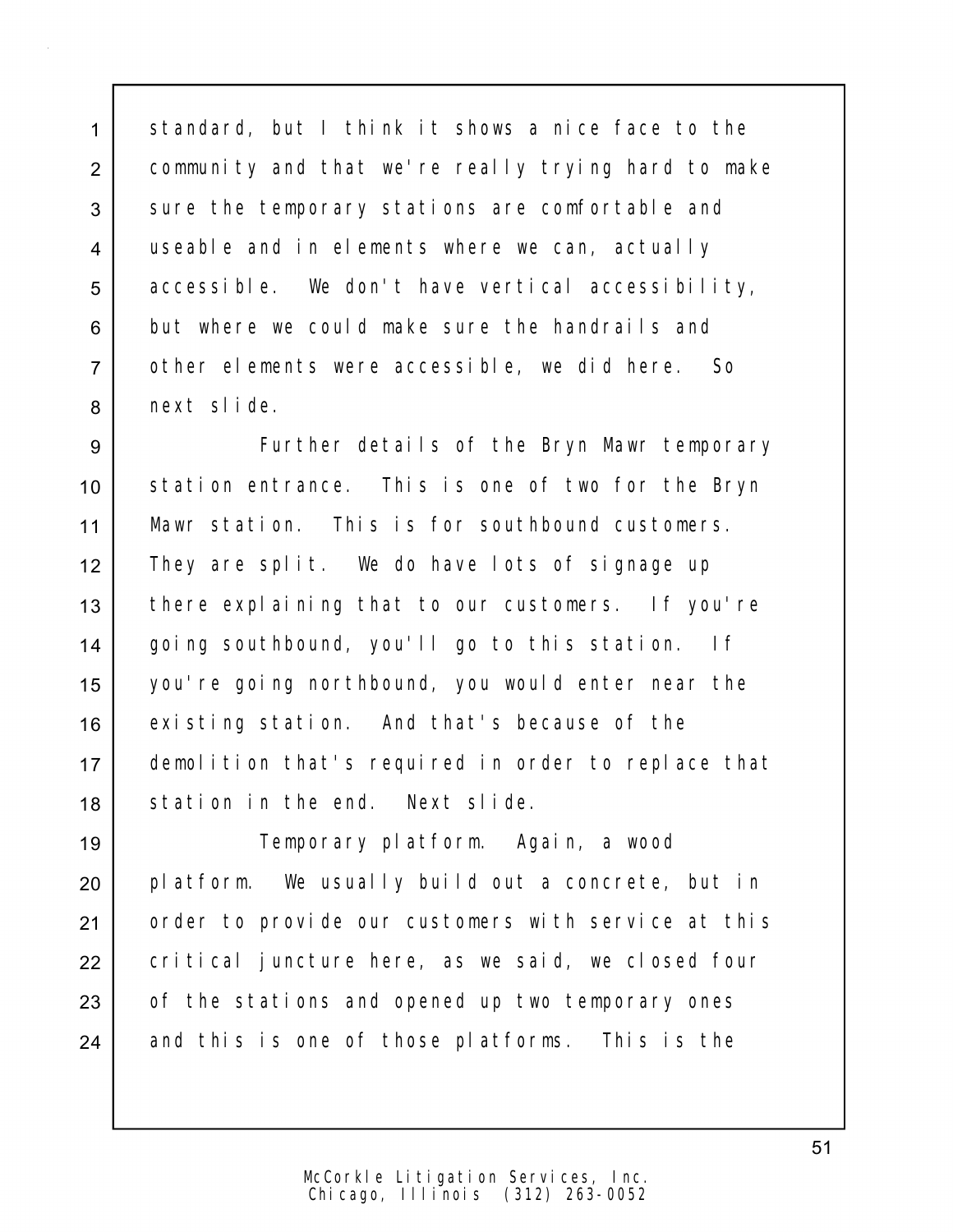1 southbound platform at Bryn Mawr. Next.

2 | Argyle temporary platform as well. We did 3 the same thing at Argyle. We closed the existing 4 station or parts of it and then created other 5 | platforms in other places so that we could build in 6 the footprint of the old, closed stations and then 7 open the new ones at the end of this next stage of 8 | construction from Lawrence to Bryn Mawr. Next 9 slide.

10 Public outreach. We have had a bit of a 11 lull because we had so much effort going into 12 public outreach going into the station -- to the 13 Start of that stage A from Lawrence to Bryn Mawr. 14 | But, nonetheless, we continue to provide updates to 15 the 44th Ward. As we have started that heavy civil 16 | construction up in the Lawrence to Bryn Mawr area, 17 there are of course a number of areas where we're 18 closing alleys and other streets and we make sure 19 that we're getting out in those areas and doing 20 public meetings to talk about the options relative 21 to parking alternatives, garbage pickups, and other 22 Features that we'll be providing as those streets 23 and alleys are closed.

24 We had done some ambassador research at

52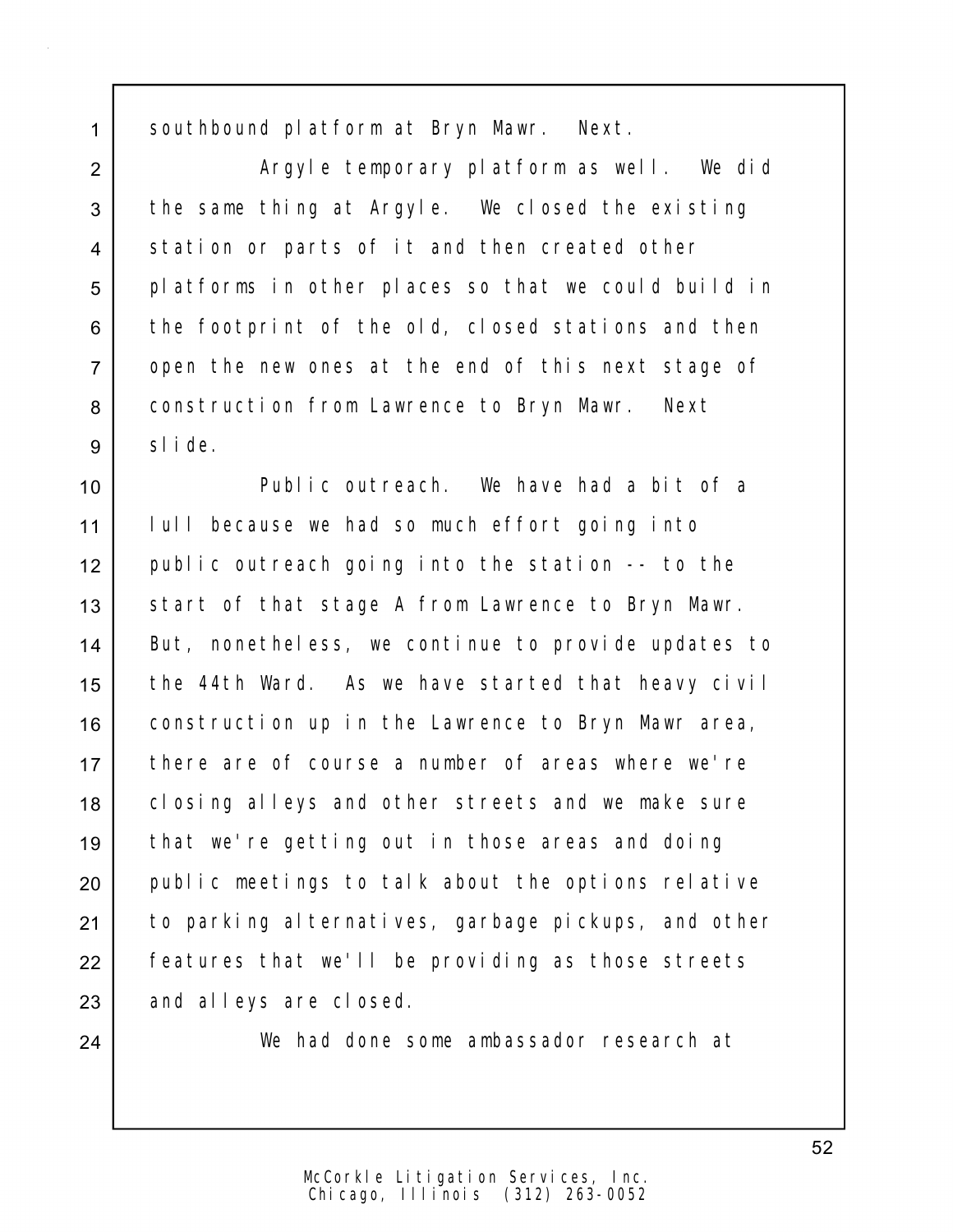1 the start of this just to make sure that our 2 customers know that we're out there. And all of us 3 have volunteered to go into the stations and hand 4 out various pieces of material associated with the 5 | start of the Lawrence to Bryn Mawr effort. So that 6 has been -- the ambassador effort has gone for --7 ahead of the May 16th date when we did the 8 closures.

 We've done some various door hanger distributions to make sure we have a broad outreach to the community. So following up on other initiatives that we had to kind of broaden the 13 depths of understanding and the impacts -- the knowledge of the impacts associated with RPM.

 We have released some videos that kind of 16 clarify how the stations are configured and provide information to our customers about how to use those 18 Stations and we have done a media roundtable as well, just talking to the media about the construction and the impacts.

21 | As well, we continue aggressively with the 22 SBE and DBE effort. And with that, I'll turn it 23 over to Juan Pablo Prieto to talk in more detail of 24 that effort.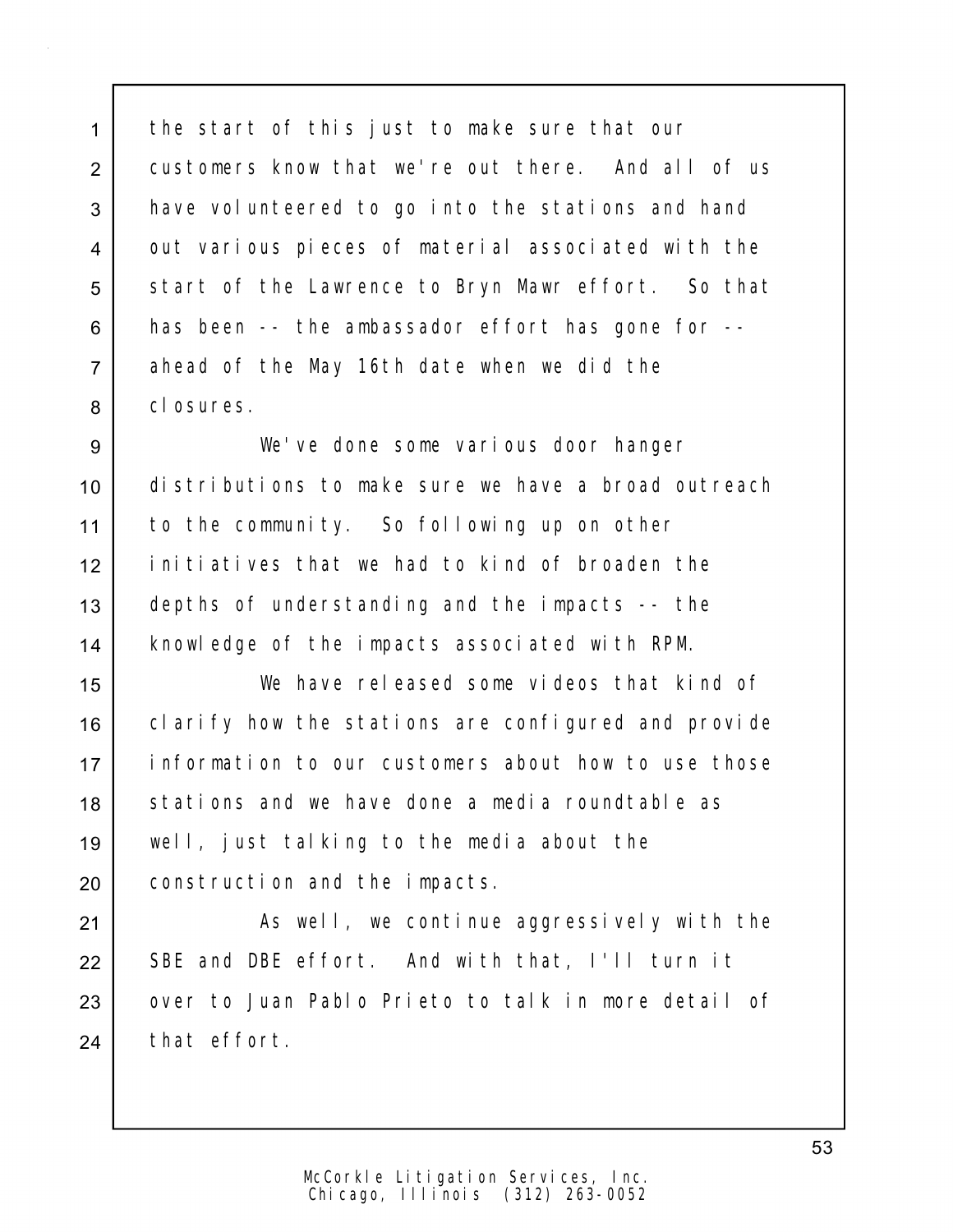1 J.P. PRIETO: Thanks, Chris.

2 We continue to meet monthly with the 3 contractor to discuss DBE and workforce outreach 4 and compliance. On May 3rd, Walsh-Fluor hosted 5 their second to last installment of the Tracks to 6 Trades program in collaboration with Chicago Public 7 Schools' CTE program. This specific installment 8 | focused on the benefit of apprenticeship through 9 career development in the trades and featured a 10 presentation from the Operating Engineers Local  $11 \mid 150$ .

12 On May 6th, Walsh-Fluor concluded their 13 Tracks to Trades program. Their final presentation 14 featured content from a local bank to discuss the 15 importance of financial planning and literacy while 16 Starting in the trades and allowed for students to 17 engage directly with various representatives from 18 the construction industry in both the public and 19 private sectors.

20 **The students that participated received an** 21 extensive and comprehensive pamphlet. At the 22 conclusion of the Tracks to Trades series, we 23 provided contact information and high-level 24 Summaries of the various employment tracks featured

> Chicago, Illinois (312) 263-0052 McCorkle Litigation Services, Inc.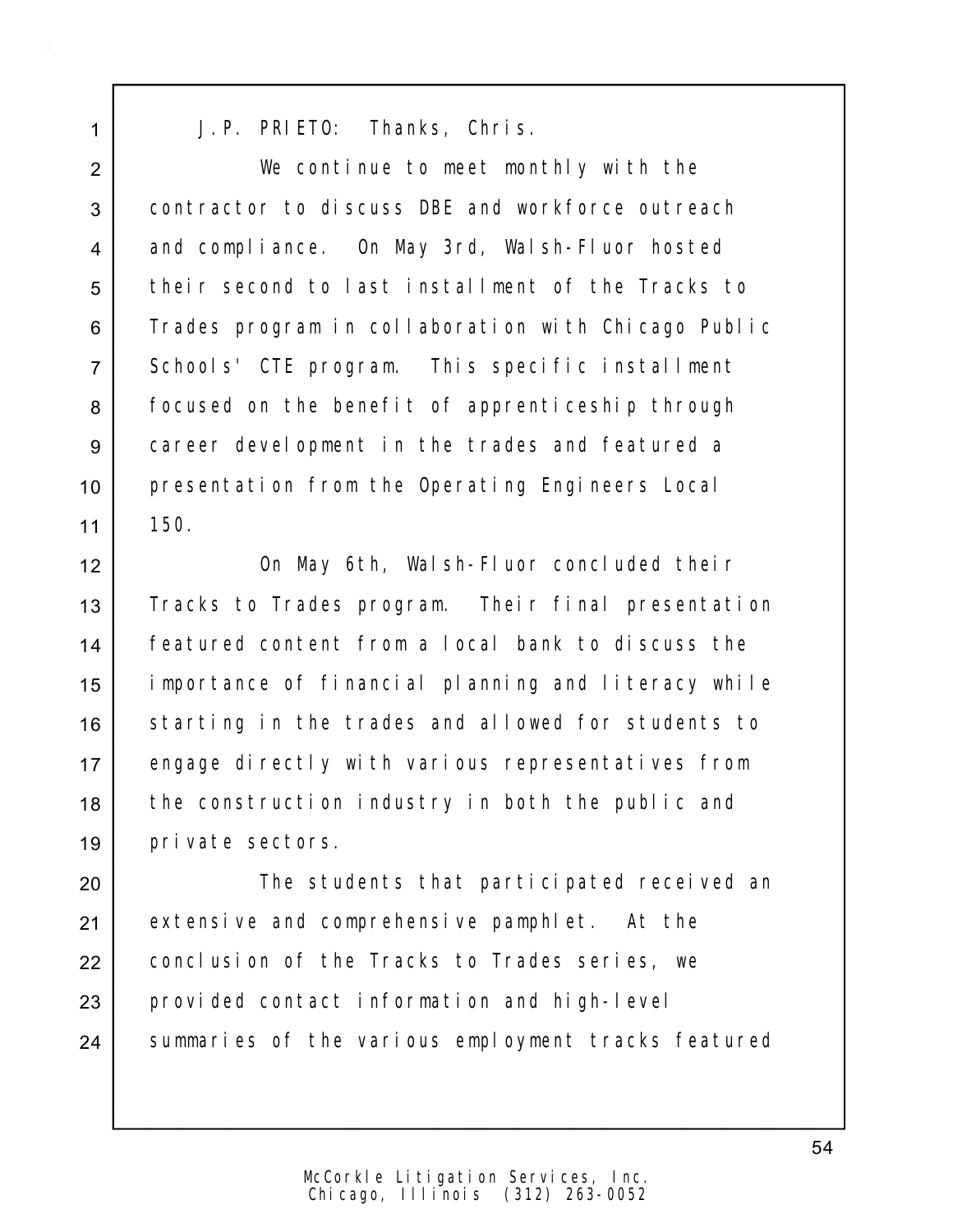1 in the series.

2 Also on May 6th, we held our second 3 quarter 2021 session of our Building Small 4 Businesses program, our financial capacity program. 5 | We hosted 12 one-on-one assessments for those firms 6 to discuss how to pursue capital to pursue more 7 work. To date, we have assisted over 20 firms in 8 securing over \$5.5 million in capital, including 9 COVID relief dollars. Next slide, please.

10 | This month we wanted to highlight a few 11 employees that are working through the contractor 12 on RPM as a result of the workforce goals CTA 13 placed on the contract.

14 First we have Erica Ramos, a third-year 15 carpenter apprentice from Little Village. She was 16 a second-year apprentice and earned the hours she 17 needed to move into third-year through RPM. She is 18 WIOA enrolled and rode by the new Red Purple bypass 19 | site for over 15 years and is now working on the 20 construction of that bypass.

21 Next we have Pierre Stark, a third-year 22 ironworker apprentice from Englewood. As many 23 trade workers, Pierre got into the trade to make 24 money. CTA's workforce goals aim to provide good,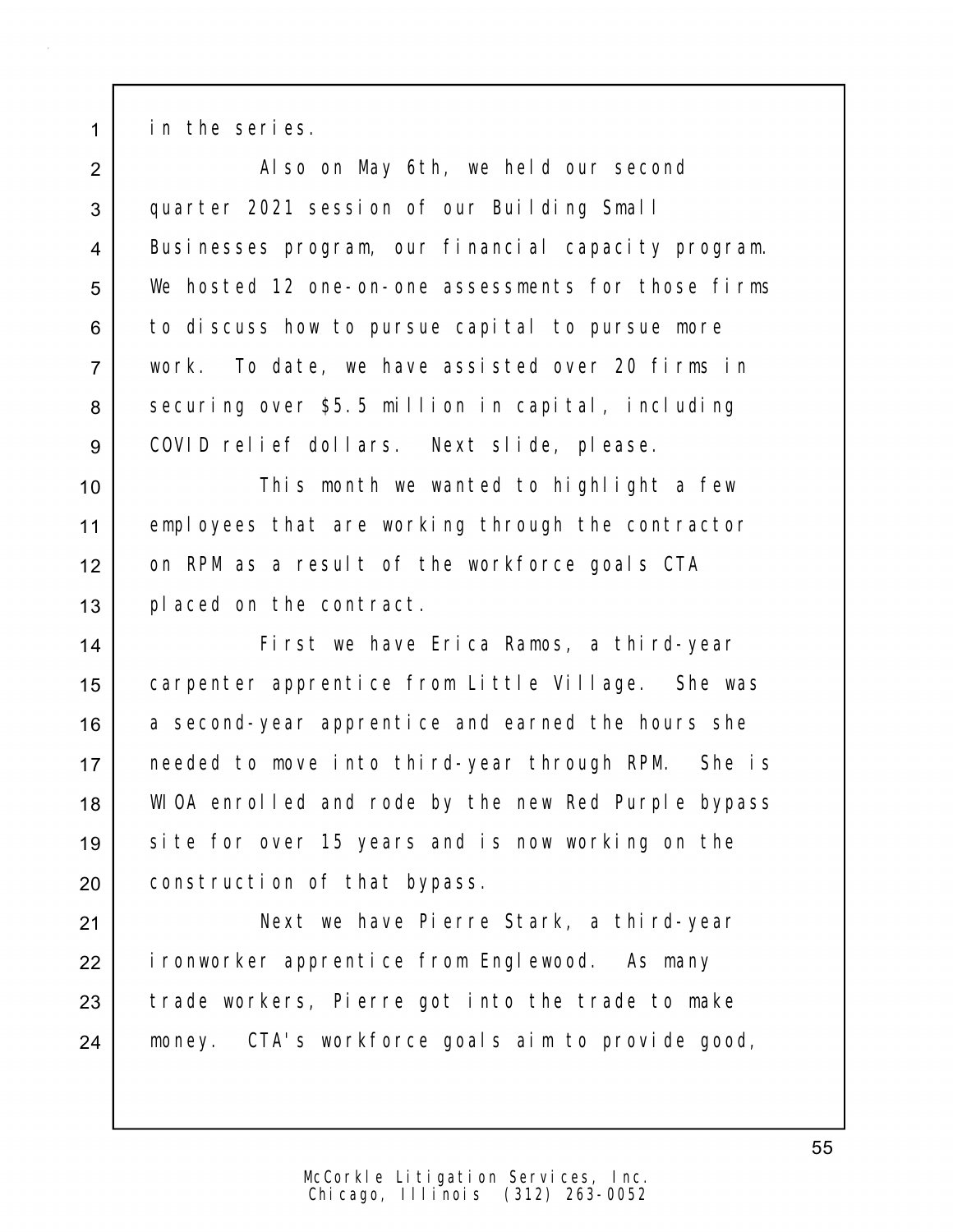1 middle class paying jobs to career seekers.

2 Finally we have Shane Ducusin, a 3 first-year carpenter apprentice who is also WIOA 4 enrolled. Shane came to the project through one of 5 our workforce partners, HIRE360, and has worked on 6 various portions of the projects. Shane said she 7 always wanted to work in construction and didn't 8 | know girls could. Again, CTA's workforce goals are 9 providing opportunities for underrepresented 10 communities in the construction industry.

 Next slide, please. Lastly today, we would like the update the Board on the Elevating Futures Scholarship. As a reminder, Walsh-Fluor committed to a scholarship fund as part of their proposal for RPM and CTA worked with the 16 contractor, CPS, and Chicago Scholars to form the 17 | Elevating Futures Scholarship that focuses on CPS 18 | students from economically disadvantaged areas pursuing degrees in STEM.

20 | This year's winners are Sabine Rodriguez 21 | from Hegewisch, who will study mechanical 22 engineering at Purdue University; Ricky Ho from 23 | Bridgeport, who will be studying computer science 24 at the University of Michigan; and Axel Hernandez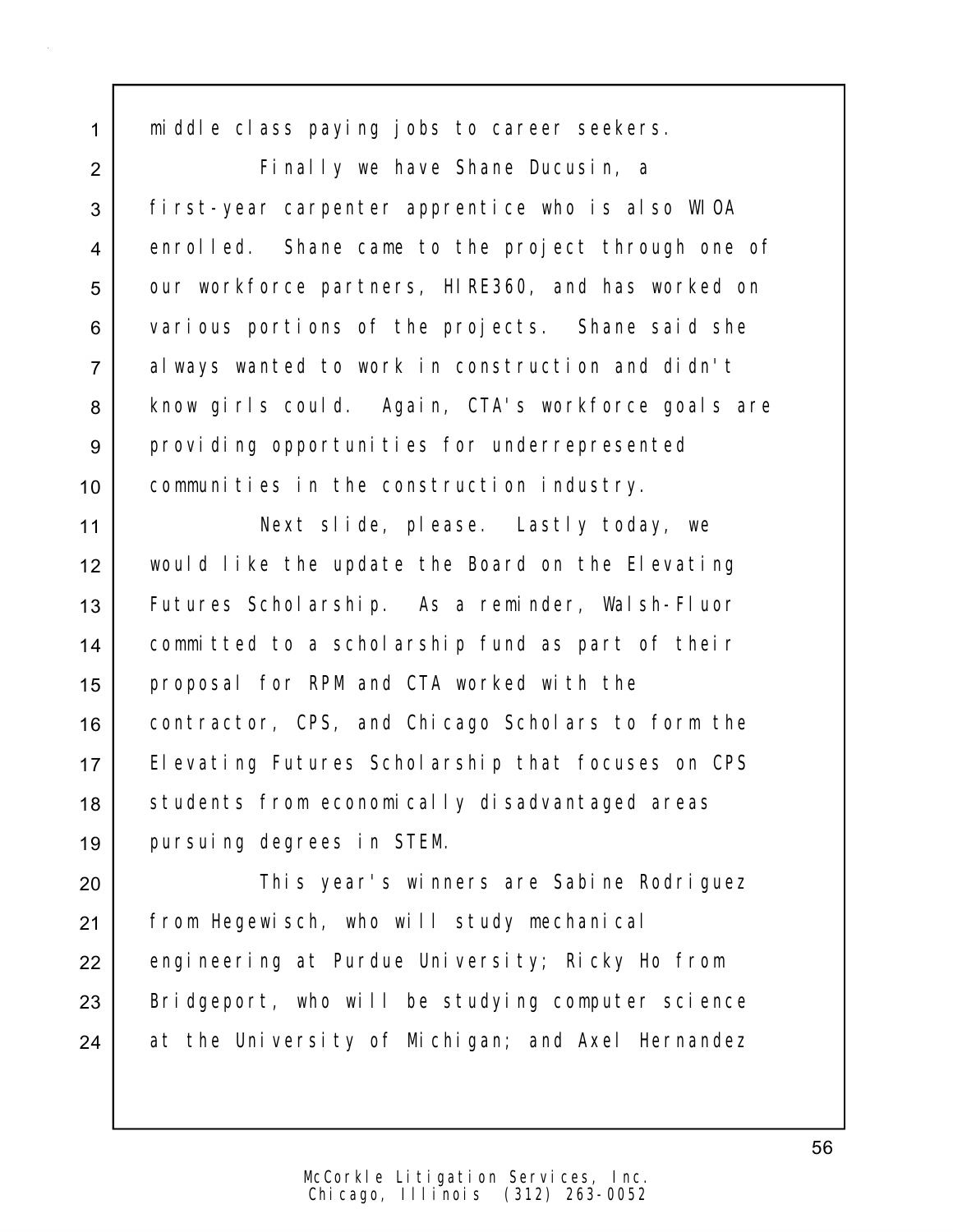| $\mathbf 1$    | from Back of the Yards, who will be studying    |
|----------------|-------------------------------------------------|
| $\overline{2}$ | business administration and is deciding between |
| 3              | DePaul and Loyol a.                             |
| 4              | That concludes my portion of the report.        |
| 5              | Happy to answer any questions.                  |
| 6              | SECRETARY LONGHINI: Thank you both, Chris and   |
| $\overline{7}$ | Juan Pablo, for that excellent presentation.    |
| 8              | Chairman Barclay, do you have any               |
| $9\,$          | questions for either?                           |
| 10             | CHAI RPERSON BARCLAY: I don't have any          |
| 11             | questions.                                      |
| 12             | SECRETARY LONGHINI: Thank you. Director         |
| 13             | Silva, do you have any questions?               |
| 14             | DIRECTOR SILVA: No, I don't.                    |
| 15             | SECRETARY LONGHINI: Director Jakes?             |
| 16             | DI RECTOR JAKES: I have a question for Juan     |
| 17             | Pablo. How many years have they been doing the  |
| 18             | El evating Futures Scholarship?                 |
| 19             | J.P. PRIETO: This is our second year awarding   |
| 20             | schol arships.                                  |
| 21             | DIRECTOR JAKES: Okay. Can you send me last      |
| 22             | year's winners as well please?                  |
| 23             | J.P. PRIETO: Yes. I can send that to you.       |
| 24             | SECRETARY LONGHINI: Thank you.                  |
|                |                                                 |
|                |                                                 |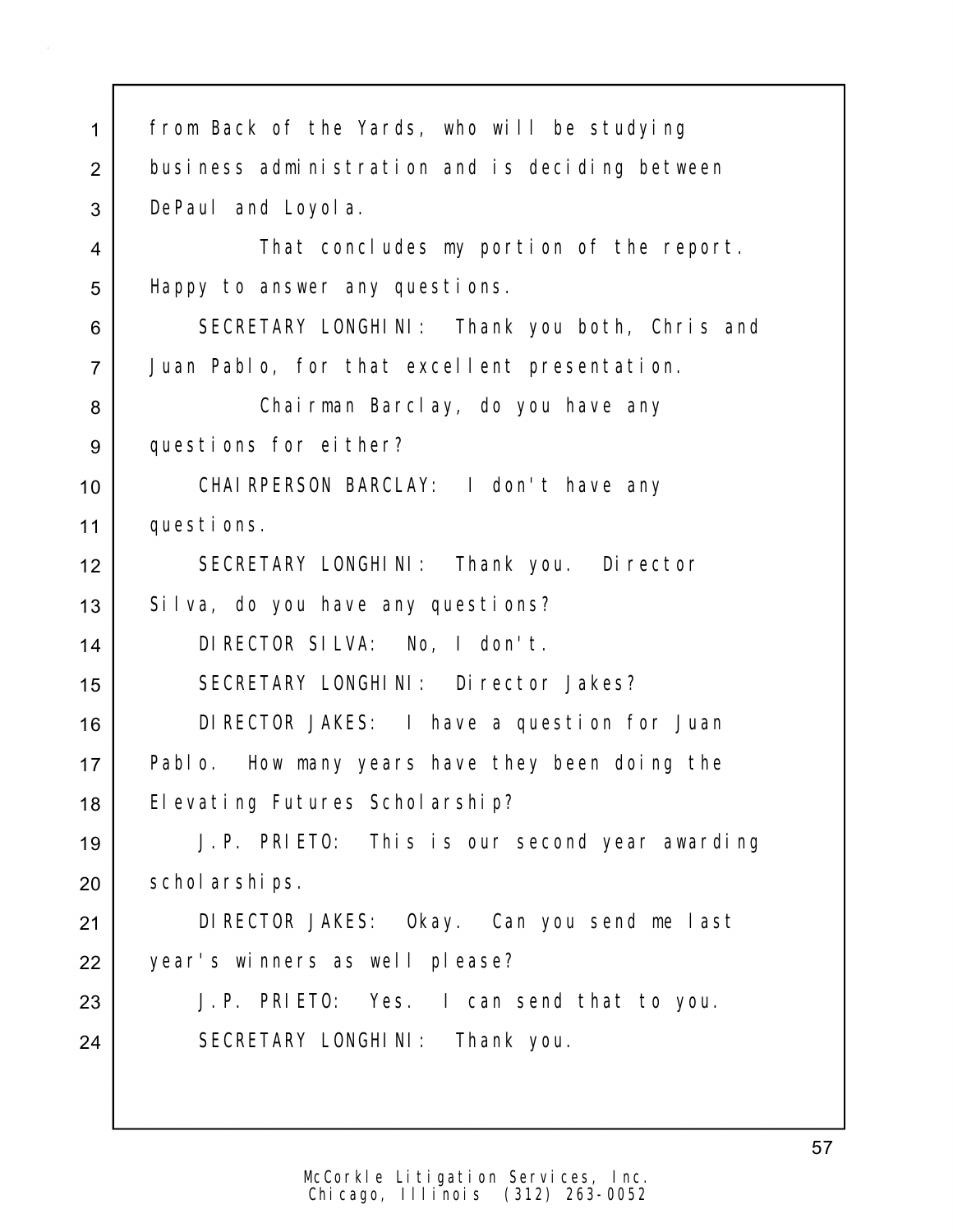| 1              | J. P. PRIETO: Thank you.                            |
|----------------|-----------------------------------------------------|
| $\overline{2}$ | SECRETARY LONGHINI: Director Miller, any            |
| 3              | questions?                                          |
| 4              | DI RECTOR MILLER: No questions.                     |
| 5              | SECRETARY LONGHINI: Director Irvine?                |
| 6              | DI RECTOR I RVI NE: Yeah. A couple qui ck           |
| $\overline{7}$ | questions for you, Chris. For the Bryn Mawr         |
| 8              | temporary station, it looked like there was no      |
| $9\,$          | accessible fare gate in the station. So is the      |
| 10             | plan for access for anyone who can't use the -- the |
| 11             | Roto-Gate to just go through the other gate with    |
| 12             | help from the customer assistant?                   |
| 13             | CHRIS BUSHELL: Yeah, but I think it has             |
| 14             | subsequently been replaced with one. I can verify   |
| 15             | that.                                               |
| 16             | DIRECTOR IRVINE: Okay. Then also, the second        |
| 17             | one is, can you also verify that there's a gap      |
| 18             | filler at that station?                             |
| 19             | CHRIS BUSHELL: I will. I believe there is,          |
| 20             | but I will confirm both.                            |
| 21             | DIRECTOR IRVINE: All right. Cool. Thank you         |
| 22             | so much.                                            |
| 23             | SECRETARY LONGHINI: Director Alva Rosales, do       |
| 24             | you have any questions or comments?                 |
|                |                                                     |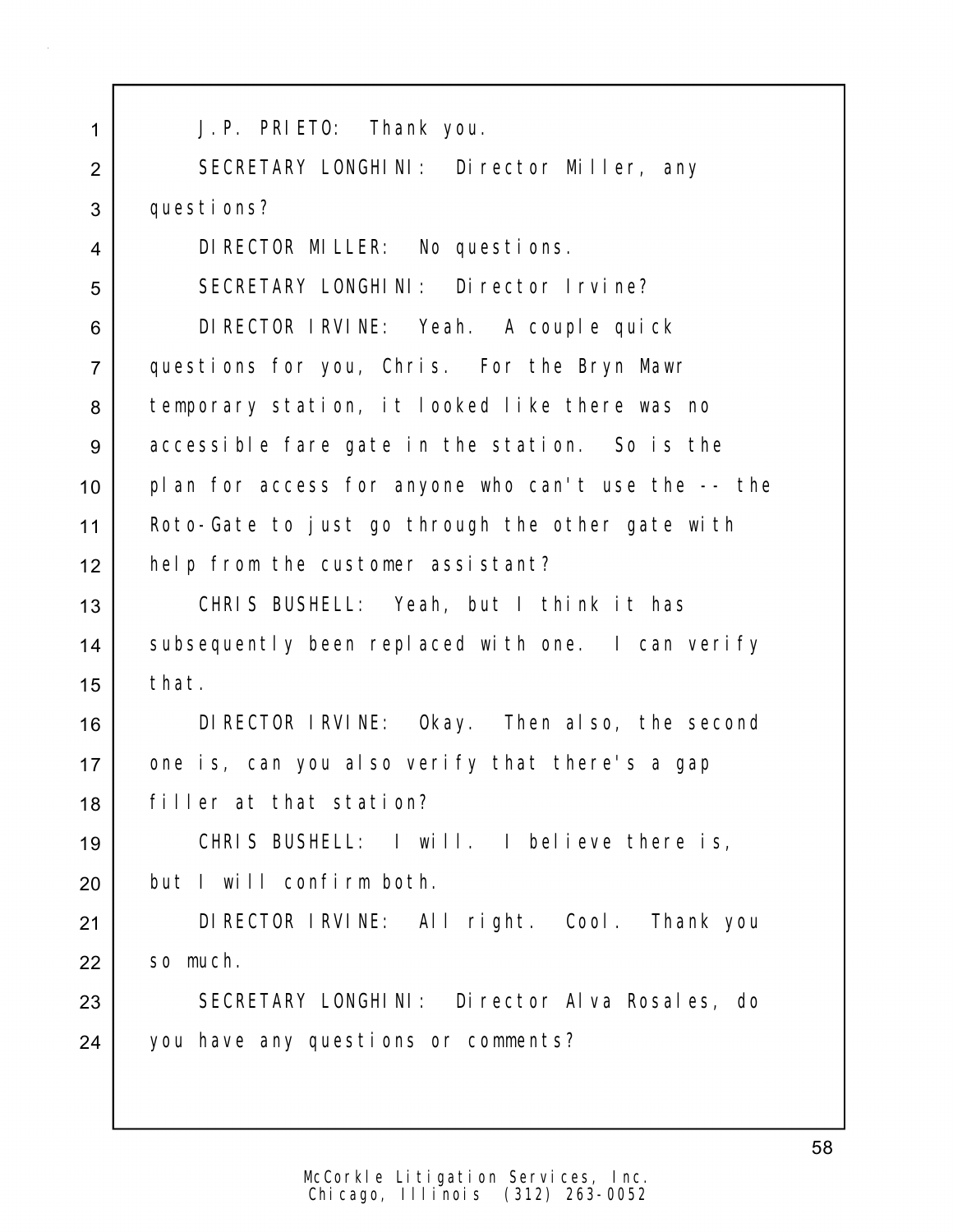| 1              | VICE CHAIR ALVA ROSALES: I guess just               |
|----------------|-----------------------------------------------------|
| $\overline{2}$ | comments. Everything seems to be very well          |
| 3              | received by the public, at least from what I'm      |
| 4              | hearing and on a big picture and it sounds like the |
| 5              | individual work that you're doing with the citizens |
| 6              | in that area also seems to be going well. So, you   |
| $\overline{7}$ | know, really happy to see that. I thought the       |
| 8              | rollout was great. The PR we got out of that was    |
| 9              | very well received. So kudos on that hard work.     |
| 10             | Thank you.                                          |
| 11             | CHRIS BUSHELL: Thank you.                           |
| 12             | SECRETARY LONGHINI: That concludes all the          |
| 13             | questions for the construction report, Chairman     |
| 14             | Barclay.                                            |
| 15             | CHAIRPERSON BARCLAY: Our next order of              |
| 16             | business is new business, Greg. Is there any new    |
| 17             | busi ness?                                          |
| 18             | SECRETARY LONGHINI: No, sir. There is not.          |
| 19             | CHAIRPERSON BARCLAY: Since there is no further      |
| 20             | business to come before the Board, may I have a     |
| 21             | motion to adjourn?                                  |
| 22             | DI RECTOR I RVI NE: So moved.                       |
| 23             | DI RECTOR JAKES: Second.                            |
| 24             | SECRETARY LONGHINI: That motion is moved by         |
|                |                                                     |
|                |                                                     |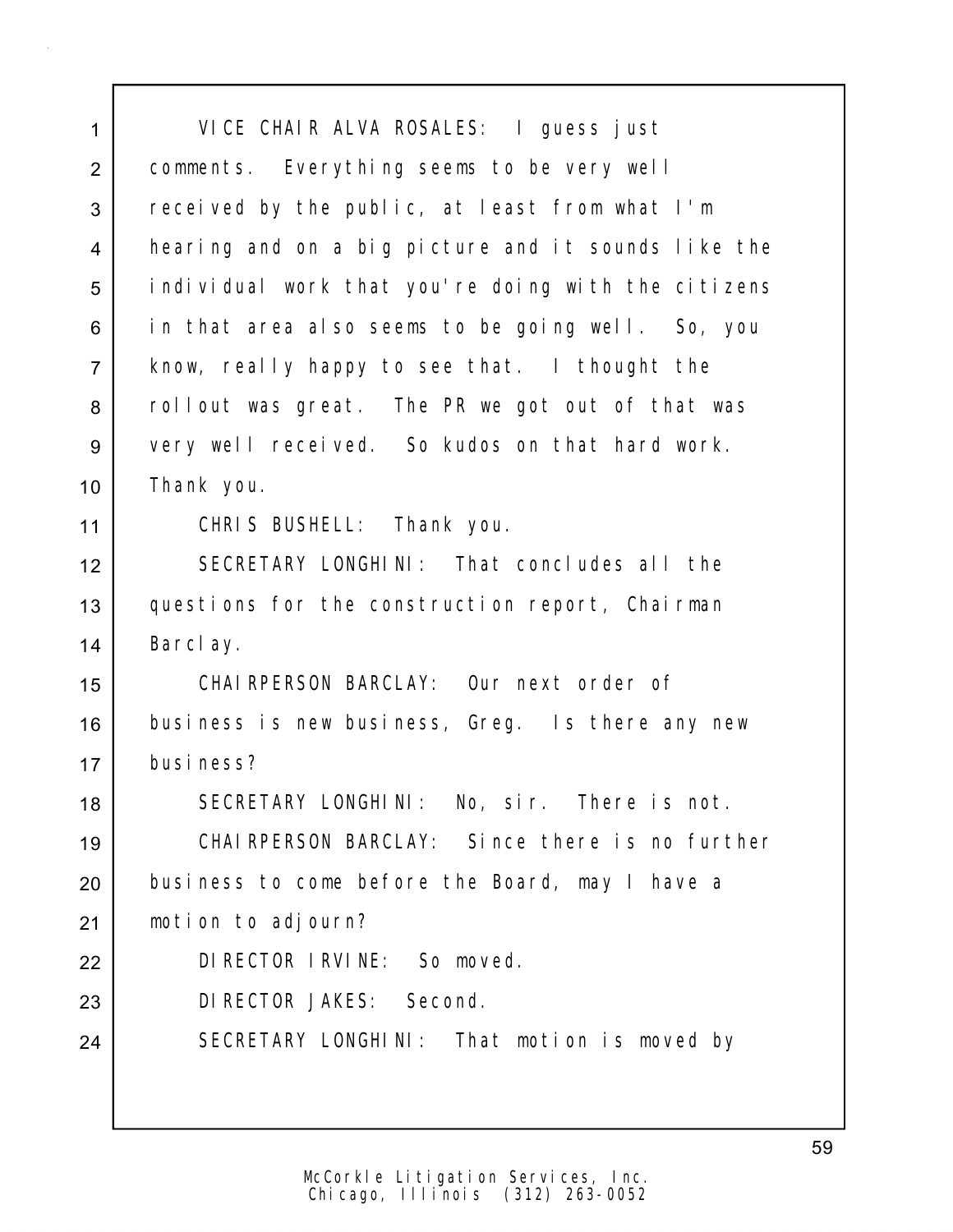| $\mathbf{1}$   | Di rector I rvine and seconded by Di rector Jakes. I |
|----------------|------------------------------------------------------|
| $\overline{2}$ | will now take our final rollcall vote of the day.    |
| 3              | Di rector Silva?                                     |
| 4              | DI RECTOR SILVA: Yes.                                |
| 5              | SECRETARY LONGHINI: Director Jakes?                  |
| 6              | DIRECTOR JAKES: I don't know, Greg. We've got        |
| $\overline{7}$ | a few minutes left to make 1:00 o'clock. Kidding.    |
| 8              | Yes.                                                 |
| 9              | DIRECTOR MILLER: I'm going to pray for him.          |
| 10             | SECRETARY LONGHINI: Back to new business then.       |
| 11             | I think that was a yes, Director Jakes?              |
| 12             | DIRECTOR JAKES: That was a yes.                      |
| 13             | SECRETARY LONGHINI: Okay. Director Miller?           |
| 14             | DI RECTOR MI LLER: Yes.                              |
| 15             | SECRETARY LONGHINI: Director Irvine?                 |
| 16             | DIRECTOR IRVINE: I mean, if we were just like        |
| 17             | a few minutes shy of a record, then I would say I    |
| 18             | agree with you, Director Jakes, but not knowing      |
| 19             | what the record is, I'm going to have to say yes.    |
| 20             | SECRETARY LONGHINI: All right. That's a yes          |
| 21             | from Director Irvine.                                |
| 22             | Di rector Al va Rosal es?                            |
| 23             | VICE CHAIR ALVA ROSALES: Yes. And I want to          |
| 24             | thank the senior staff for the flowers. I just got   |
|                |                                                      |
|                |                                                      |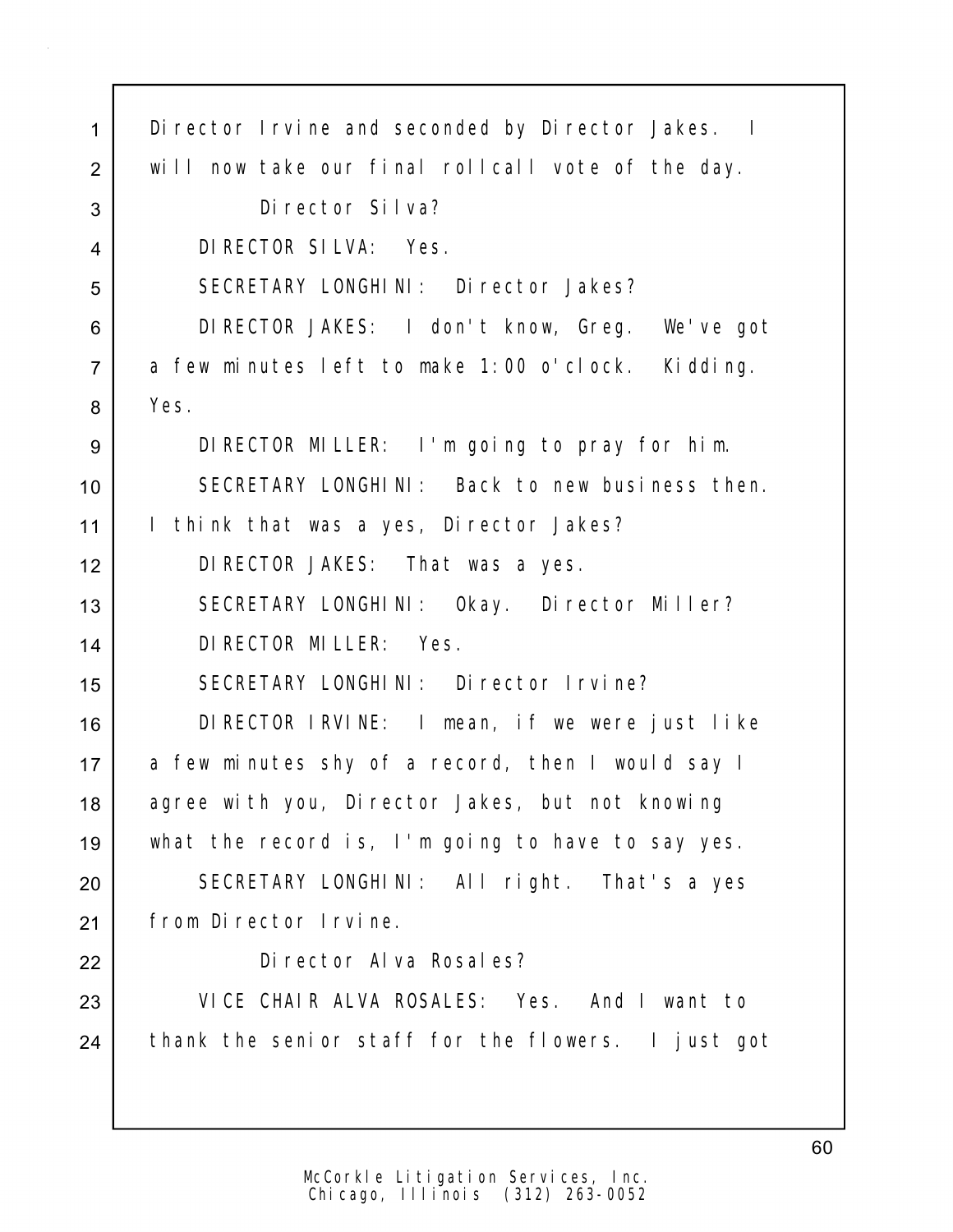| 1              | the flowers. So thank you. Thank you so much.     |
|----------------|---------------------------------------------------|
| $\overline{2}$ | SECRETARY LONGHINI: They kind of match your       |
| 3              | coloring there. And that's a yes?                 |
| 4              | VICE CHAIR ALVA ROSALES: That's a yes.            |
| 5              | SECRETARY LONGHINI: That's a yes.                 |
| 6              | Chairman Barclay?                                 |
| $\overline{7}$ | CHAI RPERSON BARCLAY: Yes. And thank you for      |
| 8              | helping me get through this first meeting. All of |
| 9              | you, thank you so much.                           |
| 10             | SECRETARY LONGHINI: We were happy to do it.       |
| 11             | And so that motion to adjourn passes with         |
| 12             | six-nothing and I think all of you deserve a good |
| 13             | I unch. Thank you.                                |
| 14             | (Which were all the proceedings                   |
| 15             | had in the above-entitled                         |
| 16             | cause.)                                           |
| 17             | (Meeting adjourned at                             |
| 18             | $12:56$ p.m.)                                     |
| 19             |                                                   |
| 20             |                                                   |
| 21             |                                                   |
| 22             |                                                   |
| 23             |                                                   |
| 24             |                                                   |
|                |                                                   |
|                |                                                   |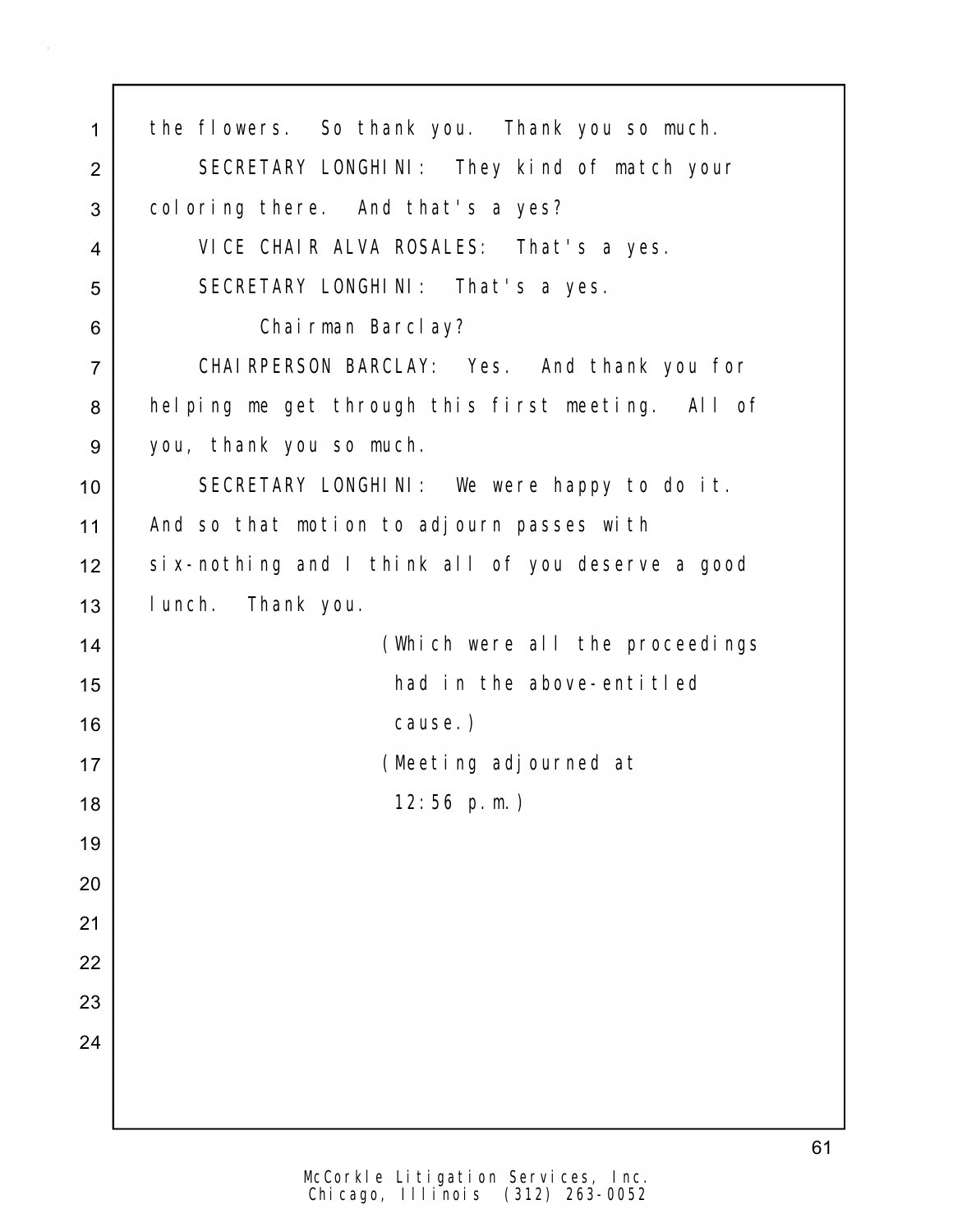1 STATE OF ILLINOIS ) 2 ) SS: 3 COUNTY OF C O O K )

5 Tabitha Watson, being first duly sworn, on 6 oath says that she is a court reporter doing 7 business in the State of Illinois and that she 8 reported in shorthand the proceedings of said 9 meeting and that the foregoing is a true and 10 correct transcript of her shorthand notes so taken 11 as aforesaid and contains the proceedings given at 12 said meeting on said date.  $\bigcirc$ 

 $14$ 15 Certified Shorthand Reporter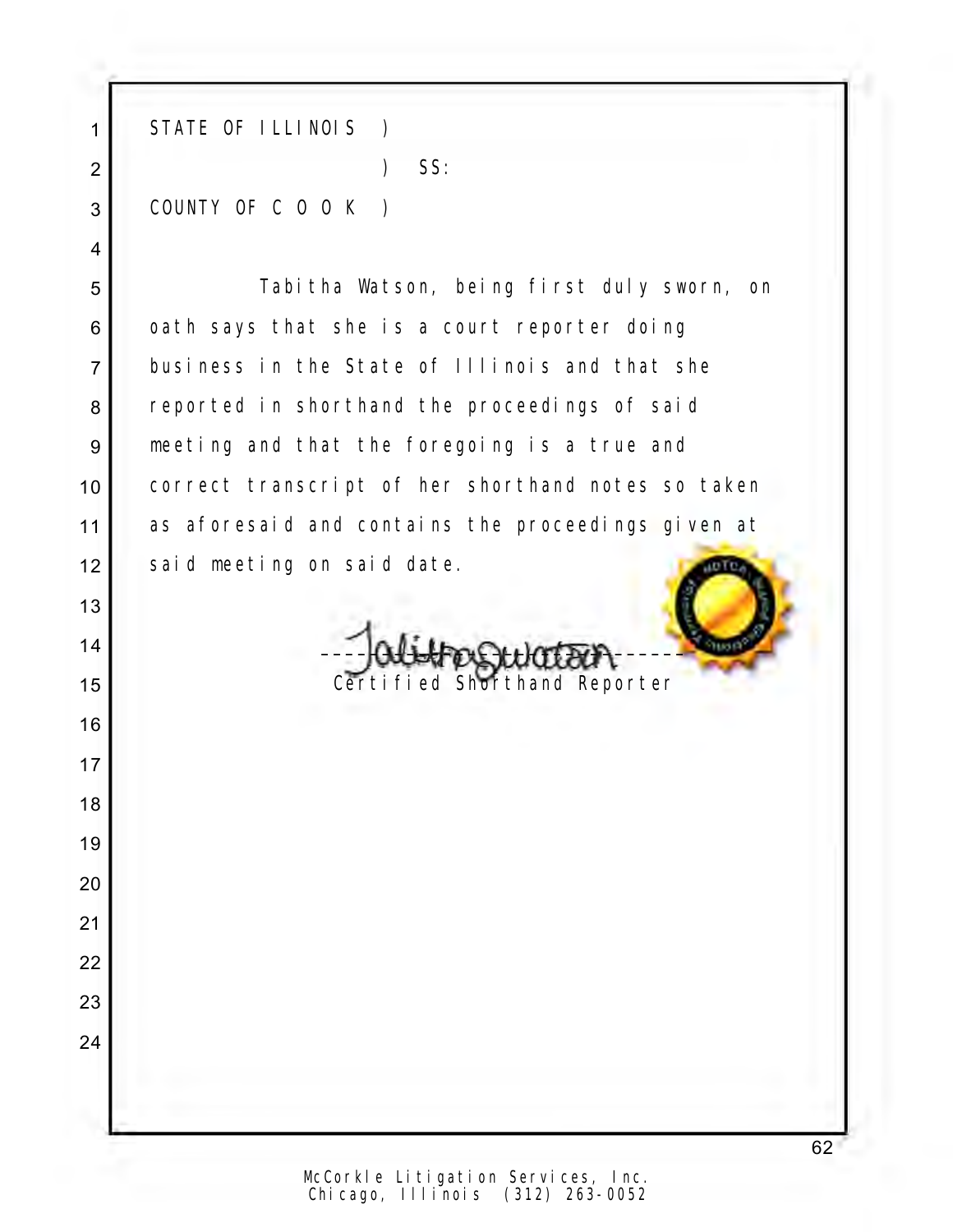| A                               | 12:20 13:21 15:1 16:4                        |
|---------------------------------|----------------------------------------------|
| a.m                             | 30:17,17,20 31:22                            |
| 1:11                            | 33:3,16<br>aggressively                      |
| ability<br>25:12                | 53:21                                        |
| able                            | ago                                          |
| 39:11 44:2                      | 18:19                                        |
| aboard                          | agree<br>60:18                               |
| 7:8<br>above-entitled           | agreement                                    |
| 1:961:15                        | 30:24 31:1,7,19,23,24                        |
| absence                         | 35:4,9,13,18 36:5,10<br>36:16,22 37:2,7      |
| 20:5<br>Abstain                 | ah-ha                                        |
| 12:12 13:14 15:19               | 25:14                                        |
| abstention                      | ahead<br>53:7                                |
| 12:16 13:18 15:24               | aim                                          |
| access<br>5:7 7:16 58:10        | 55:24                                        |
| accessibility                   | alderman                                     |
| 11:7 51:5                       | 49:1,13<br>aldermen                          |
| accessible<br>43:4 51:5,7 58:9  | 49:11                                        |
| accomplish                      | <b>ALEJANDRO</b>                             |
| 23:10                           | 2:7<br>Alex                                  |
| acknowledge                     | 3:14                                         |
| 17:22 18:1,3,7,10<br>19:13      | alleys                                       |
| acquisition                     | 52:18,23                                     |
| 36:1                            | allowed<br>54:16                             |
| act<br>25:16 28:14 33:10        | allowing                                     |
| acting                          | 4:20 5:16                                    |
| 16:7                            | alternatively<br>31:15 49:14                 |
| active<br>47:8                  | alternatives                                 |
| ADA                             | 52:21                                        |
| 7:21 9:18 43:17                 | Alva<br>2:3 3:4,5 4:1,2,7 6:7,11             |
| add<br>8:3 11:3                 | 8:22 9:7 10:8,11                             |
| addition                        | 11:8, 12, 15, 16 12: 13                      |
| 21:1                            | 12:14,18 13:15,16,20<br>14:18,19,22,24 15:21 |
| additional<br>8:3 35:11,16 36:6 | 15:22 16:2 17:21                             |
| address                         | 19:13,24 20:6,8,14                           |
| 8:1                             | 20:16,22 21:1,4,8,12                         |
| addressed                       | 21:16,19,22 24:5,13<br>24:19 25:5,22 26:8    |
| 20:14<br>adjourn                | 26:17,20 27:4,23,24                          |
| 59:21 61:11                     | 29:6,7 30:10,11                              |
| adjourned                       | 32:20,21 34:11,12<br>38:12,13 46:6,8         |
| 61:17<br>administration         | 58:23 59:1 60:22,23                          |
| 57:2                            | 61:4                                         |
| admire                          | Amanda<br>4:12,13,18,19 6:7,10               |
| 26:15<br>advice                 | 6:247:1                                      |
| 23:9,16,17                      | amazing                                      |
| advisory                        | 17:4<br>Amazon.com                           |
| 7:21 43:18<br>advocacy          | 35:4                                         |
| 11:6                            | ambassador                                   |
| advocates                       | 52:24 53:6<br>amended                        |
| 5:17                            | 35:23                                        |
| Aerospace<br>31:3 32:2          | amendment                                    |
| affiliates                      | 35:3                                         |
| 36:3                            | America<br>18:6                              |
| aforesaid<br>62:11              | amount                                       |
| agency                          | 31:15                                        |
| 18:6 19:10                      | announce<br>32:5                             |
| agenda                          |                                              |
|                                 |                                              |

**annual** 31:12 **answer** 57:5 **anymore** 8:24 **anytime** 10:4,6 **apparatuses** 39:23 **appeal** 33:9 **appointing** 13:23 **appointment**  $17:24$ **appreciate** 6:20,20,23 18:13 21:24 22:1,10 26:7 27:1 46:9 **appreciated** 11:6 26:21 **appreciates** 21:8 **appreciation** 10:17 19:24 24:5 27:4 **apprentice** 55:15,16,22 56:3 **apprenticeship** 54:8 **approaching** 47:4 **appropriate** 22:18 **approval** 11:18 21:2 37:16 **approve** 11:20 12:21 13:23 15:1 27:3 31:22 33:16 34:15 37:21 38:16 **approved** 12:15 14:20 15:23 28:5 29:10 30:14 32:24 34:16,22 37:14 38:17 **April** 17:4 **Arabel** 2:3 19:21 20:6 24:4,10 26:9 **architects** 31:4 32:2 **area** 10:6 11:2 44:18,21 48:7,15,18,22 49:6 50:15 52:16 59:6 **areas** 47:21 52:17,19 56:18 **Argyle** 52:2,3 **Armstrong** 7:4,5,7,10 9:13,15 10:3 10:14 11:10 **asked** 24:22 **assessments** 55:5 **Assets**  $35 \cdot 10$ **assistant** 58:12 **assisted** 5:5 55:7 **associated**

47:12 48:5,22 49:21 50:2 53:4,14 **Association** 31:2 32:1 **assumes**  $22.19$ **assuming** 21:5 24:6 **attention** 6:20 **ATU** 31:10,16 **audio** 39:13 **Audit** 34:19,21 **auditors** 35:1 **August** 36:18 **Authority** 20:10 33:10 36:11 **Authority's** 35:1 36:19 **authorize** 31:18 **authorizes**  $30.23$ **authorizing** 31:23 35:3,8,11,16,21 36:4,6,9,15,22 37:2,6 37:10 **available** 20:19 23:12,13 **Avenue** 36:12 **awarding** 57:19 **awesome** 7:23 8:5 9:21 **Axel** 56:24 **B baby** 6:6 **back** 10:2,3 19:3 39:14 40:13,14 42:4 57:1 60:10 **backlit**  $42.3$ **bank** 54:14 **Barclay** 2:2 3:22,23 7:8 12:11 12:12,17,22 13:13,14 13:19 14:15,16 15:2 15:18,19 16:1 17:18 17:20 22:3,12,13,16 23:1 24:15 26:23 27:2,8 28:3,4,7,15 29:8,9,16,17 30:12 30:13,19 31:21 32:22 32:23 33:2,15 34:13 34:14,17 37:18,19 38:14,15,18 45:16,18 46:16,18 57:8,10 59:14,15,19 61:6,7 **bargaining** 30:24 31:23 **base** 45:5

**based** 28:16 31:10 **beat** 24:20 **becoming** 7:8 **before-after** 42:10,16 **beginning** 42:2 **begun** 41:21 **behalf**  $10.15$ **believe** 10:24 22:20 58:19 **Belmont** 41:21 42:1 47:10 **benefit** 54:8 **BERNARD** 2:5 **best** 5:13 9:24 11:6 16:19 18:6 19:10 **better** 4:24 **big** 5:10 26:21 27:24 44:2 44:10 45:2 47:24 59:4 **bigger** 5:2 **biggest** 7:14 **Bill** 2:15 38:19,20,21 45:15 45:17,20 46:3,7,17 **billion** 21:2 **bit** 6:18 52:10 **blanket** 36:7 **Blue** 40:17 50:6 **board** 1:1 2:1 3:2,3,8 4:4,19 7:21 8:10 11:2,18,21 12:20,23 14:1 15:1,3 17:14 18:4,10 19:1 20:1,21 21:6,8,9,11 21:15 22:4 24:6,16 25:3,18 29:15 30:17 30:17,20,23 31:18 33:3,13,16 37:16 56:12 59:20 **Board's** 20:4,7 33:7 **braille** 43:5 **brand** 10:5 41:17 **break** 29:12 **Brian** 6:16 **bridge** 47:15 49:21 **Bridgeport** 56:23 **bridges** 48:5,20

**brief** 24:16 **bright** 42:6,13 **brighter** 42:14 **bringing** 6:19 **broad** 53:10 **broaden** 53:12 **Brown** 36:14 **Bryan** 50:19 **Bryn** 47:23 48:6,14,15,16 49:6,16 50:18 51:9 51:10 52:1,8,13,16 53:5 58:7 **budget** 20:23,24 34:19,21 39:4 40:22 44:17 46:24 **build** 18:3 48:4 51:20 52:5 **building** 47:9 48:20 55:3 **built** 47:14 50:24 **bunch**  $40:7$ **bus** 5:8,18 37:9 **buses** 7:19 **Bushell** 2:14 46:19,22,23 58:13 58:19 59:11 **business** 4:8 11:17 12:19 13:21 19:12 28:8 30:20 33:3 34:18 36:20 38:19 57:2 59:16,16 59:17,20 60:10 62:7 **Businesses** 55:4 **bylaws** 20:3 **bypass** 47:7,13,18 55:18,20 **C C** 28:13 62:3 **cable** 40:9,15 **call** 3:6,9 10:5 27:8 33:20 43:15 46:19 **capacity** 55:4 **capital** 36:3 55:6,8 **car** 24:3 **care** 16:15,18 31:11 **career** 54:9 56:1 **carefully** 50:10 **carpenter**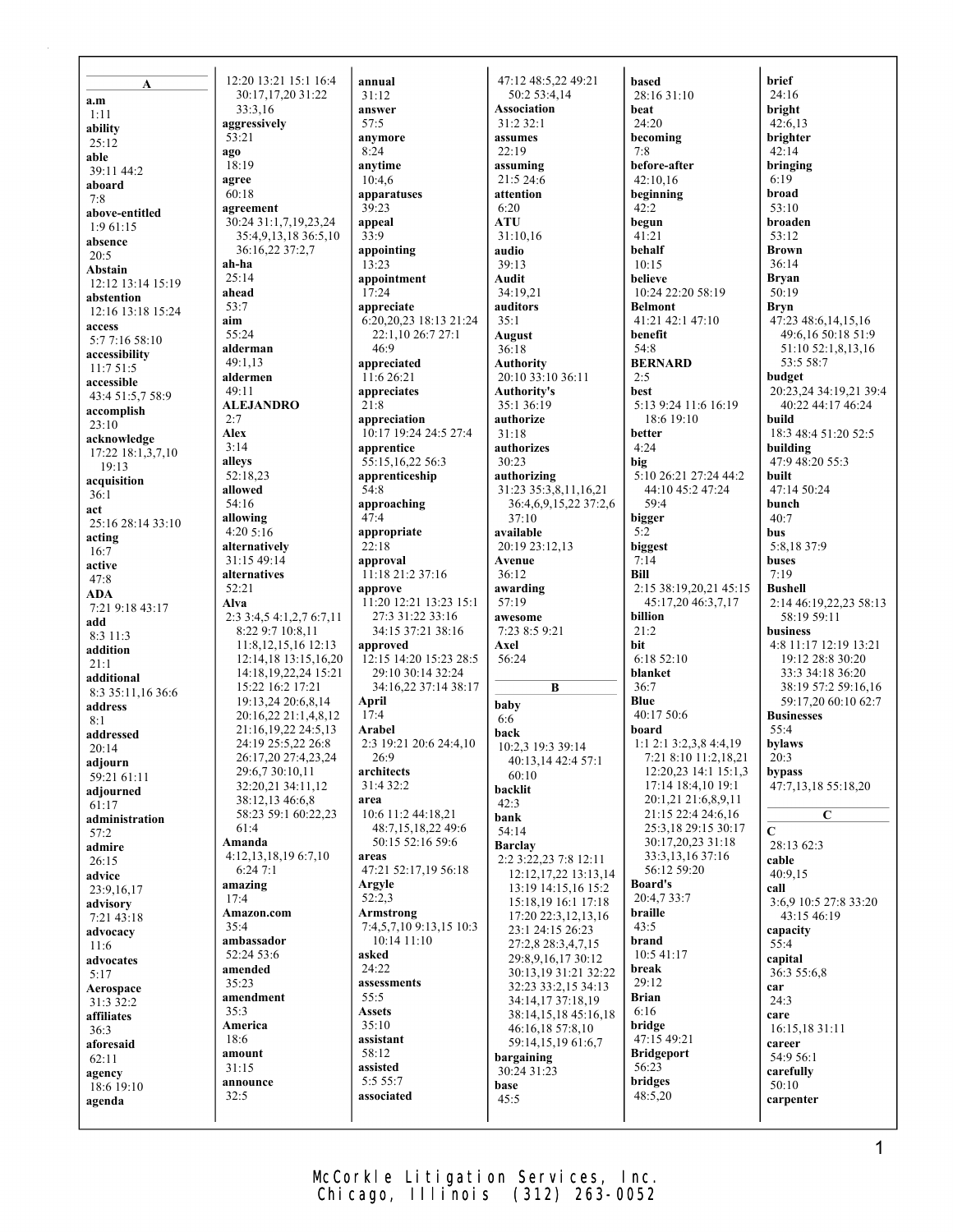55:15 56:3 **Carter** 2:11 4:5 8:11 10:10,13 10:15 11:9 17:10 18:13 22:8,12,14,17 **case** 33:11 **cause** 1:9 61:16 **Central** 37:3 **CEO** 23:5,6 **certain** 13:24 35:14,19 36:2 **certainly** 10:14 11:6 23:3 **Certified** 62:15 **chair** 3:5 4:2,7 6:7,11 8:22 9:7 10:8,11 11:8,12 11:16 12:14,18 13:16 13:20 14:19,22,24 15:22 16:2,7 17:20 18:8 19:13,24 20:4,7 20:8,16,22 21:1,4,12 21:16,19,22 22:20,20 23:5 24:5,13,19,23 25:5,7,22 26:8,17,20 27:4,24 29:7 30:11 32:21 34:12 38:13 46:8 59:1 60:23 61:4 **chairman** 3:4,24 14:17,17 15:3 15:20,24 17:17 18:1 19:1 20:1,5,6,21 21:6 22:3,12,24 23:1,3,4,6 24:6 26:23 28:3,11 29:8,16 30:12 34:13 37:17 38:14,20 45:16 46:16,22 57:8 59:13 61:6 **chairman's** 15:4 **chairperson** 2:2,3 3:23 7:9 12:12 13:14 14:16 15:19 17:20 18:15 22:13,16 24:15 27:2,8 28:4,7 28:15 29:9,17 30:13 30:19 31:21 32:23 33:2,15 34:14,17 37:19 38:15,18 45:18 46:18 57:10 59:15,19 61:7 **chairs** 13:23 20:14 **challenges** 20:9,15 **Chamber** 36:10 **change** 5:20 38:23 **changed** 43:11 **changeover**  $42.22$ **cheapest** 5:1 **Chicago** 1:1 3:7 8:24 10:2 12:23 13:24 15:3 17:23

35:9,13,19 36:13,16 36:18 37:8 54:6 56:16 **Chicagoland** 10:6 **Chief** 38:21 46:23 **children** 5:19 19:6 **Chris** 2:14 46:19,22,23 54:1 57:6 58:7,13,19 59:11 **citizens** 59:5 **city** 5:11 16:18 17:23,23 35:9,13 36:16 37:7 **civil** 49:5 52:15 **clarify** 53:16 **class** 25:11,16 56:1 **clean**  $42:12$ **cleaned** 43:2 45:12 **clear** 6:9 **clock** 4:16 24:3 **close** 40:5 **closed** 48:2 51:22 52:3,6,23 **closeout** 47:4 48:8 **closing** 50:14 52:18 **closures** 53:8 **co-promotional**  $35:8$ **coat** 42:14,23 **collaboration** 54:6 **collaborative** 20:18 **collective** 30:24 31:23 **college** 19:3 36:18 **Colleges** 35:13 36:16 **coloring** 61:3 **columns** 44:9 **come** 10:1 18:18 19:7 44:7 59:20 **comfortable**  $42.1351.3$ **coming** 6:12,21 7:14 10:3 40:8 50:1 **comment** 4:9,9,11,15 11:2,15 18:17 **commenter** 11:1

**comments** 6:23 8:3 18:23 24:16 58:24 59:2 **Commerce** 36:11 **commission** 50:10 **commissioning** 39:24 50:15 **commitment** 41:23 **committed** 10:22 56:14 **committee** 34:18,20,22,23,23,24 35:2 37:13,14 43:17 **committees** 13:24 **Communication** 37:9 **communications** 6:17 **communities** 56:10 **community** 9:20 44:8 49:10 51:2 53:11 **commuter** 5:11 6:6 **Company** 37:3 **comparatives** 46:10 **competent** 20:15 **complete**  $39:12$ **completed** 39:4,6 41:20 48:3 **completely**  $43:2$ **completing** 39:22 47:6 **completion** 40:23 **compliance** 54:4 **complicated** 50:8 **components** 45:9 49:7 **comprehensive** 54:21 **computer** 56:23 **concern** 23:16 **concerns** 23:8 **conclude**  $47:18$ **concluded**  $20:2$  54:12 **concludes** 11:14 31:20 37:17 57:4 59:12 **conclusion** 54:22 **concrete** 49:21 51:20 **conductor** 18:21 **confidant**

 $23.7$ **configured** 53:16 **confirm** 58:20 **confronting** 20:10 **congenial** 20:18 **congratulations** 26:16 **connections** 40:6 **consenting** 36:1 **Consolidated**  $36.23$ **construction** 31:17 36:7 38:19,22 47:7 49:5,6,19 50:17 52:8,16 53:20 54:18 55:20 56:7,10 59:13 **consulting** 36:8 **contact** 6:17 54:23 **containing** 31:24 **contains** 62:11 **content** 54:14 **continuation** 35:21 **continue** 4:18 25:18 40:16 47:13 52:14 53:21 54:2 **continued**  $36.17$ **continues** 46:24 **continuing** 21:17 30:24 44:17 47:2 47:3 **contract** 35:22 55:13 **contractor** 54:3 55:11 56:16 **contracts** 37:13,15 **contrasting** 43:16 **conversation**  $26.1$ **conversations**  $23.14$ **Cool** 58:21 **coordinators** 31:5 **Corporation** 36:23 **correct** 62:10 **cost** 5:20 **costing** 5:13 **council** 17:24 43:18 **Counsel** 2:13 4:5 28:11 30:22 33:6

**Counsel's** 28:17 **country** 19:11 **COUNTY** 62:3 **couple** 39:15 41:3 58:6 **course** 17:14 23:15 28:2 52:17 **court** 62:6 **coverage** 37:11 **covers** 31:3 42:5 **COVID** 26:3 55:9 **COVID-19** 20:10,11 35:23 **CPS** 56:16,17 **craned** 41:11 **created** 52:4 **creatively** 16:15 **credit** 11:4 **critical** 49:9 51:22 **critically** 25:12 **CSR** 1:19 **CTA** 3:2 4:22 5:3 7:12,14,19 7:21 8:2,9,10,15 10:5 10:16,18,22 11:2,4 16:18 18:6,14,19 19:10 20:1,3,7,12,17 20:23 21:2,3,5,18 22:20 23:11,13,20 24:1,3,6,8 29:15 31:12 55:12 56:15 **CTA's** 21:9,10 31:3 55:24 56:8 **CTE** 54:7 **Cubic** 36:2 **cumbersome** 5:3 **currently** 41:13 **customer** 5:22 42:21 58:12 **customer-facing** 44:6 **customers** 20:13 44:12 51:11,13 51:21 53:2,17 **cut** 39:20 42:2 **cutover** 39:12 **cycle** 44:1 **D damaged**

 $43.5$ **dare** 16:11 **data**  $8.16$ **date** 53:7 55:7 62:12 **daughter** 5:12 6:2 **day** 1:10 5:11 18:24 60:2 **DBE** 36:20 53:22 54:3 **deal**  $5.10$ **deals** 45:4 **December** 31:8 **decided** 5:24 **deciding** 57:2 **deck** 49:22,22 **dedicated** 21:10 **dedication**  $16:621:8$ **deeply** 16:17 **deferred** 30:18 **definitely** 9:19 25:8 **degrees** 56:19 **delivery** 35:6 **demolition** 48:17,21 49:5,10 51:17 **Department** 35:10 **departments** 17:9 **DePaul** 57:3 **depths** 53:13 **Des** 7:10,11 8:2 9:24 **description** 4:22 22:19 **deserve** 61:12 **design** 31:11 47:3,5 **design-build** 47:3 **designated** 35:6 **desires** 23:8 **detail** 53:23 **details** 51:9 **deterioration** 45:9 **development** 54:9 **difference** 42:21 43:10 44:2,10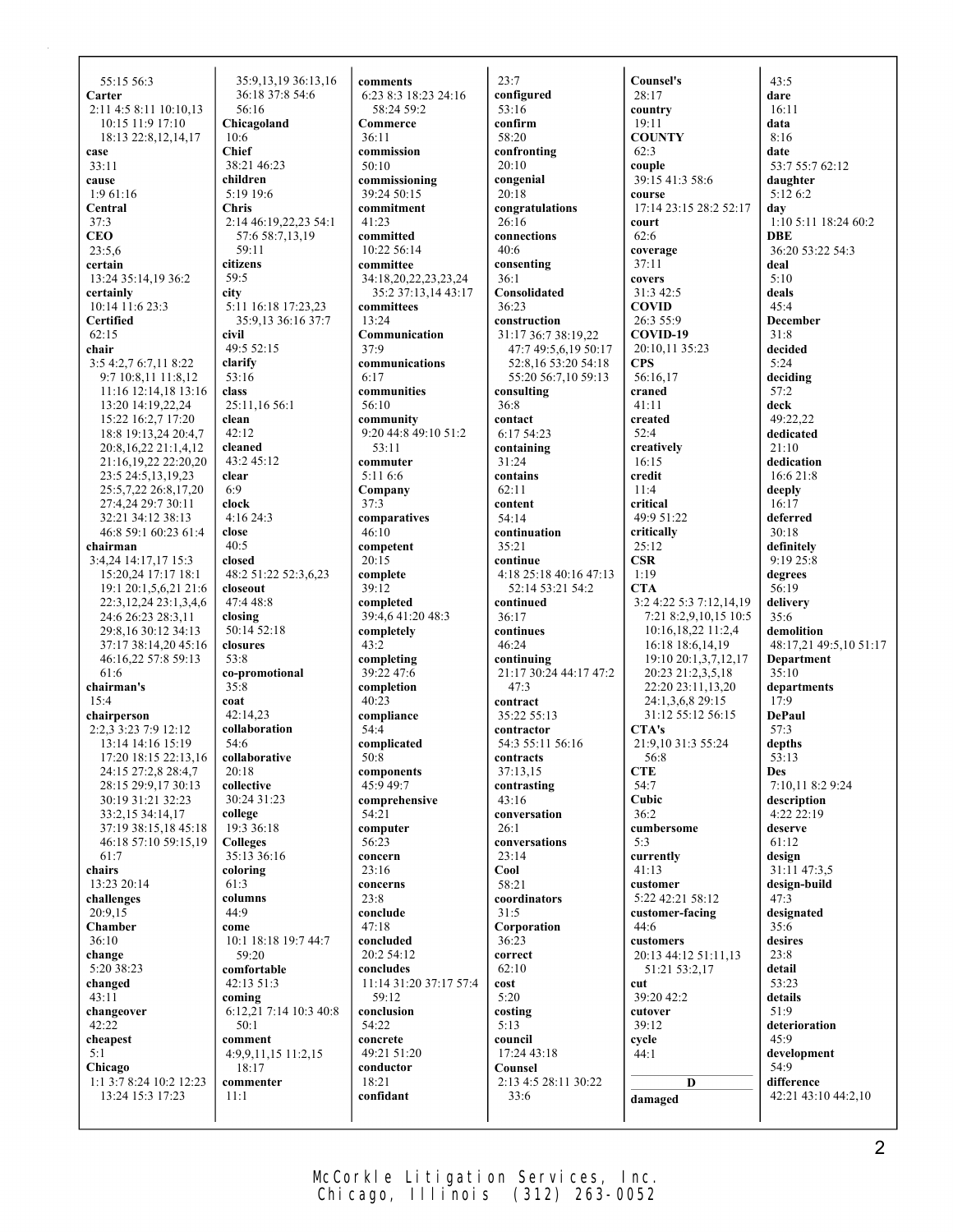| 46:11,13                                    | 25:24                           |
|---------------------------------------------|---------------------------------|
| different                                   | <b>Diversity</b>                |
| 25:21                                       | 46:20                           |
| difficult                                   | doing<br>11:2 17:8 40:2,3 44:20 |
| 20:23<br>dignity                            | 44:23 46:11 48:17               |
| 25:11                                       | 50:2 52:19 57:17                |
| direct                                      | 59:5 62:6                       |
| 9:5                                         | dollars                         |
| directly                                    | 19:3 55:9                       |
| 24:1 54:17                                  | door                            |
| director                                    | 53:9                            |
| 3:11, 11, 12, 13, 15, 16, 17                | <b>Dorval</b>                   |
| 3:18,19,20,21,22 7:8                        | 2:11 8:11 48:10                 |
| 9:4, 6, 7, 14, 15, 18, 22                   | draining                        |
| 9:23 10:10 11:15,22<br>11:23 12:1,1,3,4,5,6 | 41:7                            |
| 12:7,8,9,10,11,13,16                        | dreams<br>18:18 19:6            |
| 12:24 13:1,3,3,5,6,7                        | <b>Ducusin</b>                  |
| 13:8,9,10,11,12,13                          | 56:2                            |
| 13:15,18 14:2,3,5,5,7                       | due                             |
| 14:8,9,10,11,12,13                          | 20:10 35:23                     |
| 14:14,15 15:5,6,8,8                         | duly                            |
| 15:10, 11, 12, 13, 14, 15                   | 62:5                            |
| 15:16,17,18 19:17,20                        | <b>Durbin</b>                   |
| 24:18 25:7,22,23                            | 49:2<br>duties                  |
| 26:9,19 27:5,6,7,10<br>27:14,15,16,17,18,19 | 20:4,20 24:6                    |
| 27:20,21,22,23 28:18                        |                                 |
| 28:19,20,21,22,23,24                        | E                               |
| 29:1,2,3,4,5,6,19,20                        | earlier                         |
| 29:21,22,24 30:1,2,3                        | 34:21                           |
| 30:4,4,6,7,8,9,10                           | early                           |
| 32:7,8,12,13,14,15                          | 43:15                           |
| 32:16,17,18,19,20,22                        | earn                            |
| 33:22,23 34:1,1,3,4,5                       | 19:2                            |
| 34:6,7,8,9,10,11,19<br>34:20 37:19,22,23,24 | earned                          |
| 38:2,2,4,5,6,7,8,9,10                       | 55:16                           |
| 38:11,12 43:14 45:19                        | easier<br>17:2                  |
| 45:21,22,23,24 46:1                         | echo                            |
| 46:2,3,6 57:12,14,15                        | 25:8                            |
| 57:16,21 58:2,4,5,6                         | economically                    |
| 58:16,21,23 59:22,23                        | 56:18                           |
| 60:1,1,3,4,5,6,9,11                         | economy                         |
| 60:12,13,14,15,16,18                        | 20:13                           |
| 60:21,22<br>directors                       | edge                            |
| 4:20 8:21 18:4 32:10                        | 39:17                           |
| 38:21                                       | Edmunds<br>40:7                 |
| disabilities                                | effort                          |
| 7:16 10:23                                  | 23:20 47:5,18 48:14             |
| disability                                  | 50:15,24 52:11 53:5             |
| 9:20                                        | 53:6,22,24                      |
| disadvantaged                               | efforts                         |
| 36:20 56:18<br>discharge                    | 22:1                            |
| 33:4,8,12,17                                | eight                           |
| discuss                                     | 37:13,14<br>either              |
| 54:3,14 55:6                                | 57:9                            |
| discussed                                   | elected                         |
| 23:15                                       | 48:11 49:1                      |
| discussion                                  | electing                        |
| 4:16                                        | 15:2                            |
| distinguishment                             | elements                        |
| 11:3<br>distributed                         | 51:4.7                          |
| 11:19                                       | elevated                        |
| distributions                               | 44:9<br>Elevating               |
| 53:10                                       | 56:12,17 57:18                  |
| <b>District</b>                             | <b>Elliot</b>                   |
| 31:3,13 32:2                                | 36:3                            |
| ditto                                       | Emergency                       |
|                                             |                                 |

37:8 **employees** 20:12 55:11 **employment** 54:24 **empowered** 20:3 **ends** 5:13 **energy**  $40:12,13$ **engage** 54:17 **engagement** 10:18 **engineering** 36:24 37:4 56:22 **engineers** 31:4 32:3 54:10 **Englewood** 19:6 55:22 **engravement** 24:3 **enormous** 5:21 **enrolled** 55:18 56:4 **ensure**  $21.3$ **ensured** 48:8 **enter** 51:15 **Enterprise** 36:20 **entertain** 11:20 12:21 13:22 15:1 27:3 28:15 29:18 31:21 33:15 **entire** 8:15 18:14 **entrance** 42:2 43:4 49:16 50:20 51:10 **environment** 42:13,24 **equipped** 5:8 **Erica** 55:14 **especially** 26:2,12 **establishing** 36:19 **event** 48:10,24 49:4 **everybody** 7:7 11:11 22:9 26:6,20 26:21 **everybody's**  $22:1$ **evidence** 33:11 **excelled** 23:12 **excellent** 57:7 **excess** 37:11 **excited** 22:3 **Excuse** 11:24

**execution** 30:23 **Executive** 28:8,9,12,16 29:13 **exhibited** 21:13 **existence**  $45:1$ **existing** 50:13 51:16 52:3 **expenditures**  $21:2$ **experience**  $23:244:11$ **experiences**  $42:21$ **experimental** 35:12,17 **explaining** 51:13 **exposure** 44:8 **express** 7:13 23:8 **expresses**  $21.16$ **extend** 10:16 **extended** 49:15 **Extension** 36:24 **extensive** 54:21 **exterior** 43:9 44:4 **extra** 25:1 **eye** 8:23 9:3 17:8 27:12 **F face** 51:1 **faced** 20:9 **facilitate** 47:11 **facilities** 36:15 **factor** 5:21 **faded**  $43.4$ **fall** 35:14,20,24 47:19 **family** 5:5,17 **fantastic** 24:24 **fare** 36:5 58:9 **farthest** 11:1 **featured** 54:9,14,24 **features** 52:22 **Federal** 8:13 36:21 **fellow** 17:14 **field**

39:23 **filler** 58:18 **final** 18:17 54:13 60:2 **Finally** 56:2 **finance** 31:17 34:18,20,24 **financial** 54:15 55:4 **find** 24:9 **fine** 17:7 18:9 19:14 **finished** 46:16 **firms** 55:5,7 **first** 4:8,11,14 17:22 44:13 48:20 49:14,22 55:14 61:8 62:5 **first-year** 56:3 **fiscal** 36:21 **fit** 5:15 **five** 12:16 13:18 15:24 **five-year** 44:1 **fixing** 12:22 **fixture** 43:12,12 **fleets** 40:18 **floor** 5:18 **flourished**  $16:12$ **flowers** 60:24 61:1 **fluorescent**  $42:18$ **focused** 44:18 54:8 **focuses** 56:17 **follow** 6:15 47:6 **following** 35:2 53:11 **footprint** 52:6 **foregoing** 62:9 **forever** 23:19 **form** 50:2 56:16 **formally** 7:10 **former** 7:21 8:9 18:1 **forward** 10:1 16:16 21:17,18 22:6 40:22 41:22 43:20 47:8 **Foster** 40:4

**found** 24:11 **foundations** 47:14 **four** 4:16 48:2,5,19 51:22 **Franklin** 40:22 41:5,16 **frankly** 17:1 **fresh**  $42:14$ **Friends** 36:11 **friendship** 26:1 **front** 16:24 **frontage** 44:7 **fronts** 47:9 **fulfilling** 22:21 **full** 16:4 43:11 50:11 **fully** 50:9 **function** 22:22,23 **fund** 56:14 **funding** 36:7 **further** 21:11,15 51:9 59:19 **future** 8:3 21:3,18 **Futures** 56:13,17 57:18 **G gap**  $58:17$ **garbage**  $52:21$ **Garland** 7:3,4,5,6,7,10 8:22 9:9 9:13,15,23 10:3,14 10:17,20 11:10 **gate** 58:9,11 **gavel**  $16:3$  17:18 **General** 2:13 4:5 **generous** 21:14 **gentleman** 18:23 **getting** 18:11 47:16 48:14 52:19 **gift** 24:2 **girls**  $56:8$ **give** 9:5 17:11 23:9,24 25:13 49:13 **given** 24:23 62:11 **giving**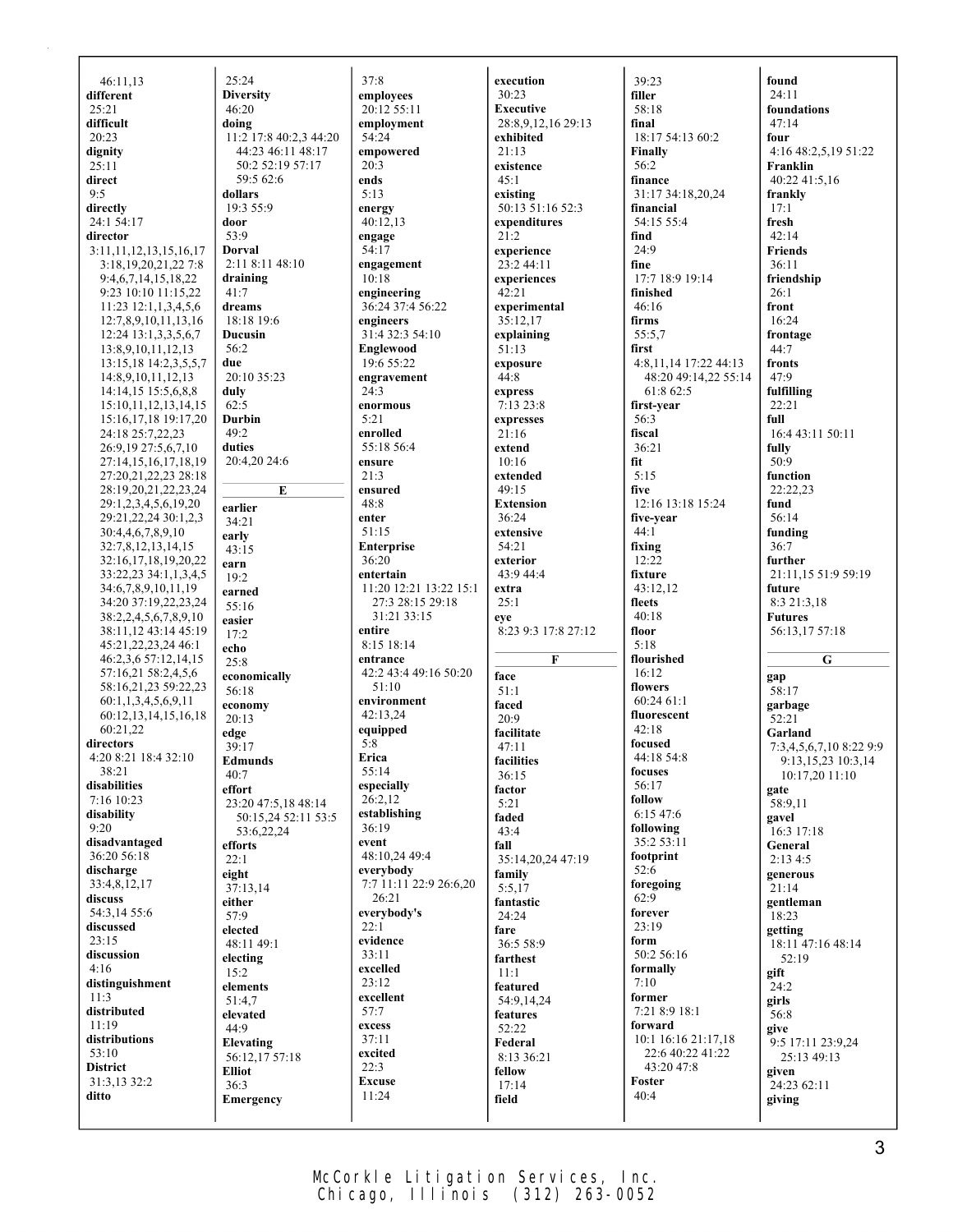21:14 25:19 **glad** 8:20 25:3,17,17 45:13 **go** 4:14 5:11 12:19 49:9 51:14 53:3 58:11 **goal** 8:15 36:20 **goals** 55:12,24 56:8 **god** 19:2 **going** 6:16 7:19 19:3,14,22 19:23 40:3 43:19 44:22 48:19 50:12 51:14,15 52:11,12 59:6 60:9,19 **good** 3:5 7:7,23 8:8,12 10:23 17:21 18:24 26:23 38:20 44:11,11 46:5 49:4 50:23,24 55:24 61:12 **Government**  $8.13$ **Gracias** 26:18,18,19 **grand** 17:16 **grateful** 9:1,2 23:19 **gratitude** 10:17 17:22 21:16 24:8 **great** 4:7 9:10 10:7 11:16 16:2 22:6 25:5,6 26:22 59:8 **greeting**  $49.16$ **Greg** 3:1,9 4:8,9 8:7 12:18 17:5,6,6 19:15,16,17 27:8,10 29:14 32:5 59:16 60:6 **GREGORY**  $2:12$ **grew** 6:2 **grow**  $5:20$ **guess**  $59:1$ **guided**  $20:23$ **guys** 8:4 10:1 **H hand** 17:18 53:3 **handing** 16:3 **handrails** 51:6 **hands**  $26.23$ **hanger** 53:9 **happening** 27:12 **happy** 19:8,8,9 57:5 59:7 **hard head hear** 27:7 **held** 55:2 **hello helm help** 61:8 **Herb hey hi**  $9.1$ 56:5 **Ho hope hour** 1:11

61:10 16:5 17:2 21:12 22:1 22:10 51:2 59:9 **hardy** 24:23 **Harlem** 39:12 23:10 **health** 20:12 31:11 7:5 9:10,11 19:18 **heard** 27:13,13 34:24 **hearing** 33:8 59:4 **heart** 26:21 **Heartily Heather** 9:1,9,16,24 11:5 **heavy** 40:1 48:22 49:4 52:15 **Hegewisch** 56:21 **height** 45:5 3:1 9:16 29:14 24:21 5:8,19 22:5 31:11 58:12 **helped** 6:1 26:4 **helping** 17:11 38:22 **herculean**  $18.11$ **Hernandez** 56:24 9:9,9 **high-level** 54:23 **higher** 31:15 **highlight** 55:10 **highway** 39:17 **HIRE360** 56:22 **Holden** 33:5,9,18 4:12 9:18 **hosted** 54:4 55:5

**hours** 55:16 **house** 39:6,7,8,12,16,20,22  $42.11$ **houses** 50:7,9 **I Illinois** 1:10 7:11 35:18 36:13 36:18 37:3 62:1,7 **immediately** 20:8 **impacting**  $20.12$ **impacts** 49:11 53:13,14,20 **importance** 54:15 **important** 7:18 40:16 48:9 **impression** 44:13 **improvement** 32:3 **improvements** 40:17 43:1 **incidents**  $8.17$ **including** 49:1 55:8 **incoming** 18:15 **increase** 31:14 **increases**  $31.912$ **incredible** 16:12 26:24 **indicated**  $19.10$ **individual** 59:5 **individually** 16:22 **individuals** 16:24 **industry** 45:6 54:18 56:10 **information** 5:7 6:13,21 35:10 53:17 54:23 **infrastructure**  $38.2140.2$ **initiatives** 53:12 **insides** 50:7 **insight** 6:5 **insightful**  $22:19$ **install** 35:5 47:16 **installation** 39:5,7 40:24 **installed** 39:16 41:15 50:9 **installing** 39:9 40:6 **installment** 54:5,7

**instruction** 36:17 **insurance** 37:11 **interaction** 5:23 **intergovernmental** 37:7 **interim** 18:8 **interior** 44:5 **interlocking** 39:14 50:13 **internal**  $47.24$ **International** 31:2 32:1 **Investment** 36:3 **invite** 24:15 **involvement** 11:4 **involves** 33:6 **Iowa** 7:11 **ironworker** 55:22 **Irvine** 2:4 3:20,21 9:4,6,7,14 9:23 11:22 12:1,9,10 12:24 13:3,11,12 14:2,5,13,14 15:5,8 15:16,17 19:17 24:18 27:7,10,14,21,22 28:18,20 29:4,5,19 29:21 30:8,9 32:7,10 32:18,19 33:22 34:1 34:9,10 37:23 38:2 38:10,11 43:14 46:2 46:3 58:5,6,16,21 59:22 60:1,15,16,21 **issues** 11:7 23:16 **Item** 12:20 13:21 15:1 30:17 30:20,22 31:22 33:3 33:16 **J J.P**  $54.1$   $57.19$  23  $58.1$ **Jackson** 44:15 **Jakes** 2:5 3:12,15,16,17 11:23 12:2,5,6 13:1,3 13:7,8 14:3,5,9,10 15:6,8,12,13 25:7 27:6,14,17,18 28:19 28:21,24 29:1,20,22 30:2,3 32:8,10,14,15 33:23 34:1,5,6 37:24 38:2,6,7 45:20,21 57:15,16,21 59:23 60:1,5,6,11,12,18 **January** 31:8,14 **Jefferson** 39:1 40:5 **Jeremy**

 $17.7$ **job**  $7.238.59.2118.911$ 18:24 22:21 24:19,24 26:14 **jobs** 17:1 56:1 **JOHNNY** 2:6 **join** 25:23 26:6 **JR** 2:11 **Juan** 2:16 46:19 53:23 57:7 57:16 **July** 31:14 **juncture** 51:22 **June** 1:5,11 3:3,8 24:7 **K K** 62:3 **Karen** 2:13 4:5 28:9 30:21 33:5 **keep** 7:17,19,23 8:11,14 9:12 17:8,12 19:3 27:11,12 **keeping** 8:23 9:3 17:7 **Kevin** 2:4 9:13,15,17 **kick** 49:4 **kid**  $19.5$ **Kidding** 60:7 **kind** 22:11 40:11 41:12 42:3 42:10,18,22 43:1,4 43:10,19 44:6,10,12 50:22 53:12,15 61:2 **know** 5:12 6:12 7:3,22 8:7 9:3,5 10:2,22 16:3,14 16:23 17:1,6,12 19:22 21:20 22:5,9 23:15 24:10 25:3,15 26:12,12 43:23 46:11 50:5 53:2 56:8 59:7 60:6 **knowing** 60:18 **knowledge** 53:14 **known** 10:20 **kudos** 59:9 **L L** 12:22 15:2 **Lake** 7:15 **Lakeview** 36:10,11,13

**larger** 48:13 **Lastly** 56:11 **late** 47:19 **laughed**  $19:1$ **law** 31:17 **Lawrence** 47:23 48:6,13 49:6 50:18 52:8,13,16  $53.5$ **leadership** 17:11 18:2 20:17 25:11 25:16,17 26:5 **leading** 21:18 26:11 50:22 **LED** 42:6,11 **LEDs** 42:9,14,20 **left** 18:2 42:17 45:12 60:7 **legacy** 18:2 **Lester** 2:2 12:22 15:2 29:16 **let's** 12:20 25:20 **level**  $42:11$ **license** 1:20 36:9,16 **light** 42:18 **Lightfoot** 17:23 19:4 49:2 **lighting** 42:4,6,8,22 43:8,11 **limit** 4:15 **line** 16:24 17:12 36:14,24 37:4 40:17 41:21,22  $43.9$ **list** 16:21 47:24 **listening** 9:10 **literacy** 54:15 **little** 6:18 24:2 55:15 **living** 7:11 **LLC** 35:5 **local** 54:10,14 **Locals** 31:10 **location** 35:4 **locker** 35:4 **lockers** 35:6 **logically** 16:15 **long** 16:22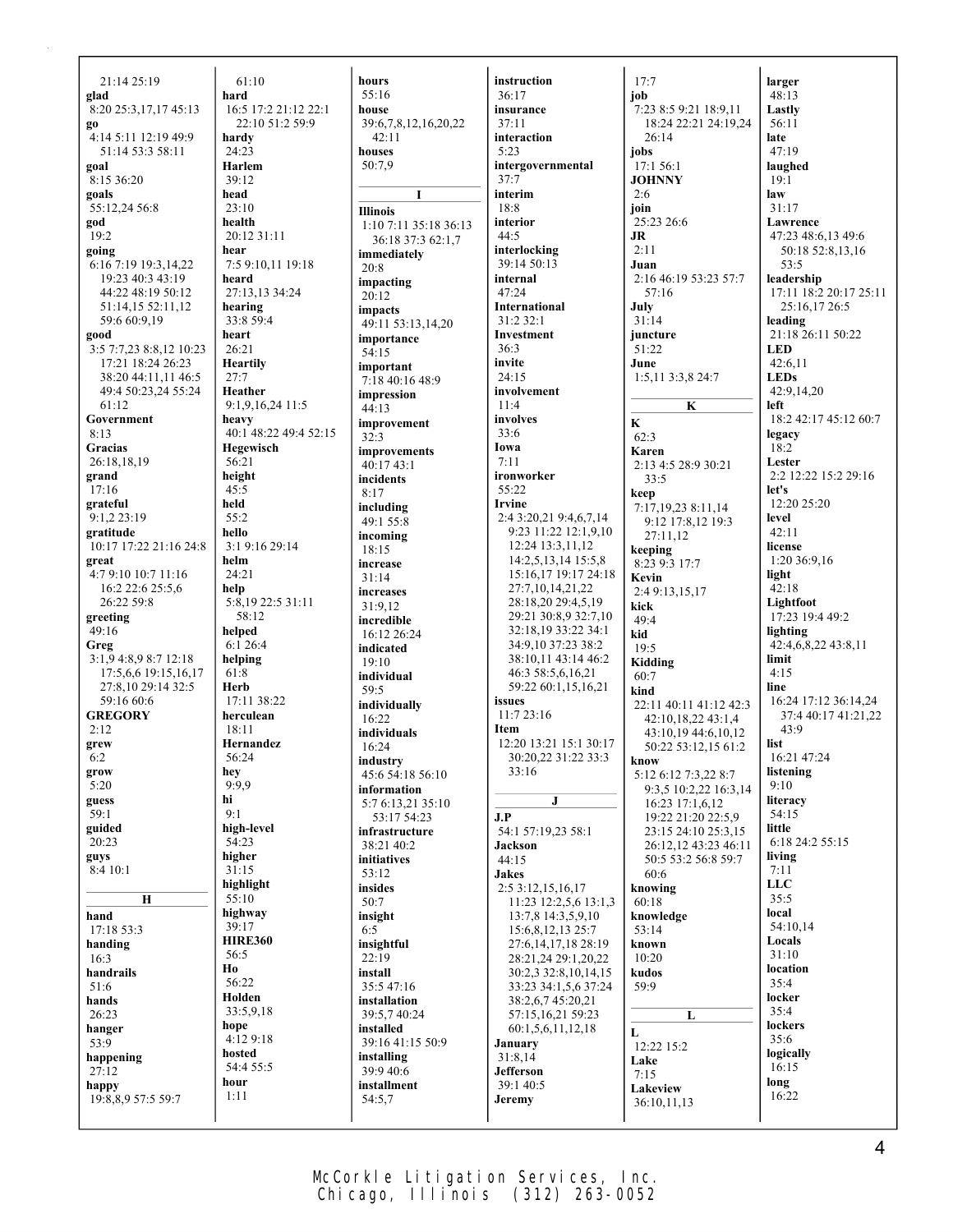| 16:22                                          | management                        | 15:15 19:20 25:23                           | near                        | 48:11 49:1                              | 35:6                      |
|------------------------------------------------|-----------------------------------|---------------------------------------------|-----------------------------|-----------------------------------------|---------------------------|
| long-term                                      | 21:9 36:4,7 37:8                  | 27:19.20 29:2.3 30:4                        | 8:2 39:17 40:4 51:15        | oh                                      | paint                     |
| 43:24                                          | manager                           | 30:5,6,7 32:16,17                           | nearly                      | 19:2                                    | 42:14,23                  |
| Longhini                                       | 20:15                             | 34:7,8 38:8,9 45:24                         | 21:4                        | oil                                     | painted                   |
| 2:12 3:1,2,10,14,17,20<br>3:22,24 4:3,10 7:1,6 | manner<br>20:19                   | 46:1 58:2,4 60:9,13<br>60:14                | necessary<br>20:20          | 41:6,8<br>okay                          | 43:22,22<br>painting      |
| 10:13 11:14,24 12:5                            | Mannheim                          | million                                     | need                        | 3:14 6:11 19:21 26:10                   | 44:4                      |
| 12:7,9,11,13,15 13:2                           | 39:19.19                          | 55:8                                        | 9:11 15:4 17:8              | 26:10,11,12,14,15                       | pamphlet                  |
| 13:7,9,11,13,15,17                             | match                             | mind                                        | needed                      | 57:21 58:16 60:13                       | 54:21                     |
| 14:4,9,11,13,15,17                             | 61:2                              | 22:14                                       | 55:17                       | old                                     | pandemic                  |
| 14:20,23 15:7,12,14                            | material                          | minutes                                     | negative                    | 39:19,19 41:8 52:6                      | 20:11,11,18 26:3 35:23    |
| 15:16,18,20,23 19:18                           | 53:4<br><b>MATTER</b>             | 4:16 11:18,19,20 16:4<br>34:23 60:7,17      | 40:6,13                     | older<br>18:23                          | panel<br>33:8,11          |
| 19:21 21:21 27:11,17<br>27:19,21,23 28:2,5     | 1:3                               | models                                      | negatively<br>20:12         | omnibus                                 | paragraph                 |
| 28:20,24 29:2,4,6,8                            | matters                           | 5:1,2                                       | negotiate                   | 37:15,16,21 38:17                       | 28:12                     |
| 29:10,14,15,21 30:2                            | 12:20                             | modern                                      | 31:16                       | once                                    | parent                    |
| 30:4,7,10,12,14 32:6                           | Mawr                              | 45:1                                        | neighbor                    | 9:11,17,17                              | 5:4,6 6:6                 |
| 32:9, 14, 16, 18, 20, 22                       | 47:23 48:7,14,16,16               | Modernization                               | 44:11                       | one-on-one                              | parents                   |
| 32:24 33:21,24 34:5                            | 49:6,16 50:18,19                  | 49:8,18<br><b>Moines</b>                    | new<br>7:9,15 8:1 9:18 10:5 | 23:16 55:5<br>ones                      | 4:235:8<br>Park           |
| 34:7,9,11,13,15 38:1<br>38:6,8,10,12,14,16     | 51:9,11 52:1,8,13,16<br>53:5 58:7 | 7:11 8:2 9:24                               | 39:13,16 40:6 41:10         | 5:2 41:5,17 51:23 52:7                  | 39:1 40:5 44:15           |
| 45:15, 19, 22, 24 46: 2                        | mayor                             | mom                                         | 41:17 48:6 49:23            | open                                    | parking                   |
| 46:6,15 57:6,12,15                             | 17:23 19:4 24:21,22               | 6:12,22                                     | 50:6 52:7 55:18             | 28:13 29:18 30:15 36:4                  | 52:21                     |
| 57:24 58:2,5,23                                | 49:2                              | moment                                      | 59:16,16 60:10              | 52:7                                    | part                      |
| 59:12,18,24 60:5,10                            | mean                              | 47:8 48:12                                  | newer                       | opened                                  | 9:21 23:22 40:1,10,16     |
| 60:13,15,20 61:2,5                             | 8:24 60:16                        | moments                                     | 43:12<br><b>NFP</b>         | 48:2 49:12 51:23                        | 43:6,23 56:14             |
| 61:10<br>look                                  | means<br>22:11                    | 25:14<br>money                              | 36:11                       | opening<br>50:16                        | part-time<br>35:14.19     |
| 6:15 8:2 10:1 16:14                            | measurements                      | 5:14 17:8 55:24                             | nice                        | operate                                 | participated              |
| 39:15                                          | 5:14                              | month                                       | 48:9 51:1                   | 35:5                                    | 54:20                     |
| looked                                         | mechanical                        | 39:21 55:10                                 | nine                        | Operating                               | participating             |
| 58:8                                           | 56:21                             | monthly                                     | 16:7 21:4,13 23:21          | 54:10                                   | 4:6                       |
| looking<br>22:6 39:20                          | media<br>53:18,19                 | 54:2<br>months                              | 25:2,19 26:3<br>normally    | operation<br>50:17                      | particular<br>18:21 23:11 |
| looks                                          | meet                              | 16:7 21:4,13 23:21                          | 39:1                        | opportunities                           | partners                  |
| 21:17 46:5                                     | 54:2                              | 25:2,19 26:3 41:4                           | north                       | 56:9                                    | 56:5                      |
| loop                                           | meeting                           | Mooney                                      | 47:10 48:15,16              | options                                 | parts                     |
| 40:11                                          | $1:4,8$ 3:3,7 4:6 6:4 11:3        | 2:15 38:19,20,21 46:17                      | northbound                  | 52:20                                   | 52:4                      |
| lot                                            | 11:21 26:2 29:18                  | 46:18                                       | 51:15                       | order                                   | party                     |
| 5:13,19 11:10 22:11<br>43:17 44:22             | 61:8,17 62:9,12<br>meetings       | morning<br>3:5 7:7 17:21 34:21              | notes<br>62:10              | 3:6 4:8 11:17 12:19<br>13:21 28:8 30:19 | 8:8<br>Pass               |
| lots                                           | 17:13 28:14 52:20                 | 38:20                                       | number                      | 33:2 34:17 38:18                        | 35:12,17,22               |
| 44:5 49:10 51:12                               | member                            | motion                                      | 13:22 15:2 30:17,20         | 51:17,21 59:15                          | passes                    |
| love                                           | 7:22 8:10 12:23                   | 11:20,24 12:15,21 13:2                      | 32:2 33:1,16 41:2,4,7       | ordinance                               | 13:17 61:11               |
| 24:13                                          | members                           | 13:17,22 14:20 15:1                         | 41:10 48:11 50:5,21         | 12:22 13:23 15:2 31:22                  | passionate                |
| <b>Low-Line</b>                                | 2:1 4:3 13:23 17:14<br>24:16      | 15:4,23 27:3,13 28:5                        | 52:17                       | 33:4,17 35:3,8,11,16                    | 10:22                     |
| 36:13<br>Loyola                                | memorialize                       | 28:16 29:10,18 30:14<br>31:22 32:4,9,24     | numerous<br>23:14           | 35:21 36:1,6,9,15,19<br>36:22 37:2,6,10 | path<br>40:15             |
| 57:3                                           | 24:11                             | 33:16,19,24 34:15                           |                             | ordinances                              | patience                  |
| lull                                           | mentioned                         | 37:21 38:1,16 59:21                         | $\mathbf{o}$                | 35:2 37:14                              | 16:13 17:4                |
| 52:11                                          | 22:4.24 41:4 48:13                | 59:24 61:11                                 | $\mathbf{o}$                | organization                            | Patrick                   |
| lunch                                          | 49:18 50:19                       | motivation                                  | 62:3,3                      | 16:8                                    | 33:4,8,17                 |
| 61:13                                          | mentioning<br>46:4                | 26:5<br>move                                | o'clock                     | original<br>42:18 44:24                 | Paulina<br>36:12          |
| M                                              | met                               | 27:5 55:17                                  | 60:7<br>O'Hare              | Osterman                                | paying                    |
| Machinist                                      | 34:21 39:4 41:20                  | moved                                       | 39:1                        | 49:2                                    | 56:1                      |
| 31:2                                           | metal                             | 11:22 12:1,24 13:2                          | oath                        | outreach                                | people                    |
| <b>Machinists</b>                              | 42:2                              | 14:2,4 15:5,7 27:7,14                       | 62:6                        | 52:10,12 53:10 54:3                     | 5:10 7:16 10:23 16:21     |
| 32:1                                           | Metropolitan                      | 28:18,20 29:19,21                           | obvious                     | overhead                                | 31:6                      |
| mail                                           | 33:10<br>Mexican                  | 32:4,7,9 33:19,22,24<br>37:23 38:1 59:22,24 | 25:13                       | 42:8<br>oversaw                         | percent<br>8:16 31:14     |
| 8:1<br>maintain                                | 26:13                             | moving                                      | obviously<br>22:17          | 21:1                                    | perform                   |
| 35:5                                           | Michigan                          | 16:16 19:12 40:22 47:8                      | occurred                    |                                         | 20:20                     |
| major                                          | 56:24                             | mute                                        | 42:1                        | P                                       | performed                 |
| 46:10 47:5 48:4 49:7                           | middle                            | 19:16                                       | October                     | p.m                                     | 23:4                      |
| 49:20                                          | 40:5 48:1 56:1<br>milestone       | muted<br>19:17 27:10                        | 10:4                        | 61:18                                   | period<br>16:10           |
| making                                         | 47:20 48:1                        | mutual                                      | offer<br>6:4                | Pablo                                   | permanent                 |
| 5:18 7:15,17,18 8:15<br>9:16 16:19 20:19       | milestones                        | 23:16                                       | Office                      | 2:16 46:20 53:23 57:7<br>57:17          | 24:23                     |
| manage                                         | 48:9                              |                                             | 3:2 24:8 29:15 37:8         | Paccha                                  | person                    |
| 31:12                                          | <b>Miller</b>                     | N                                           | Officer                     | 4:13,13,19 6:10,10,11                   | 23:24 26:2,13             |
|                                                |                                   |                                             |                             |                                         |                           |
| managed                                        | 2:6 3:18,19 12:7,8 13:9           | name                                        | 38:22 46:23                 | 6:24                                    | personally                |
| 23:18                                          | 13:10 14:11,12 15:14              | 4:12 6:8                                    | officials                   | package                                 | 10:20                     |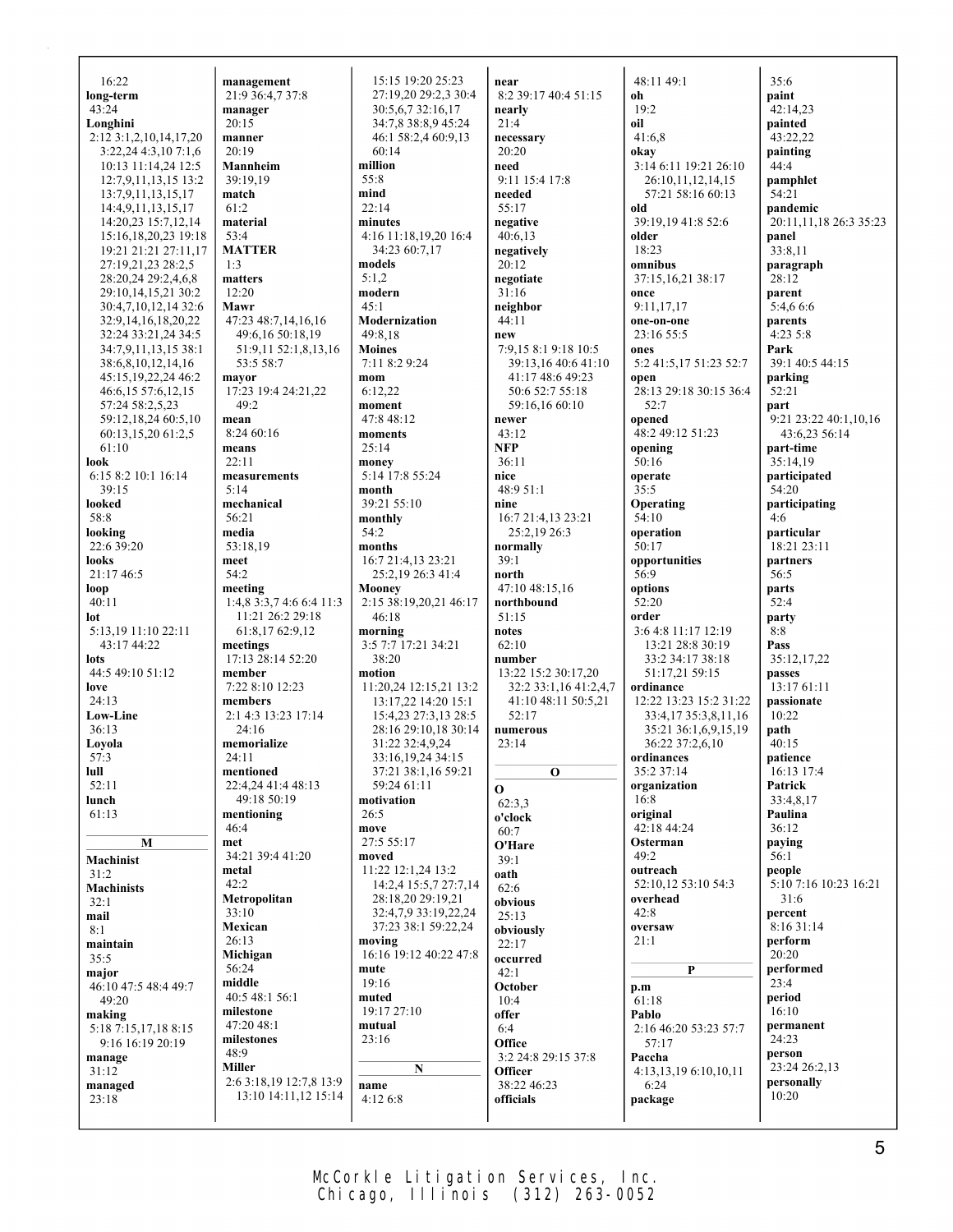**Peterson**  $18.123.3$ **Peterson's** 20:2 **photo** 41:6 **photographs** 50:21 **photos** 39:15 41:3,24 44:21 45:11 **pick** 44:2 **pickups**  $52.21$ **picture** 59:4 **pictures** 48:12 50:6 **piece** 50:8 **pieces** 48:17,21 53:4 **Pierre** 55:21,23 **pilot**  $35:4$ **Pink**  $41.2243.9$ **place** 41:11 **placed** 37:15 55:13 **places** 52:5 **Plaines** 7:11 **plan**  $\overline{5:185:10}$ **planning**  $54:15$ **plaque**  $24:4$ **platform** 42:16,17,19 51:19,20 52:1,2 **platforms** 44:9 51:24 52:5 **playbook** 16:10 **please** 4:18 22:16 30:5 32:5 33:20 38:23 39:15,24 40:19 41:18 43:7 44:19 47:1 55:9 56:11 57:22 **pledge** 18:5 **plinth**  $49:20$ **point** 4:21 5:23 24:10 27:2 39:14 45:7 **policy**  $4:21$  37:12 **Polk** 41:21 43:9,15 **pop** 6:4 **portion** 40:4 57:4 **portions** 56:6

**positions**  $31:5$ **positive**  $40:12$ **potential**  $49.10$ **pour** 49:22,24 50:3 **poured** 47:15 **pours**  $49:21$ **power** 40:3,11,11 47:17 **PR** 59:8 **pray**  $60:9$ **pre-stage** 47:22 48:8 **predominantly** 48:15 **preliminary** 36:23 37:3 **premium**  $31:12$ **present**  $2:1,104:4$ **presentation** 31:20 35:1 38:24 47:22 54:10,13 57:7 **presentations** 46:21 **president**  $2:11\,4:5\,8:11\,10:10.13$ 10:15,21 11:9 17:10 18:13 22:8,12,14,17 **President's**  $24.8$ **press** 48:10,24 **pretty** 24:23 **previous**  $41:4$ **previously** 11:19 35:23 44:21 **Prieto** 2:16 46:20 53:23 54:1 57:19,23 58:1 **primary** 37:11 47:15 **prior** 50:11,16 **private** 54:19 **probably** 6:4 **proceedings** 1:8 61:14 62:8,11 **process**  $20:24$  44:16 45:10 **productive**  $20.15$ **products** 43:19 **professionalism** 17:15 **program** 35:12,17 36:20 37:9 41:20 44:1 54:6,7,13 55:4,4 **progressing**

41:22 **project**  $37:1,539:2,340:1,20$ 40:21 41:1,19 44:15 47:3,4 48:1 56:4 **projects** 8:14 56:6 **property** 36:12 37:11 **proposal** 56:15 **proud** 26:10,15 **provide** 40:11,11 51:21 52:14 53:16 55:24 **provided** 54:23 **providing** 52:22 56:9 **public** 4:8,9,10,15 5:19 7:2 10:23 11:1,2,15 18:6 52:10,12,20 54:6,18 59:3 **pull** 40:9 **pumped**  $9.12$ **punch** 47:24 **purchase** 4:24 5:9,13 37:10 **Purdue** 56:22 **Purple** 49:7,18 55:18 **purposes**  $43:24$ **pursuant** 28:12 33:9 **pursue** 55:6,6 **pursuing** 56:19 **put** 24:2 25:1 50:11 **Q quality**  $32:3$ **quarter**  $55:3$ **question** 57:16 **questions** 8:20 16:14 25:12 45:13 45:17,20,21,23 46:1 46:3,7,8,17 57:5,9,11 57:13 58:3,4,7,24 59:13 **quick** 58:6 **quite** 7:3 **R R** 2:11 **rail** 18:21,22 24:3 35:6 36:23 40:12 44:20,23 44:24 45:2,3,5,6

**Railroad** 37:3 **rails** 40:14 **Ramos** 55:14 **reach** 8:15 **reached** 19:5 **read** 19:15,23 **reads**  $24.4$ **ready** 3:2 47:16 **real** 42:20 **reality** 23:6 **realize** 46:12 **really** 6:12 16:12,15,19 21:24 21:24 22:10,23 23:7 23:17 25:20 26:4,21 40:16 46:9 47:16,24 48:4,8 49:22 50:13  $51.259.7$ **receive** 31:13 **received** 31:11 54:20 59:3,9 **recess** 28:16 29:11 **recognizes**  $21:12$ **recommend** 31:18 **recommendation** 28:17 30:23 33:7 **recommended** 37:16 **recommending** 33:12 **record** 4:4 10:24 30:16 60:17 60:19 **Red** 36:24 37:4 41:21 49:7 49:18 55:18 **refresh** 41:19 42:23 **refreshed** 42:23 **refreshing** 46:5 **regular** 1:4 3:3 11:21 **regularly** 3:7 **related** 31:5 **relationship** 23:5 **relative** 52:20 **relay** 39:5,7,8,12,16,20 50:7 **released** 53:15 **relief** 55:9

**rely** 16:11 **remains** 39:3 **remember** 18:22 **reminder** 56:13 **removed** 41:9 48:18 **renewal** 44:1,16,20,23 **Renewed** 41:19 **repaired**  $43:3$ **replace** 51:17 **replaced** 42:5,8 43:3,6 58:14 **replacement** 40:21 42:11 **replacements**  $40:24$ **replacing** 44:23 45:10 **report** 1:8 34:18,24 37:17 38:19,22 57:4 59:13 **reported** 1:19 62:8 **reporter** 1:10 62:6,15 **reports** 25:13 **representatives** 54:17 **requested**  $33:9$ **required** 48:4 51:17 **reroute** 49:15 **research** 52:24 **resolution** 19:15,23 22:18 27:3 **resolved** 21:7,11,15 **resounding** 24:24 **responsibilities** 20:5,20 21:5 **restored** 43:22 **result** 55:12 **return** 29:18 30:15 **review** 33:7 **reviewed** 34:24 35:2 37:13 **rich** 18:2 **Ricky**  $56.22$ **rider** 8:9 **right** 3:21 4:12 11:9,10,13 13:20 19:18,21 24:20 27:13 39:17 41:12

42:19 45:11,19 58:21 60:20 **River** 39:7,16,17 **RLE** 37:1,4 **road** 7:24 8:8 39:7,16,18 **rode** 49:13 55:18 **Rodriguez** 56:20 **role** 18:8,8 21:6 22:19,24 23:2,11 **roll** 3:9 27:9 33:20 **rollcall** 29:22 60:2 **rollout** 59:8 **Rosales** 2:3 3:4,5 4:1,2,7 6:7,11 8:22 9:8 10:8,10,11 11:8,12,15,16 12:13 12:14,18 13:15,16,20 14:18,19,22,24 15:21 15:22 16:2 17:21 19:13,24 20:6,8,14 20:16,23 21:1,4,12 21:16,19,22 22:21 24:5,13,19 25:5,22 26:8,17,20 27:4,23 27:24 29:6,7 30:10 30:11 32:20,21 34:11 34:12 38:12,13 46:6 46:8 58:23 59:1 60:22,23 61:4 **Rosales's**  $21.8$ **Roscoe**  $36.10$ **Rosemont** 39:5,10,10 **Roto-Gate** 58:11 **roundtable** 53:18 **routed** 49:14 **RPM** 46:20,23,24 50:6 53:14 55:12,17 56:15 **RPR** 1:19 **run**  $40.18$ **running** 39:13 40:14 41:16 **runs** 40:14 **S Sabine** 56:20 **safety** 7:18 8:17 **salary** 12:22 15:4 **says** 9:16 17:7 62:6 **SBE** 53:22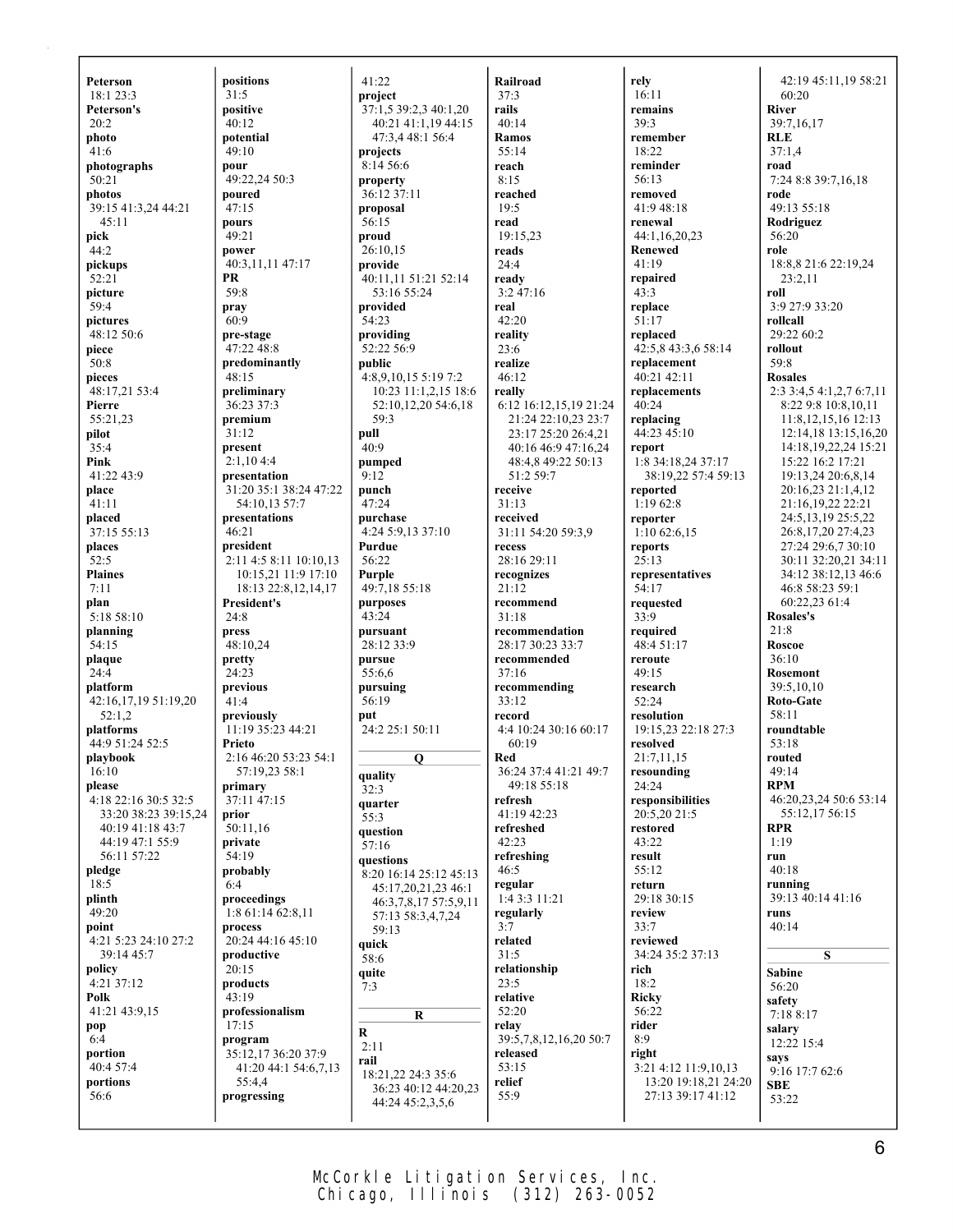| schedule                  | 2:13 4:5 28:11 30:22   | 2:7 3:11,11,13 12:3,4  | spent                  | stroller             | take                     |
|---------------------------|------------------------|------------------------|------------------------|----------------------|--------------------------|
| 39:3 40:21 44:17 46:24    | 33:6                   | 13:5,6 14:7,8 15:10    | 21:4 44:22             | 4:225:1              | 5:12 12:2 13:4 14:6      |
| scheduled                 | Senator                | 15:11 26:9,19 27:5     | split                  | strollers            | 15:9 16:4 28:21          |
| 3:7                       | 49:2                   | 27:15,16 28:22,23      | 51:12                  | 4:24 5:9             | 29:22 32:11 38:3         |
|                           |                        |                        |                        |                      |                          |
| <b>Scholars</b>           | send                   | 29:24 30:1 32:12,13    | <b>Spring</b>          | structural           | 40:12 45:13 60:2         |
| 56:16                     | 17:3 57:21,23          | 34:3,4,19,20 37:20     | 35:14,20,24            | 44:16 45:8 47:5      | taken                    |
| scholarship               | senior                 | 37:22 38:4,5 45:22     | SS                     | structure            | 62:10                    |
| 56:13,14,17 57:18         | 60:24                  | 45:23 57:13,14 60:3    | 62:2                   | 47:10,14 48:22 49:23 | talk                     |
| scholarships              | sense                  | 60:4                   | staff                  | students             | 23:8 52:20 53:23         |
| 57:20                     | 42:12,20               | simple                 | 10:16 18:10,14 20:17   | 35:14,19 54:16,20    | talked                   |
| Schools'                  | sentiments             | 5:16,186:1             | 31:17 60:24            | 56:18                | 43:17                    |
| 54:7                      | 25:9                   | simply                 |                        | study                | talking                  |
|                           |                        |                        | stage                  |                      |                          |
| science                   | separate               | 43:21                  | 49:9 52:7.13           | 56:21                | 53:19                    |
| 56:23                     | 40:14                  | sir                    | stages                 | studving             | talks                    |
| scope                     | September              | 32:6 33:21 38:17 59:18 | 50:14                  | 56:23 57:1           | 45:2                     |
| 40:4                      | 20:2 24:7              | site                   | staging                | style                | team                     |
| screen                    | series                 | 55:19                  | 47:11                  | 43:12                | 16:12 21:10 22:6 24:2    |
| 41:12 42:20               | 43:18 54:22 55:1       | six                    | stair                  | subparagraphs        | 25:6,6 26:22,24          |
| second                    | serious                | 4:3 14:21 28:6 29:11   | 43:16                  | 28:13                | technicians              |
| 7:2 11:23 13:1 14:3       | 20:9                   | 30:15 33:1 34:16       | stairs                 | subsequently         | 31:4 32:3                |
| 15:6 27:6 28:19           | serve                  | 38:17                  | 43:14 44:3 46:4        | 47:17 58:14          | tell                     |
|                           |                        |                        |                        |                      |                          |
| 29:20 32:8 33:23          | 19:9                   | six-nothing            | stairwells             | substation           | 16:9 18:18 46:10         |
| 37:24 39:8 54:5 55:2      | served                 | 61:12                  | 43:3                   | 40:7,23              | temporary                |
| 57:19 58:16 59:23         | 25:17                  | sizes                  | standard               | substations          | 47:9 48:2 49:17 50:19    |
| second-year               | service                | 5:20                   | 43:19 45:1,6 51:1      | 40:15                | 50:23 51:3,9,19,23       |
| 55:16                     | 5:22 11:2 18:22 21:9   | slab                   | <b>Standards</b>       | successfully         | 52:2 58:8                |
| seconded                  | 25:4 39:14 41:16       | 47:15 49:23.24         | 36:5                   | 39:11                | tend                     |
| 12:1 13:3 14:5 15:8       | 50:11 51:21            | slide                  | standing               | summaries            | 16:14                    |
| 27:14 28:21 29:22         | services               |                        | 13:24                  | 54:24                | tentative                |
|                           |                        | 38:23 39:2,15,18,24    |                        |                      |                          |
| 32:4,10 33:19 34:1        | 35:5,10 36:8,24 37:4   | 40:18 41:9,18 42:9     | stands                 | summarized           | 31:1,19,24               |
| 38:2 60:1                 | serving                | 42:15,24 43:7,13       | 42:6                   | 33:11                | tenure                   |
| secretary                 | 16:7 18:8 21:5 25:3,18 | 44:3,14,19 45:7 47:1   | <b>Stark</b>           | summer               | 23:15                    |
| 2:12 3:1,9,10,14,17,20    | session                | 47:1 48:23 49:17       | 55:21                  | 18:20                | term                     |
| 3:22,244:3,107:1,6        | 28:8, 10, 12, 16 29:13 | 50:3 51:8,18 52:9      | start                  | summers              | 9:17 20:2 31:7           |
| 10:13 11:14,24 12:5       | 30:15 55:3             | 55:9 56:11             | 12:20 23:1 39:23 50:17 | 18:20                | terminate                |
| 12:7,9,11,13,15 13:2      | set                    | slides                 | 52:13 53:1,5           | super                | 40:10                    |
| 13:7,9,11,13,15,17        | 10:24                  | 44:5                   | started                | 47:14                | terms                    |
|                           |                        |                        |                        |                      |                          |
| 14:4,9,11,13,15,17        | setting                | small                  | 18:19 40:24 48:14      | superb               | 11:4 23:12 31:1,18,24    |
| 14:20,23 15:7,12,14       | 15:4                   | 40:4 55:3              | 52:15                  | 24:19                | 35:15,20,22,24 47:21     |
| 15:16, 18, 20, 23 19:18   | Shane                  | social                 | starting               | superlative          | <b>Terry</b>             |
| 19:21 21:21 27:11,17      | 56:2,4,6               | 5:5,16                 | 48:21 49:19 54:16      | 8:4                  | 20:1                     |
| 27:19,21,23 28:2,5        | sharing                | son                    | state                  | supplement           | test                     |
| 28:20,24 29:2,4,6,8       | 6:13                   | 18:23                  | 7:15 20:3 30:16 62:1,7 | 36:4                 | 50:14                    |
| 29:10,14,21 30:2,4,7      | shorthand              | sorry                  | stated                 | support              | tested                   |
| 30:10,12,14 32:6,9        | $1:10\,62:8,10,15$     | 30:6 39:6 46:21        | 37:22                  | 16:6 18:5 23:9,20,20 | 41:15                    |
|                           |                        |                        |                        |                      |                          |
| 32:14, 16, 18, 20, 22, 24 | shout                  | sort                   | station                | 44:9                 | testing                  |
| 33:21,24 34:5,7,9,11      | 17:3                   | 18:15 23:17            | 7:15,17 42:7,11 43:2   | supported            | 50:4,4,5                 |
| 34:13,15 38:1,6,8,10      | shout-out              | sought                 | 43:10 44:6,7,8,10,13   | 23:17                | thank                    |
| 38:12,14,16 45:15,19      | 9:6                    | 23:16                  | 47:11 49:17 50:20,23   | sure                 | 3:14 4:7,17,19 6:3,6,7   |
| 45:22,24 46:2,6,15        | show                   | sound                  | 51:10,11,14,16,18      | 4:13 6:14 7:16,17,18 | 6:12, 19, 21, 23, 24 7:1 |
| 57:6, 12, 15, 24 58:2, 5  | 4:4 7:24 10:5,6 24:1   | 23:9                   | 52:4,12 58:8,9,18      | 8:12,15 9:16 16:23   | 7:12 8:5,8,19,23 9:7     |
| 58:23 59:12,18,24         | 44:5 48:11 50:20       | sounds                 | stations               | 51:3,6 52:18 53:1,10 | 9:14,23 10:8,8 11:8,8    |
| 60:5, 10, 13, 15, 20      | showing                | 59:4                   | 35:7 41:23 48:2,3,6,6  | surprise             | 11:13,16 12:18 13:20     |
| 61:2,5,10                 | 50:7,23                | southbound             | 49:12 51:3,23 52:6     | 7:14 19:23           | 16:5, 13, 16, 21, 23     |
|                           |                        |                        |                        |                      |                          |
| section                   | shown                  | 51:11,14 52:1          | 53:3,16,18             | survived             | 17:5,6,16,19,20 18:4     |
| 28:12 33:7,9 45:3,4       | 44:21                  | <b>Southport</b>       | statute                | 16:11                | 18:7 19:15 21:19,23      |
| sectors                   | shows                  | 36:12                  | 20:3                   | sustained            | 22:7,8,10,11 24:13       |
| 54:19                     | 51:1                   | space                  | stay                   | 33:12                | 24:14,14 25:1,4,5,6      |
| securing                  | shy                    | 36:17                  | 10:11 26:4             | sustaining           | 25:15,19,21,22,24        |
| 55:8                      | 60:17                  | speak                  | steel                  | 33:4,17              | 26:7,8,17,20,22 28:1     |
| see                       | side                   | 4:20 5:24              | 49:23                  | sworn                | 28:7 29:17 30:22         |
|                           | 43:12                  |                        |                        | 62:5                 |                          |
| 4:23 5:14,17 8:2 26:24    |                        | speaker                | <b>Steele</b>          |                      | 33:6, 14 37:19 45:15     |
| 41:6,11 42:10 43:4        | signage                | 4:12 7:2               | 6:16                   | system               | 46:4,15,18,22 48:10      |
| 43:10 44:2,13 45:9        | 42:2 43:3,5 51:12      | speakers               | <b>STEM</b>            | 36:5 39:13 45:1 47:6 | 57:6, 12, 24 58:1, 21    |
| 46:13 49:10 50:1,5        | signal                 | 4:11,15                | 56:19                  | 47:17 50:1           | 59:10,11 60:24 61:1      |
| 50:12 59:7                | 50:4,4,4,7             | special                | stepped                | systems              | 61:1,7,9,13              |
| seeing                    | signaling              | 17:3                   | 24:20                  | 36:2 47:5            | thanks                   |
| 10:1                      | 47:6,18 48:3           | specific               | stood                  |                      | 10:11 11:10,12 26:24     |
| seekers                   | signals                | 54:7                   | 25:10 26:4             | T                    | 27:1 46:11,14 54:1       |
| 56:1                      | 39:1                   | speechless             | street                 |                      | thing                    |
|                           |                        | 21:23                  |                        | T8s                  | 23:23 26:11 52:3         |
| segment                   | signs                  |                        | 36:13 39:18 44:18,19   | 42:17                |                          |
| 47:23 50:18               | 42:3.8                 | speed                  | streets                | Tabitha              | things                   |
| Seimetz                   | Silva                  | 18:12,16               | 52:18,22               | 1:9,1962:5           | 5:6 16:14,16 20:22       |
|                           |                        |                        |                        |                      |                          |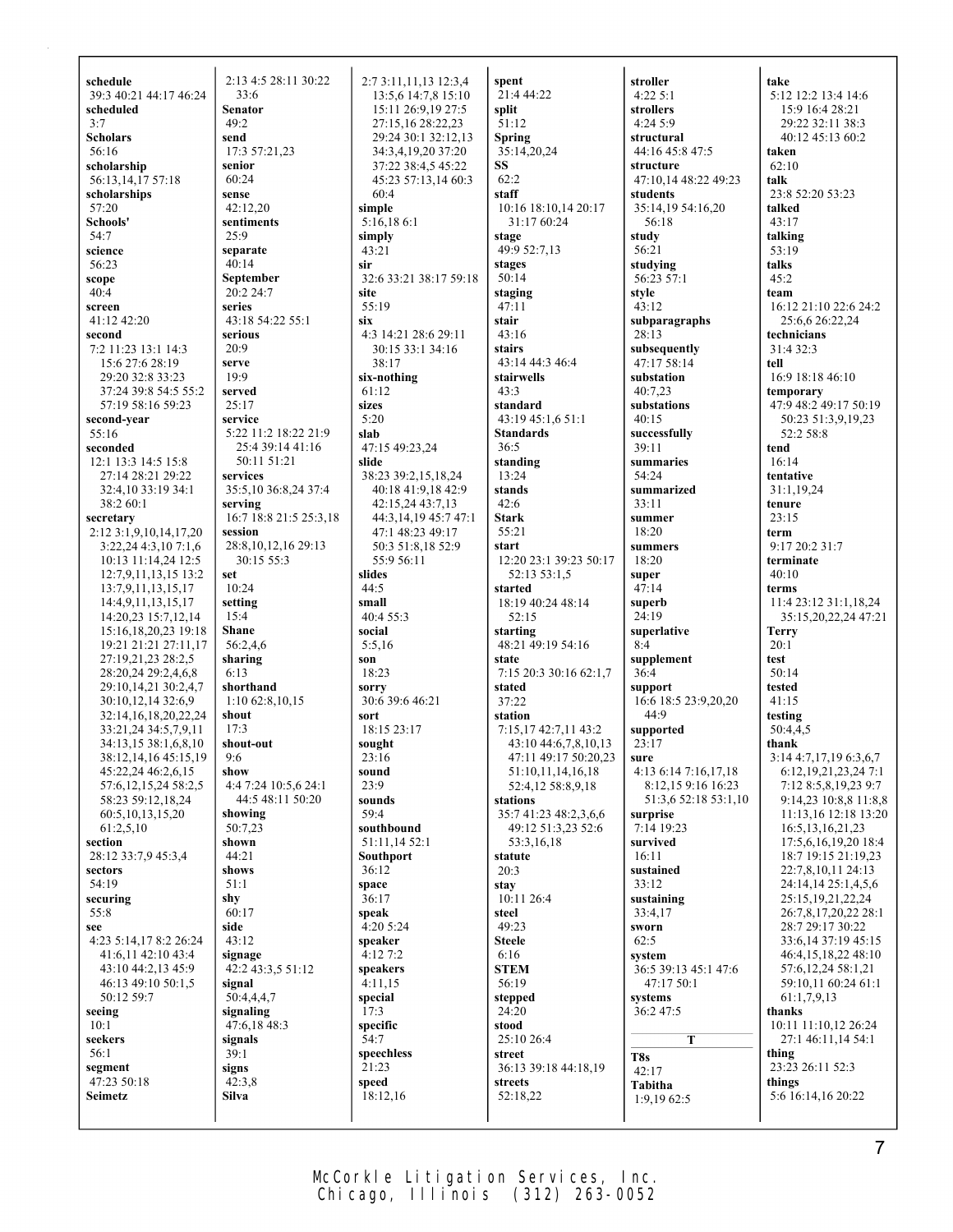| 49:12                            | 41:10,12                                    | upgrade                                          | <b>VP</b>                               | 22:11,15                                    | 1:11                     |
|----------------------------------|---------------------------------------------|--------------------------------------------------|-----------------------------------------|---------------------------------------------|--------------------------|
| think                            | transformers                                | 40:16 42:22                                      | 6:17                                    | work                                        | 115-pound                |
| 9:10 19:16 22:18 24:19           | 41:17                                       | upgraded                                         |                                         | 6:17 7:23 8:12 9:2 16:5                     | 45:2                     |
| 25:12 49:3 50:22,23              | transit                                     | 43:6                                             | W                                       | 17:2,4 18:5,14 19:9                         | 12                       |
| 51:1 58:13 60:11<br>61:12        | 1:1 3:7 10:23 12:23<br>14:1 15:3 18:6 19:10 | upgrades<br>43:8                                 | wage                                    | 19:14 21:12,17 22:2<br>24:12 26:15 40:2,4,8 | 55:5<br>12:56            |
| thinking                         | 21:6,8 24:6 33:10                           | use                                              | 31:9                                    | 41:3,20,21,24 44:16                         | 61:18                    |
| 19:2                             | Transportation                              | 36:15,17 53:17 58:10                             | walk                                    | 45:8,11 47:21,22,23                         | 12 <sub>th</sub>         |
| third                            | 36:2                                        | useable                                          | 42:7 44:12<br>Walsh-Fluor               | 50:2,8 55:7 56:7                            | 11:18,21 34:23           |
| 40:12                            | tread                                       | 51:4                                             | 54:4,12 56:13                           | 59:5,9                                      | 14                       |
| third-year                       | 43:23                                       | usually                                          | want                                    | worked                                      | 35:2 37:14               |
| 55:14,17,21                      | treads                                      | 51:20                                            | 6:14 7:12,13 8:3,5,19                   | 5:4 9:4 18:20,21 20:16                      | 15                       |
| Thorndale                        | 43:16                                       | utmost                                           | 8:22 9:5 10:4,15,16                     | 22:9 49:3 56:5,15                           | 55:19                    |
| 50:15                            | tricked                                     | 17:15                                            | 16:16,23 17:3,5,22                      | worker                                      | 150                      |
| thought                          | 21:21                                       |                                                  | 17:24 18:3,7,10,17                      | 18:20                                       | 54:11                    |
| 19:4 22:17 59:7                  | true                                        | $\mathbf{V}$                                     | 19:12 24:1,16,18,24                     | workers                                     | 16th                     |
| three                            | 18:18 19:7 62:9<br>Truman                   | vaccine                                          | 25:8,23 26:6 60:23                      | 5:5,17 17:10 31:3 32:2<br>55:23             | 1:5,10 3:3,8 53:7<br>1st |
| 4:16 18:20 41:2,16<br>48:19 49:7 | 36:17                                       | 37:9                                             | wanted                                  | workforce                                   | 20:2 31:8,14,14          |
| three-pound                      | try                                         | various                                          | 23:23 24:10 25:7 50:20                  | 21:10 54:3 55:12,24                         |                          |
| 45:4                             | 4:15                                        | 48:17,21 49:1 53:4,9<br>54:17,24 56:6            | 55:10 56:7<br>Ward                      | 56:5,8                                      | $\overline{2}$           |
| thumbs                           | trying                                      | verify                                           | 52:15                                   | working                                     | $\mathbf{2}$             |
| 17:11                            | 19:2 23:10 43:18 51:2                       | 58:14,17                                         | Watson                                  | 41:14 49:11 55:11,19                        | 28:12,13                 |
| tie                              | tubes                                       | <b>Veritas</b>                                   | 1:9,19 62:5                             | worst                                       | 20                       |
| 44:20                            | 42:18                                       | 36:3                                             | way                                     | 16:20                                       | 55:7                     |
| ties                             | turn                                        | version                                          | 16:22,22 23:18 24:9,11                  | <b>Wow</b>                                  | 2017                     |
| 44:22                            | 3:4 29:16 53:22                             | 43:15                                            | wayside                                 | 21:19                                       | 20:7 31:8.9              |
| tight                            | two                                         | vertical                                         | 39:8                                    |                                             | 2019                     |
| 39:3 46:24<br>time               | 4:11 5:22 6:2 40:23<br>41:4,7,10,16 46:13   | 51:5                                             | we'll                                   | $\mathbf{X}$                                | 31:9                     |
| 6:3,22 16:5 17:17                | 48:2,4,20 49:15,20                          | viability                                        | 12:19 30:15 38:24 39:9                  |                                             | 2020<br>20:2 24:7 31:13  |
| 20:19 21:14 23:4                 | 51:10,23                                    | 21:3<br>vice                                     | 40:6,8 52:22<br>we're                   | $\mathbf{Y}$                                | 2021                     |
| 25:1,20 26:10 44:23              | two-track                                   | 2:3 3:4,5,24 4:2,7 6:7                           | 3:2 8:24 9:2 10:3,6                     | yard                                        | 1:5,11 3:8 11:21 20:24   |
| 45:14                            | 50:16                                       | 6:11 8:22 9:7 10:8                               | 19:22 23:24 39:12,20                    | 39:10<br>Yards                              | 24:7 31:8,13 34:23       |
| times                            | type                                        | 10:11 11:8,12,16                                 | 40:2 41:22 46:16                        | 57:1                                        | 35:14,20,24 36:18        |
| 16:20 23:19                      | 41:6                                        | 12:14,18 13:16,20                                | 47:8,9,16 48:17,19                      | Yeah                                        | 55:3                     |
| tirelessly                       |                                             | 14:17, 19, 22, 24 15: 20                         | 48:20 51:2 52:17,19                     | 19:20 58:6,13                               | 2021-2022                |
| 20:17                            | U                                           | 15:22 16:2 17:20                                 | 53:2                                    | year                                        | 37:12                    |
| today<br>4:8,11 5:24 7:2 11:15   | <b>U-Pass</b>                               | 18:7 19:13,24 20:4,7                             | we've                                   | 9:11 25:4 31:15 37:12                       | 2022                     |
| 11:17 28:10 44:15                | 35:12,17,22                                 | 20:8, 13, 16, 22 21:1, 4                         | 17:13 22:9 40:2 43:16                   | 47:19 57:19                                 | 35:15,20,24              |
| 56:11                            | <b>UIC</b><br>35:19                         | 21:12,16,19,22 22:20<br>24:5, 13, 18 25:5, 7, 22 | 43:18 44:20,22 47:15<br>48:18 53:9 60:6 | year's                                      | 2022-2024<br>36:21       |
| today's                          | underground                                 | 26:8,17,20 27:4,24                               | website                                 | 56:20 57:22                                 | 241                      |
| 38:24                            | 40:8                                        | 29:7 30:11 32:21                                 | 4:22                                    | years<br>5:22 6:2 7:13 10:19,21             | 31:10                    |
| top                              | underrepresented                            | 34:12 38:13 46:8                                 | weeks                                   | 11:7 18:19 31:9                             | 28                       |
| 8:16 47:15 49:23,24              | 56:9                                        | 59:1 60:23 61:4                                  | 18:12 40:9                              | 36:21 43:21 55:19                           | 33:8,9                   |
| total                            | understanding                               | video-teleconference                             | weight                                  | 57:17                                       |                          |
| 31:10<br>touch                   | 28:9 53:13                                  | 34:22                                            | 45:3                                    | yeoman's                                    | 3                        |
| 10:12                            | unfortunately                               | videoconference                                  | welcome                                 | 22:21                                       | 308                      |
| tour                             | 23:23<br>unique                             | 1:12<br>videos                                   | 7:8                                     | young                                       | 31:10                    |
| 49:13                            | 41:5                                        | 53:15                                            | went<br>16:9 48:24                      | 19:5                                        | 31st                     |
| track                            | University                                  | view                                             | west                                    | youngest<br>19:6                            | 31:8<br>35               |
| 40:5 44:16 47:9,16               | 35:12,17,18,22 56:22                        | 23:6                                             | 39:5,10,10 47:10                        |                                             | 41:23                    |
| 48:18 49:19,20,24                | 56:24                                       | Village                                          | width                                   | Z                                           | 3rd                      |
| tracks                           | unknown                                     | 36:10 55:15                                      | 45:5                                    | Zoom                                        | 54:4                     |
| 48:19 49:15 54:5,13,22           | 16:10                                       | visit                                            | wife                                    | 34:21                                       |                          |
| 54:24<br>traction                | unmentionable                               | 10:2                                             | 9:1 10:17                               |                                             | 4                        |
| 40:3 47:17                       | 25:14                                       | visitors                                         | winners                                 | $\bf{0}$                                    | $4-A$                    |
| trade                            | unmute<br>3:12,13 30:5                      | 10:4<br>voices                                   | 56:20 57:22<br><b>WIOA</b>              | 084-004824                                  | 12:20                    |
| 55:23,23                         | unparalleled                                | 9:20                                             | 55:18 56:3                              | 1:20                                        | $4 - B$                  |
| trades                           | 20:9                                        | volunteered                                      | wired                                   |                                             | 13:22 14:4               |
| 54:6,9,13,16,22                  | unprecedented                               | 53:3                                             | 50:10                                   | $\mathbf{1}$                                | 4-C                      |
| train                            | 23:19                                       | vote                                             | wiring                                  | $\mathbf{1}$                                | 14:23,24 15:2,7<br>40    |
| 18:22 40:13 49:14                | unusual                                     | 12:2 13:4 14:6 15:9                              | 39:22                                   | 21:2 28:13 31:14                            | 18:19                    |
|                                  |                                             | 28:21 29:23 32:5,11                              | wish                                    | 1:00                                        | 44th                     |
| 50:12,14                         | 17:13 21:22,23                              |                                                  |                                         |                                             |                          |
| trains                           | upcoming                                    | 34:2 38:3 60:2                                   | 9:24 11:5                               | 60:7                                        | 52:15                    |
| 7:20                             | 40:9                                        | votes                                            | wood                                    | 100                                         |                          |
| transcript<br>62:10              | update                                      | 12:16 13:18 14:21                                | 50:24 51:19                             | 8:16                                        | 5                        |
| transformer                      | 56:12                                       | 15:24 28:6 29:11<br>30:15 33:1 34:16             | word<br>27:1                            | 11<br>19:6                                  | $5-A$                    |
| 40:20,23 41:1,2,3,7,8            | updates<br>52:14                            | 38:17                                            | words                                   | 11:04                                       | 30:17                    |